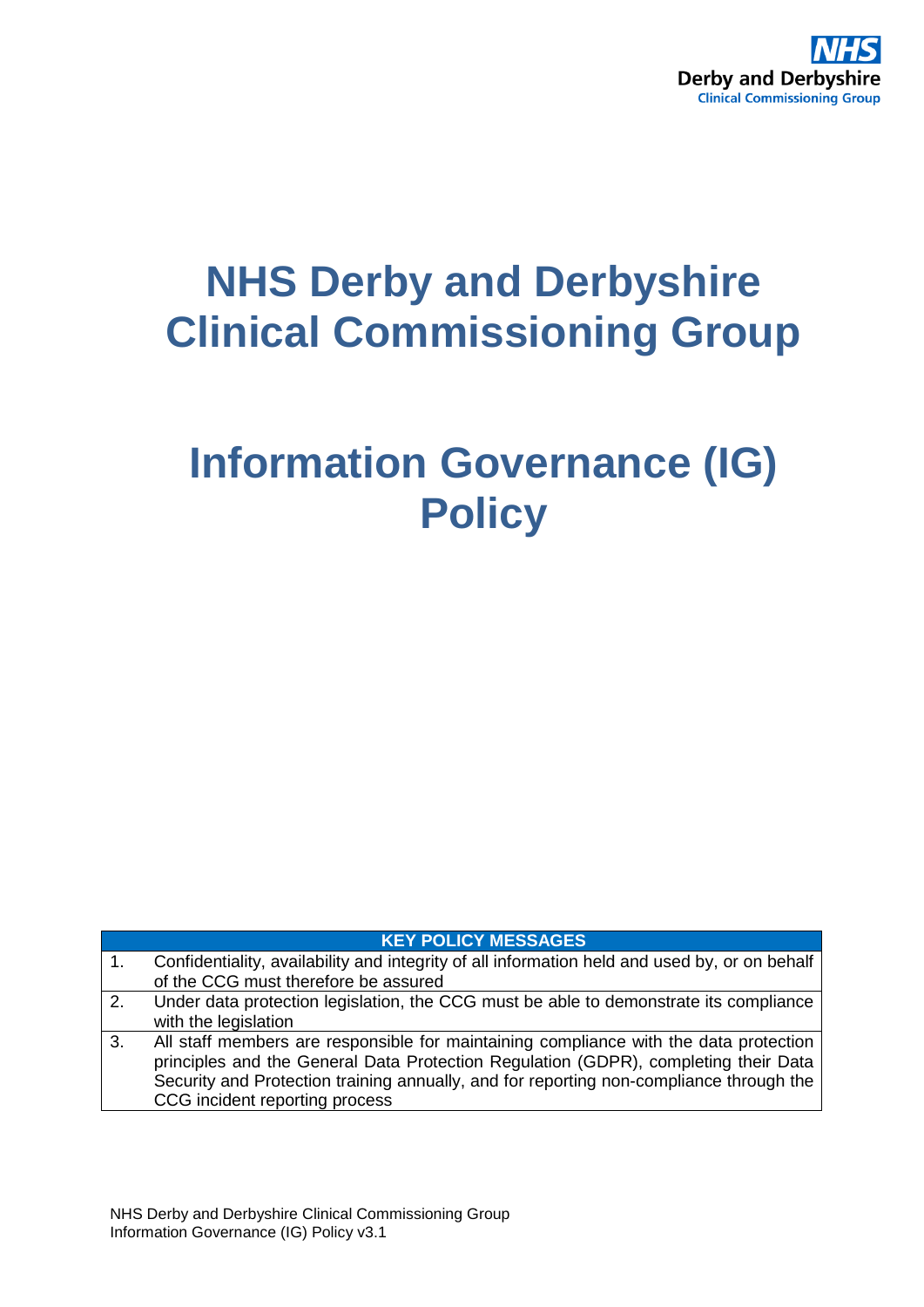## **VERSION CONTROL**

| Title:                                                   | NHS Derby and Derbyshire CCG Information Governance (IG)<br>Policy                                                                                                                                                                                                                                                                                                             |
|----------------------------------------------------------|--------------------------------------------------------------------------------------------------------------------------------------------------------------------------------------------------------------------------------------------------------------------------------------------------------------------------------------------------------------------------------|
| <b>Supersedes:</b>                                       | IG01 - IG Management Framework<br>IG02 - IG Policy<br>$\bullet$<br>IG03 - Staff IG Code of Conduct<br>IG09 - IG Training Plan<br>IG14 - IG Staff Handbook<br>IG16 – Confidentiality and Data Protection Policy                                                                                                                                                                 |
| Description of Amendment(s): Version 1.0 - Initial Draft | Version 2.0 - June 2020. Reviewed July 2020<br>Version 3.0 - Version number updated following approval at<br>Governance Committee November 2020.<br>Version 3.1 – Compliance statement added to Target<br>Audience.                                                                                                                                                            |
| <b>Financial Implications:</b>                           | Not Applicable                                                                                                                                                                                                                                                                                                                                                                 |
| <b>Policy Area:</b>                                      | Corporate Delivery                                                                                                                                                                                                                                                                                                                                                             |
| Version No:                                              | Version 3.1                                                                                                                                                                                                                                                                                                                                                                    |
| <b>Author:</b>                                           | IG Team (Ruth Lloyd, Information Governance Manager &<br>Emma Holt, Information Governance Assistant)                                                                                                                                                                                                                                                                          |
| Approved by:                                             | Governance Committee, 12 November 2020                                                                                                                                                                                                                                                                                                                                         |
| <b>Effective Date:</b>                                   | November 2020                                                                                                                                                                                                                                                                                                                                                                  |
| <b>Review Date:</b>                                      | November 2022                                                                                                                                                                                                                                                                                                                                                                  |
| List of referenced policies                              | IG02: NHS Network, Internet and Electronic Mail Acceptable<br><b>Use Policy</b><br><b>IG03: Records Management Policy</b><br><b>IG04: Subject Access Procedure</b>                                                                                                                                                                                                             |
| Key Words section (metadata                              | Information Governance                                                                                                                                                                                                                                                                                                                                                         |
| for search facility online)                              | Data Protection<br>Confidentiality<br><b>Staff responsibilities</b><br><b>Breach reporting</b>                                                                                                                                                                                                                                                                                 |
| <b>Reference Number</b>                                  | IG01                                                                                                                                                                                                                                                                                                                                                                           |
| <b>Target Audience</b>                                   | CCG approved policies apply to all employees, contractors,<br>volunteers, and others working with the CCG in any capacity.<br>Compliance with CCG policy is a formal contractual<br>requirement and failure to comply with the policy, including<br>any arrangements which are put in place under it, will be<br>investigated and may lead to disciplinary action being taken. |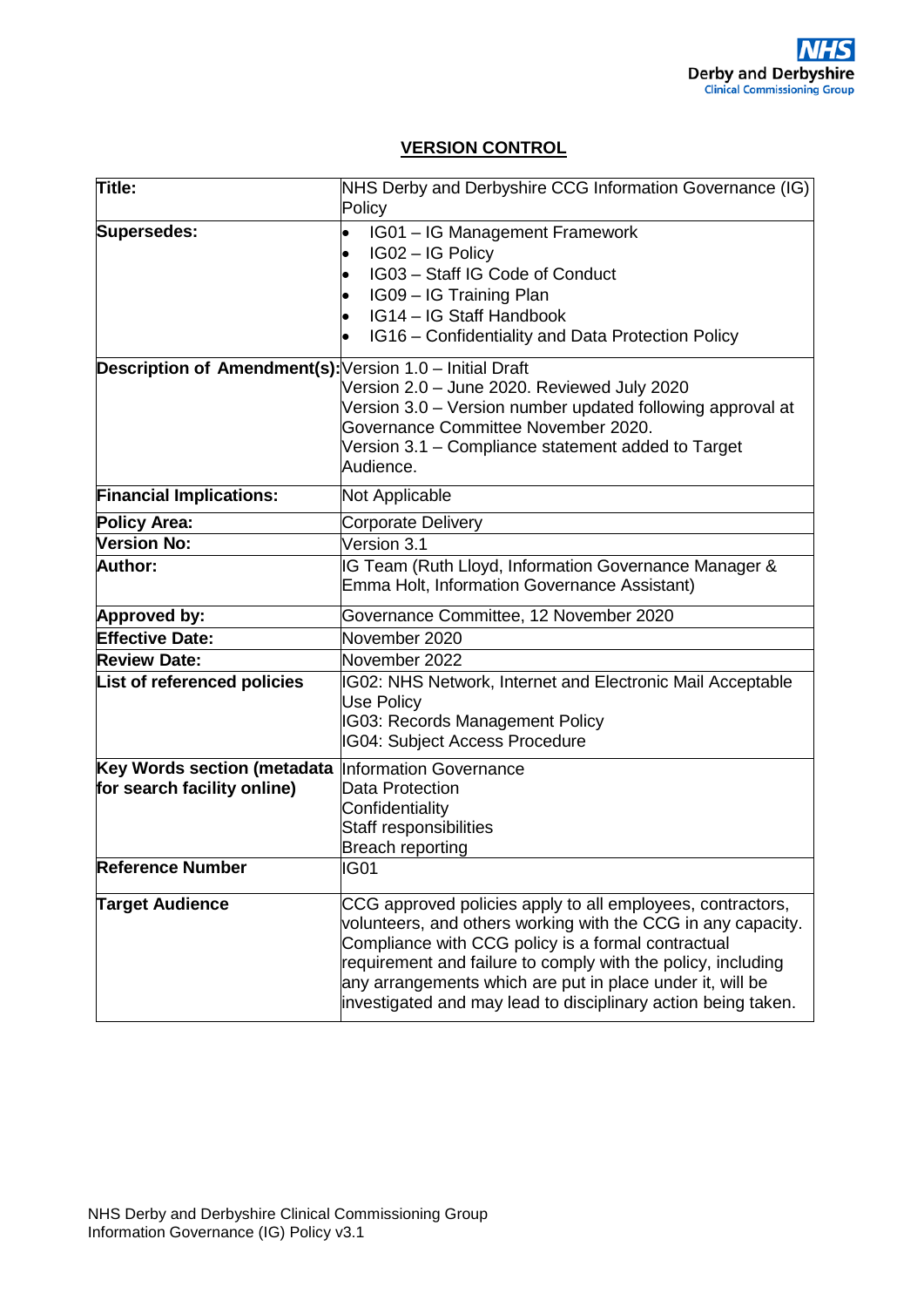## **CONTENTS**

| 1.   |  |
|------|--|
| 2.   |  |
| 3.   |  |
| 3.2  |  |
| 4.   |  |
| 5.   |  |
| 5.1  |  |
| 5.2  |  |
| 5.3  |  |
| 5.4  |  |
| 5.5  |  |
| 5.6  |  |
| 5.7  |  |
| 5.8  |  |
| 6.   |  |
| 6.1  |  |
| 6.2  |  |
| 6.3  |  |
| 6.4  |  |
| 7.   |  |
| 8.   |  |
| 8.3  |  |
| 8.4  |  |
| 9.   |  |
| 9.4  |  |
| 10.  |  |
| 10.3 |  |
| 10.4 |  |
| 11.  |  |
| 12.  |  |
| 13.  |  |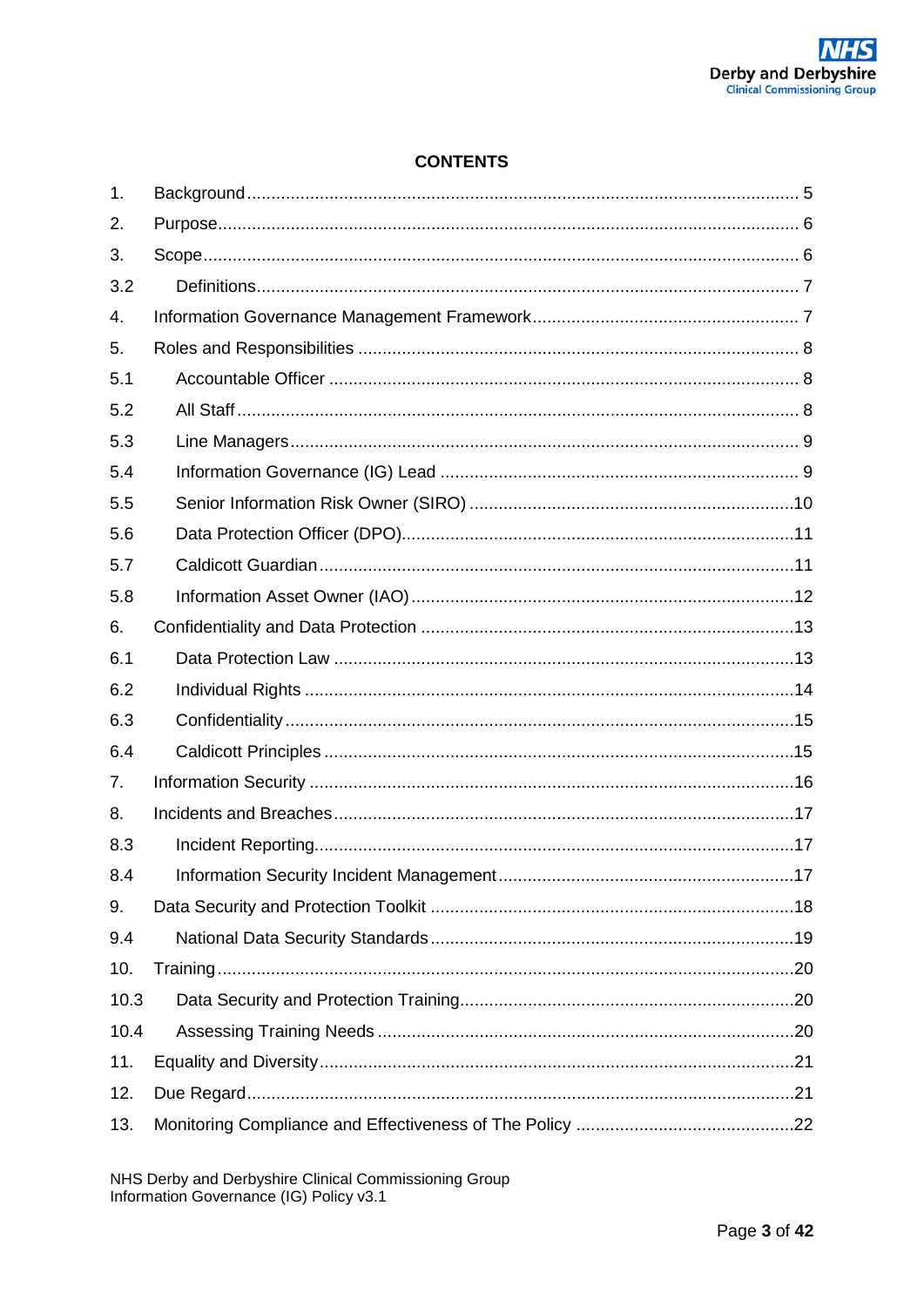| Appendix 3A - Information Governance Reporting Process Flow Diagram 25    |  |
|---------------------------------------------------------------------------|--|
|                                                                           |  |
|                                                                           |  |
|                                                                           |  |
|                                                                           |  |
| Appendix 6 – Governing Body Responsibilities for Information Governance41 |  |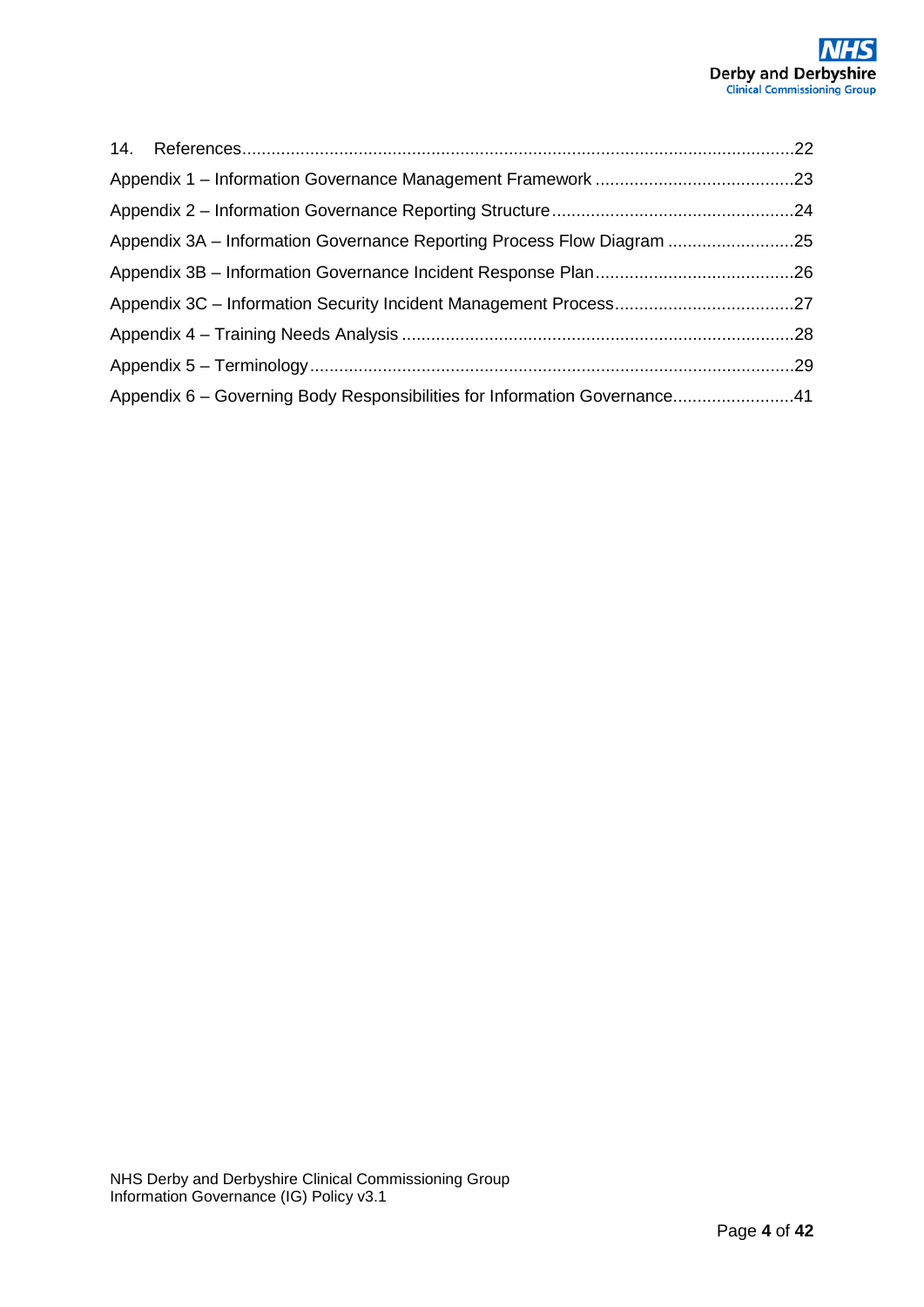## <span id="page-4-0"></span>**1. BACKGROUND**

- 1.1 This policy applies to NHS Derby and Derbyshire Clinical Commissioning Group, subsequently referred to in this document as the CCG.
- 1.2 Definition of Information Governance (IG) in the NHS:
- 1.2.1 IG is a framework for handling personal information in a confidential and secure manner to appropriate ethical and quality standards in a modern health service.
- 1.2.2 It provides a way for employees to deal consistently with the many different information handling requirements including those set out in the:
	- Data Protection Act 2018
	- General Data Protection Regulation (GDPR)
	- Common law duty of confidentiality
	- Confidentiality: NHS code of practice guidelines
	- Information security: NHS code of practice guidelines
	- Records management: NHS code of practice guidelines
	- Freedom of Information Act 2000
	- Human Rights Act
	- Health and Social Care Act 2012
- 1.3 The CCG depends on the use and flow of information and data to meet its mandate of planning and commissioning of health care services within its local area.
- 1.4 The confidentiality, availability and integrity of all information held and used by, or on behalf of the CCG must therefore be assured. This requires robust Information Governance in order to:
- 1.4.1 support delivery, service planning and performance;
- 1.4.2 enable the effective management of services and resources;
- 1.4.3 ensure that all types of information in all formats are sourced, held and used appropriately, securely and legally;
- 1.4.4 protect privacy and confidentiality;
- 1.4.5 ensure the effective application of Information Security standards and behaviours throughout the CCG through a defined set of accountabilities;
- 1.4.6 maintain public trust.
- 1.5 This policy describes the accountability framework for handling information in a confidential and secure manner to the appropriate professional and quality standards required of a modern health service. It brings together independent yet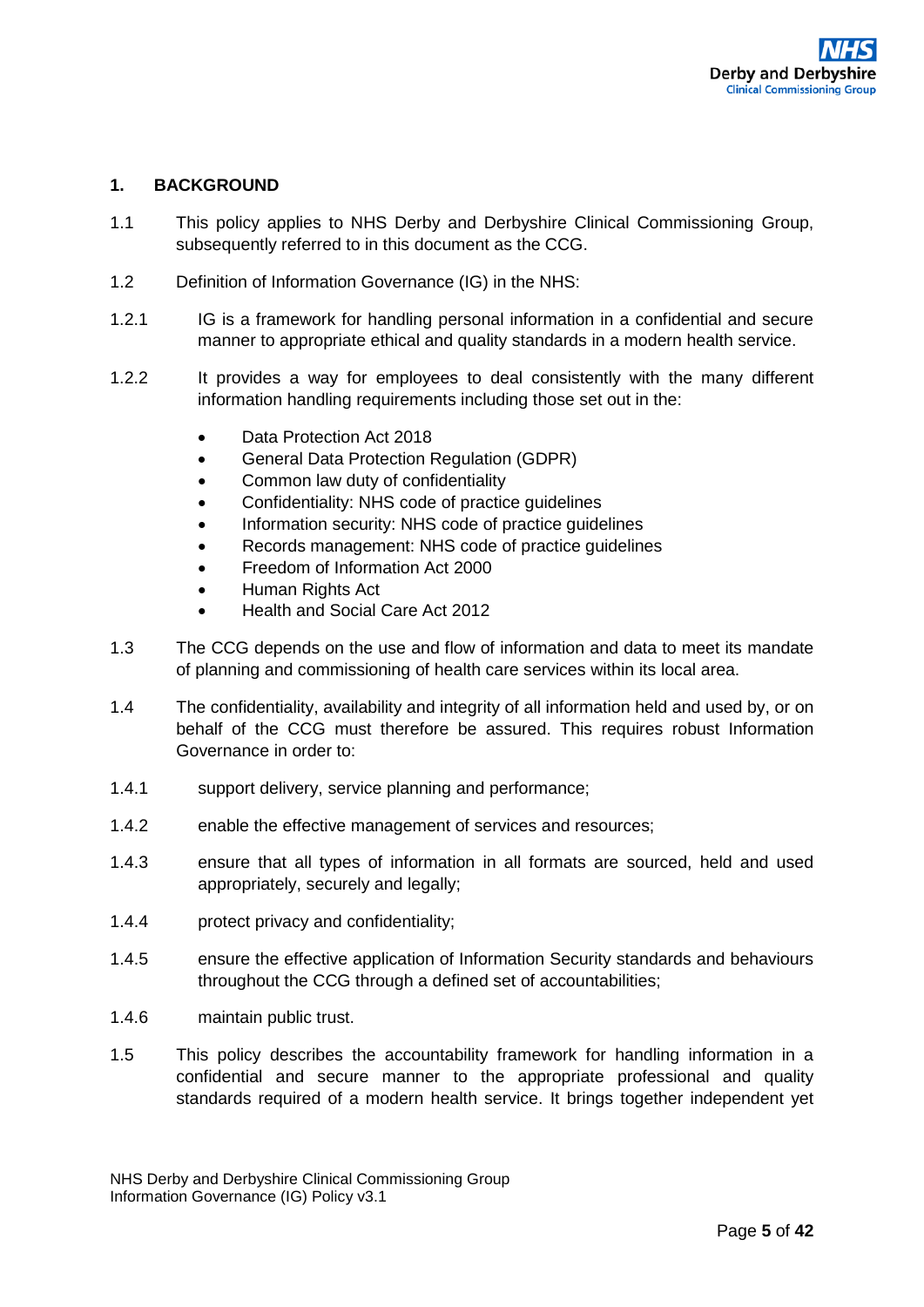associated requirements and standards of practice, including people, policies, processes and technology.

- 1.6 The formal framework that leaders of all health and social care organisations should commit to is set out in the National Data Guardian's ten security standards. These are the basis of the Data Security and Protection Toolkit that the CCG must use to assess its IG performance.
- 1.7 Under data protection legislation, the CCG must be able to demonstrate its compliance with the legislation. The arrangements set out in this policy are intended to achieve this compliance.

## <span id="page-5-0"></span>**2. PURPOSE**

- 2.1 The purpose of this policy is to provide the over-arching framework within which all Information Security issues shall be conducted and managed. It is to ensure that all CCG information assets are protected to a consistently high standard including manual and electronic records, and both patient and corporate information, and to define a clear set of accountabilities in ensuring that protection.
- 2.2 This policy establishes employee responsibility and the rules of conduct for all members of staff regarding the IG agenda for the CCG. It covers the following content:
	- Information Governance Management Framework (IGMF)
	- Roles and Responsibilities
	- Confidentiality and Data Protection
	- Information Security
	- Incident Reporting
	- Data Security and Protection Toolkit
	- IG Training

The policy intends to set out the approach of the organisation to provide a robust IG management framework for the current and future management of Information and compliance with required legislation.

## <span id="page-5-1"></span>**3. SCOPE**

3.1 This policy applies to all staff within the CCG (whether operating directly or providing services to other organisations under a service level agreement, or joint agreement), and to non-executive directors, contracted third parties (including agency staff), locums, students, volunteers, trainees, visiting professionals or researchers, secondees and other staff on temporary placements within the organisation.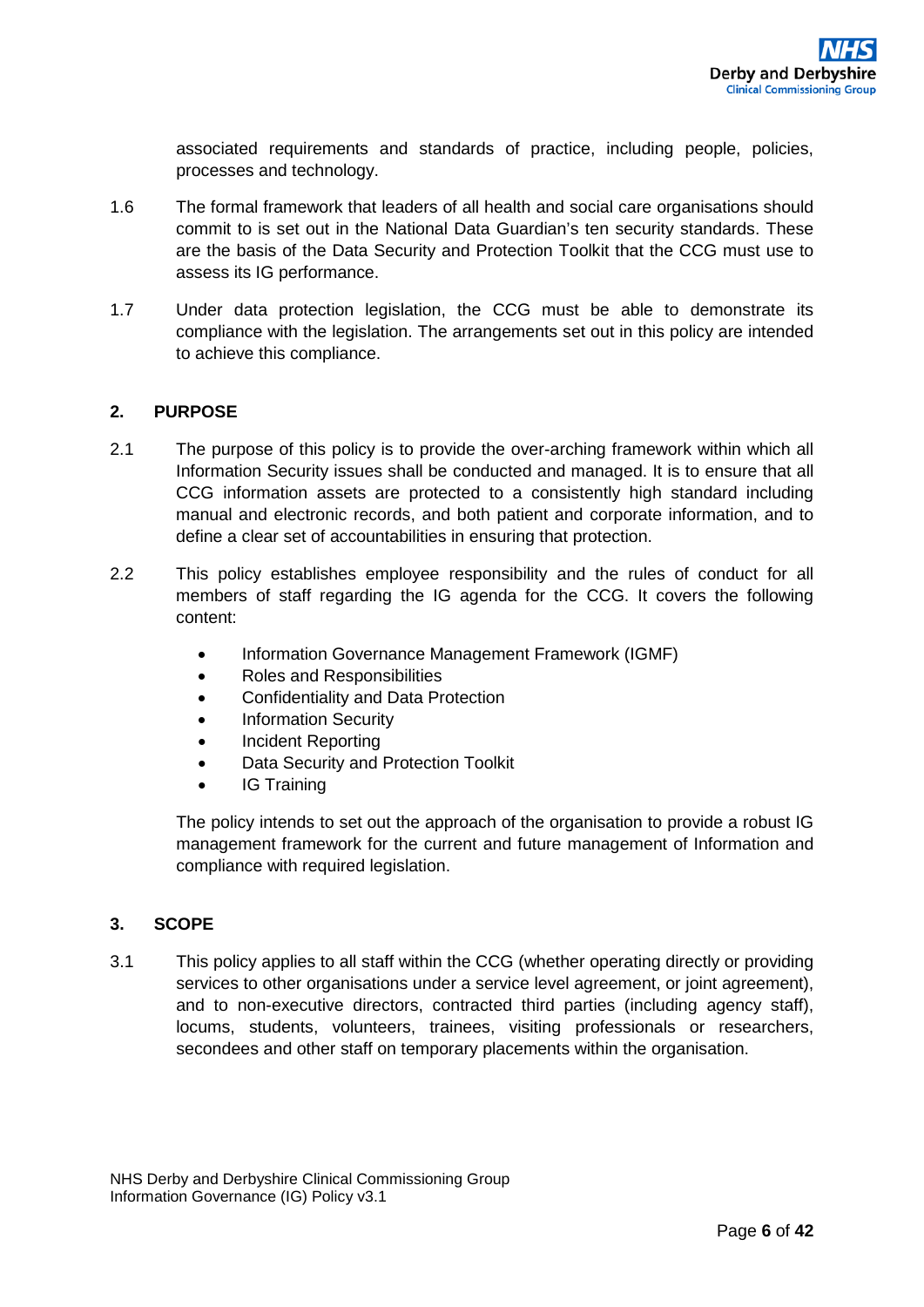## <span id="page-6-0"></span>3.2 **Definitions**

#### **"Consent"**

means any freely-given specific and informed indication of [the data subject's] wishes by which the data subject signifies his agreement to personal data relating to him being processed;

#### **"Data Controller"**

means the person or the organisation that collects personal data and decides on how to use, store or distribute that data;

## **"Data Processor"**

means any person or organisation (other than an employee of the data controller) that processes personal data on behalf of the data controller

#### **"Data Subject or Natural Person"**

means an individual who is the subject of the personal data;

#### **"Personal Data"**

means any information held about an individual who can be identified from that information. For example, name, address, postcode, NHS number, etc. Any personal data must be treated as confidential;

#### **"Special Category Data"**

means processing of personal data revealing racial or ethnic origin, political opinions, religious or philosophical beliefs, or trade union membership, and the processing of genetic data, biometric data for the purpose of uniquely identifying a natural person, data concerning health or data concerning a natural person's sex life or sexual orientation shall be prohibited;

## <span id="page-6-1"></span>**4. INFORMATION GOVERNANCE MANAGEMENT FRAMEWORK**

- 4.1 The Information Governance Management Framework (IGMF) provides a summary/overview of how the CCG is addressing the IG agenda and reflects the capacity and capability of the CCG. See Appendix 1.
- 4.2 The Reporting Structure is included in this policy as Appendix 2.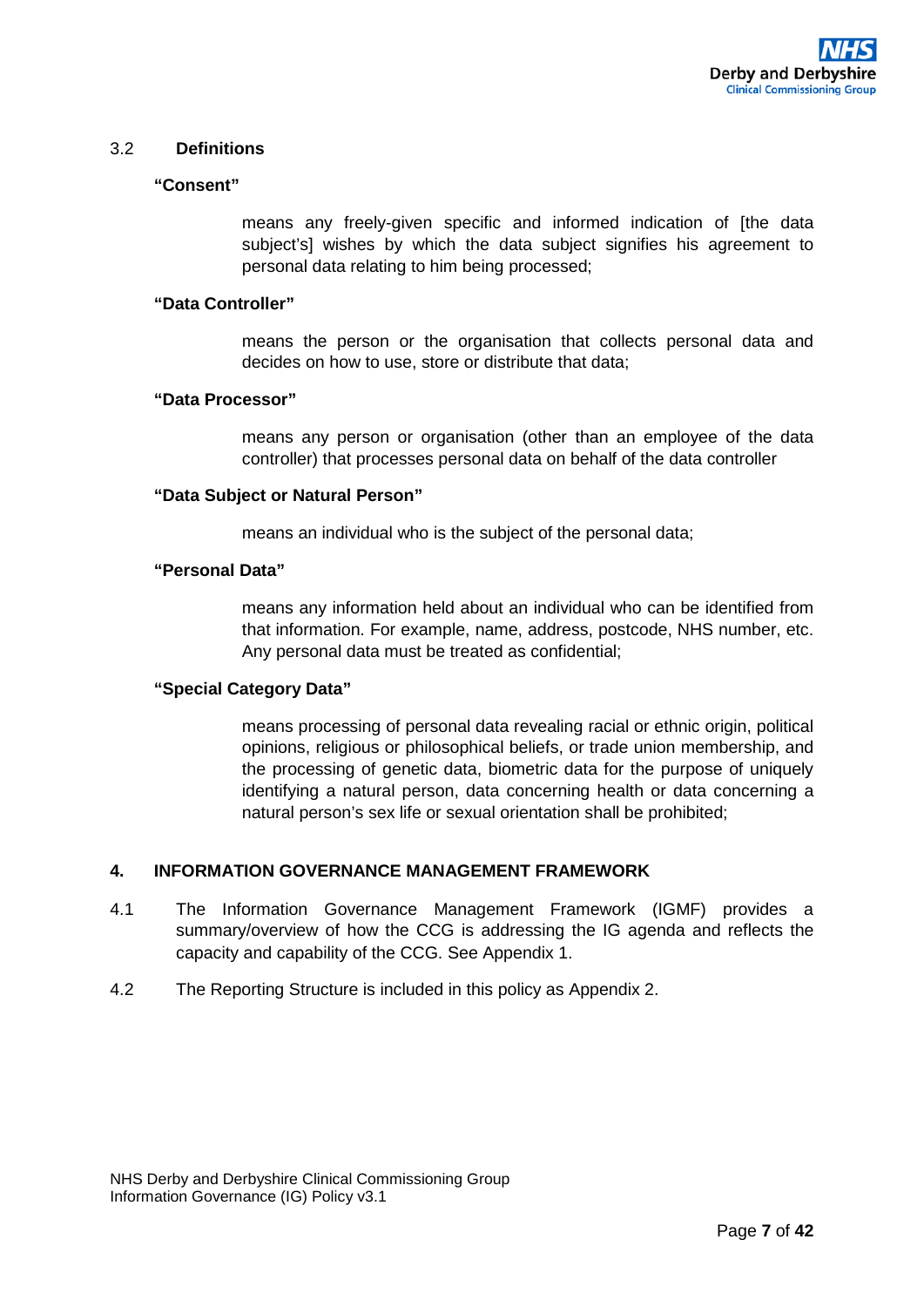#### <span id="page-7-0"></span>**5. ROLES AND RESPONSIBILITIES**

#### <span id="page-7-1"></span>5.1 **Accountable Officer**

- 5.1.1 Overall accountability across the organisations lies with the Accountable Officer who has overall responsibility for establishing and maintaining an effective information governance assurance framework for meeting all statutory requirements and adhering to guidance issued in respect of procedural documents.
- 5.1.2 The CCG has established a control and reporting framework for information governance as detailed in 3.1.
- 5.1.3 The Governing Body is accountable for the overall CCG compliance with information governance related legislation, including the Data Protection Act 2018. The Governing Body has nominated the Chief Nurse for Caldicott, the Medical Director as Data Protection Officer, and the Executive Director of Strategy and Delivery as Senior Information Risk Owner. All roles are supported with a formal letter of delegation from the Chief Officer.

The CCG Board Assurance Framework includes the risk relating to the CCGs compliance with Information Governance, and this is regularly reviewed, with the CCG Governing Body setting the risk appetite of the organisation.

#### <span id="page-7-2"></span>5.2 **All Staff**

- 5.2.1 All staff must adhere to the CCG's policies and procedures relating to the processing of personal information. It is part of employment contracts once signed that all staff agree to abide by organisational policies, and this includes all IG policies, before accessing any data or systems provided by the CCG. The CCG policies represent the CCGs standards for Acceptable Use.
- 5.2.2 All staff members are responsible for maintaining compliance with the data protection principles and the General Data Protection Regulation (GDPR), completing their Data Security and Protection training annually, and for reporting non-compliance through the CCG incident reporting process.
- 5.2.3 All staff are reminded of the Data Subjects right to confidentiality, noting that decisions to set aside the common law duty of confidentiality are to be made in discussion with the Caldicott Guardian, in order to ensure lawful processing of data, and that the reputation of the CCG is upheld.
- 5.2.4 The common law duty of confidentiality is explained below:

*The general position is that if information is given in circumstances where it is expected that a duty of confidence applies, that information cannot normally be disclosed without the information provider's consent.*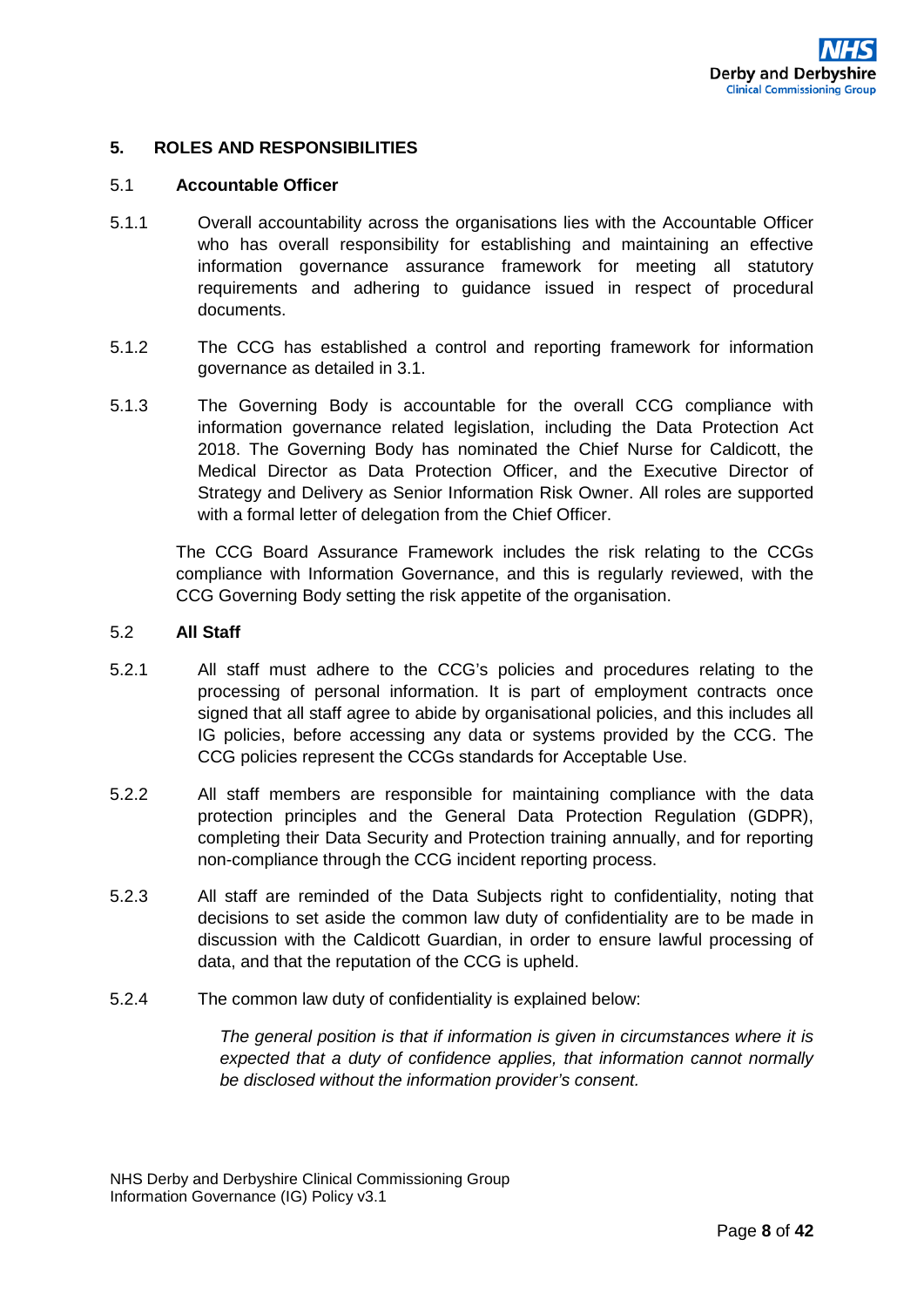In practice, this means that all patient/client information, whether held on paper, computer, visually or audio recorded, or held in the memory of the professional, must not normally be disclosed without the consent of the patient/client.

## <span id="page-8-0"></span>5.3 **Line Managers**

Line managers will take responsibility for ensuring that the Information Governance Policy is implemented within their group or directorate.

## <span id="page-8-1"></span>5.4 **Information Governance (IG) Lead**

The IG Lead will:

- 5.4.1 develop and maintain comprehensive and appropriate documentation that demonstrates commitment to and ownership of IG responsibilities, e.g. an overarching high level strategy document supported by corporate and/or directorate policies and procedures.
- 5.4.2 promote compliance across the CCG staff base with the IG policies on behalf of the SIRO.
- 5.4.3 ensure that there is senior management awareness and support for IG resourcing and implementation of improvements.
- 5.4.4 provide direction in formulating, establishing and promoting IG policies, via newsletters, staff communications, web content, leaflets and face to face training.
- 5.4.5 establish working groups, if necessary, to co-ordinate the activities of staff given IG responsibilities and progress initiatives.
- 5.4.6 ensure that assessment and improvement plans are prepared for approval by the senior level of management in a timely manner and in line with national reporting requirements.
- 5.4.7 ensure that the approach to information handling is communicated to all staff and made available to the public, via the publication of privacy notices;
- 5.4.8 ensuring that appropriate training is made available to staff and completed as necessary to support their duties and in line with the DSPT requirements and as detailed in the CCG's Training Needs Analysis;
- 5.4.9 liaise with other committees, working groups and programme boards in order to promote and integrate IG standards;
- 5.4.10 monitor information handling activities to ensure compliance with law and guidance;
- 5.4.11 provide a focal point for the resolution and/or discussion of IG issues;
- 5.4.12 undertake annual training required by the role as identified in the CCG Training Needs Analysis.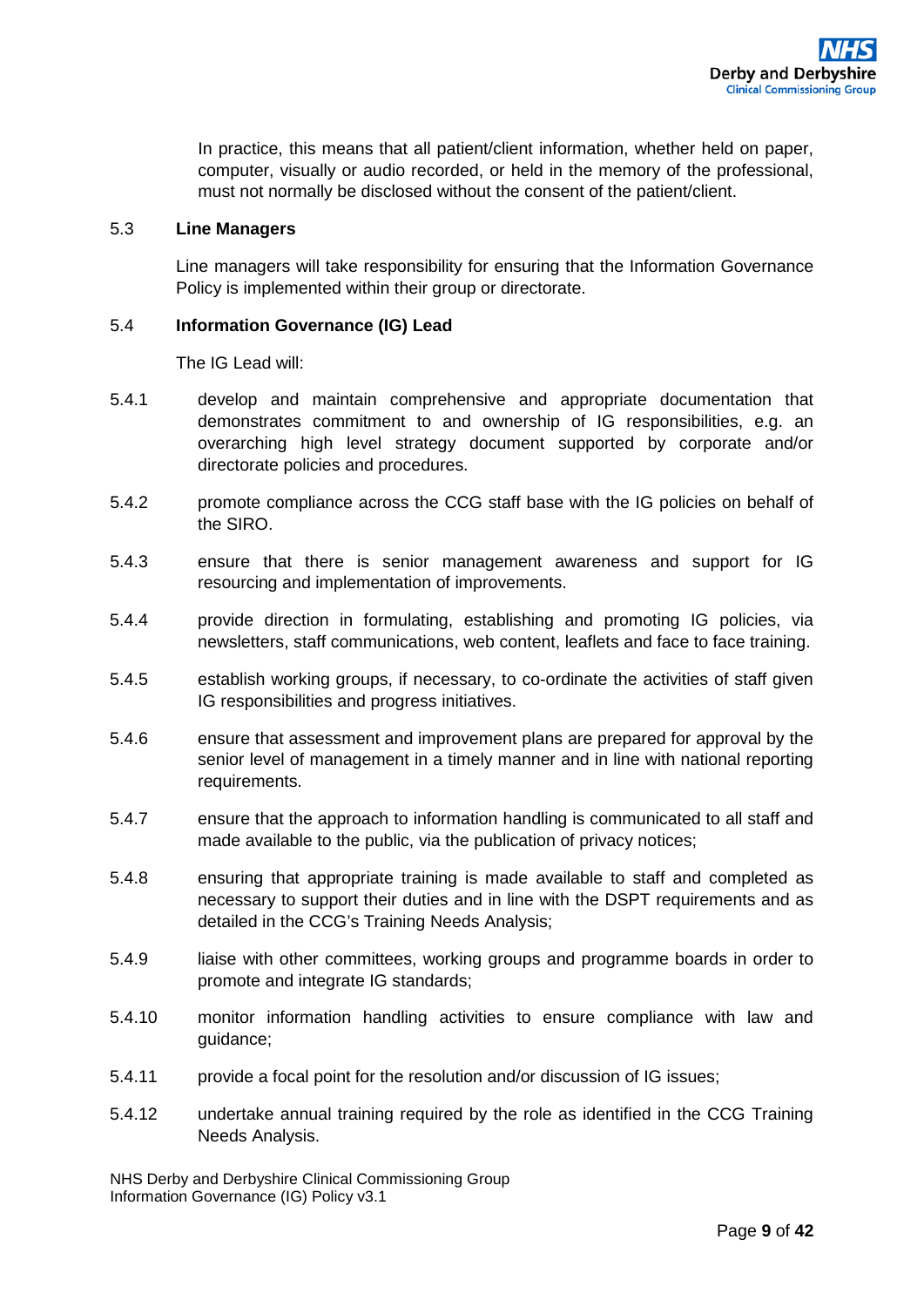## <span id="page-9-0"></span>5.5 **Senior Information Risk Owner (SIRO)**

The SIRO will:

- 5.5.1 oversee the organisation's information risk policy and information risk management strategy. All key information assets will be identified and their details included in an Information Asset Register;
- 5.5.2 oversee the risk assessment process for information and cyber security risks, including review of an annual information risk assessment to support and inform the Annual Governance Statement. This will include ownership of information and cyber security risks included within the board assurance framework;
- 5.5.3 work with the Chief Information Officer (CIO) and Chief Technology Officer (CTO) to ensure that delivery of information and cyber activities are assured as compliant with relevant data and privacy legislation;
- 5.5.4 approve and appoint IAOs, and ensure that each of these appointments are supported by a formal letter of delegation;
- 5.5.5 receive assurance that Information Asset Owners (IAOs) will be identified for each key information asset and that all systems information assets have an assigned information asset owner;
- 5.5.6 receive assurance that all staff assigned responsibility for co-ordinating and implementing information risk management will be appropriately trained to carry out their role;
- 5.5.7 approve the information flow mapping report and receive assurance that in-year each IAO carries out risk reviews of the assets for which they are accountable, the frequency of review depending upon the importance of the asset and the nature of the risk environment but at least annually;
- 5.5.8 to lead the Governance Committee's activities to seek assurance of the effectiveness of risk management across the organisation;
- 5.5.9 undertake annual training required by the role as identified in the CCG Training Needs analysis;
- 5.5.10 to be added to and maintain registration on the National Register of SIROs;
- 5.5.11 the SIRO's accountabilities as described above are included in a formal letter of delegation from the Chief Officer.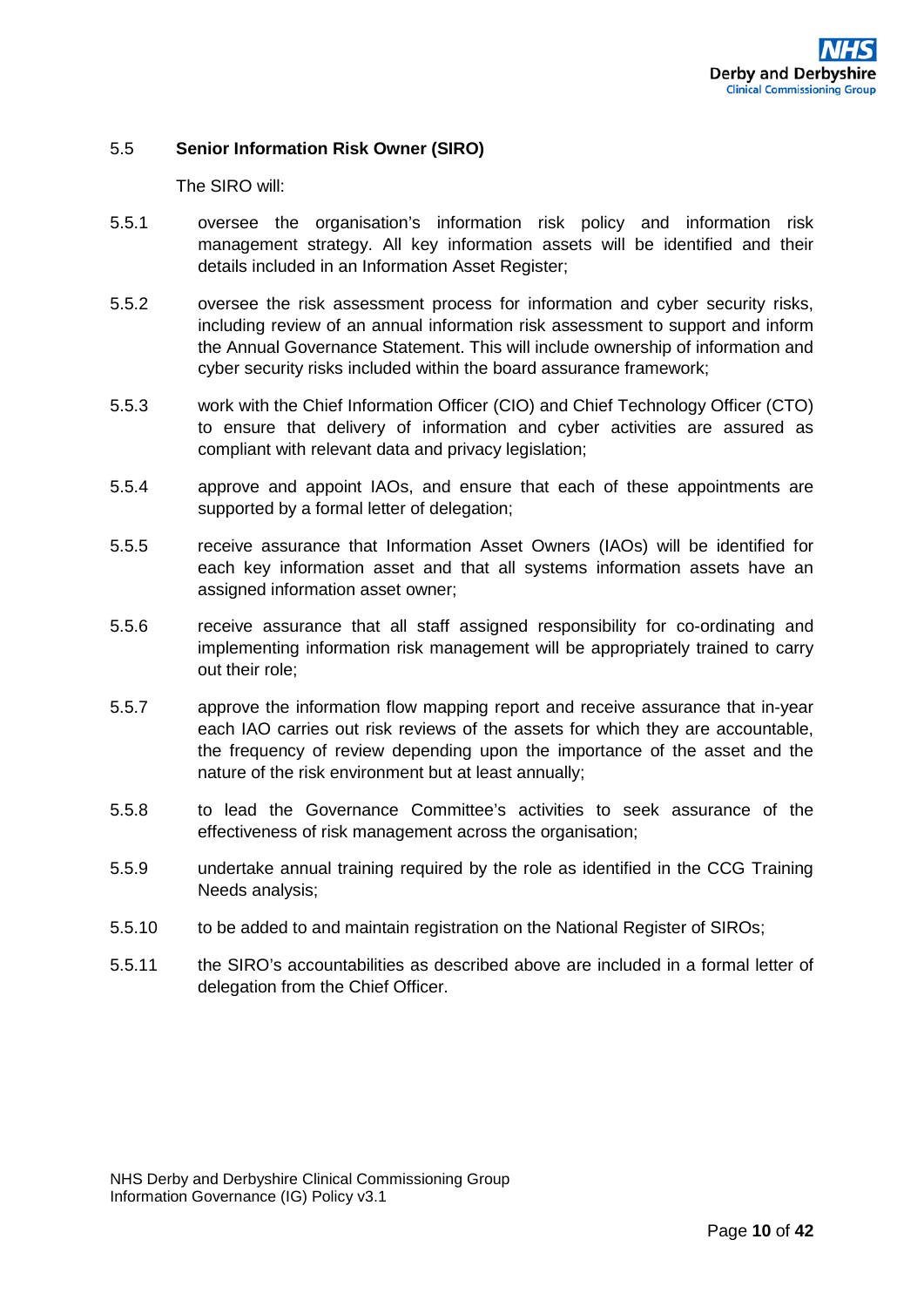## <span id="page-10-0"></span>5.6 **Data Protection Officer (DPO)**

The DPO will:

- 5.6.1 oversee and provide assurance that the organisation and its employees are receiving sufficient information and training to understand their data protection obligations under the GDPR;
- 5.6.2 receive assurance of compliance with the GDPR and internal data protection policies and procedure operation. This will include oversight of awareness training compliance and training of staff involved in processing operations (IAOs);
- 5.6.3 advise regarding stage two Data Protection Impact assessments (DPIAs), where high risk processing is identified, and provide a view on the manner of their implementation and outcomes;
- 5.6.4 serve as the contact point to the data protection authorities for all data protection issues, including data breach reporting;
- 5.6.5 receive assurance that effective processes are in place for data subjects to respond to Subject Access request, and act as an escalation point where required;
- 5.6.6 ensure that appropriate confidentiality is maintained in the performance of his or her tasks;
- 5.6.7 delegate operational involvement in procurement tasks to the IG manager, retaining oversight and risk management as required;
- 5.6.8 oversee the overall GDPR compliance agenda, and assure the processes with regard to Data Protection Impact Assessment and policy application and review;
- 5.6.9 undertake annual training required by the role as identified in the CCG Training Needs analysis.

#### <span id="page-10-1"></span>5.7 **Caldicott Guardian**

The Caldicott Guardian will:

- 5.7.1 oversee development and implementations of procedures, which ensure that all routine uses of person-identifiable patient information are identified, agreed as being justified and documented;
- 5.7.2 ensure that the priorities as detailed by the National Data Guardian 10 Data Security Standards are applied as a key function of their role;
- 5.7.3 oversee development and implementation of criteria and a process for dealing with ad hoc requests for person-identifiable patient information for non-clinical purposes;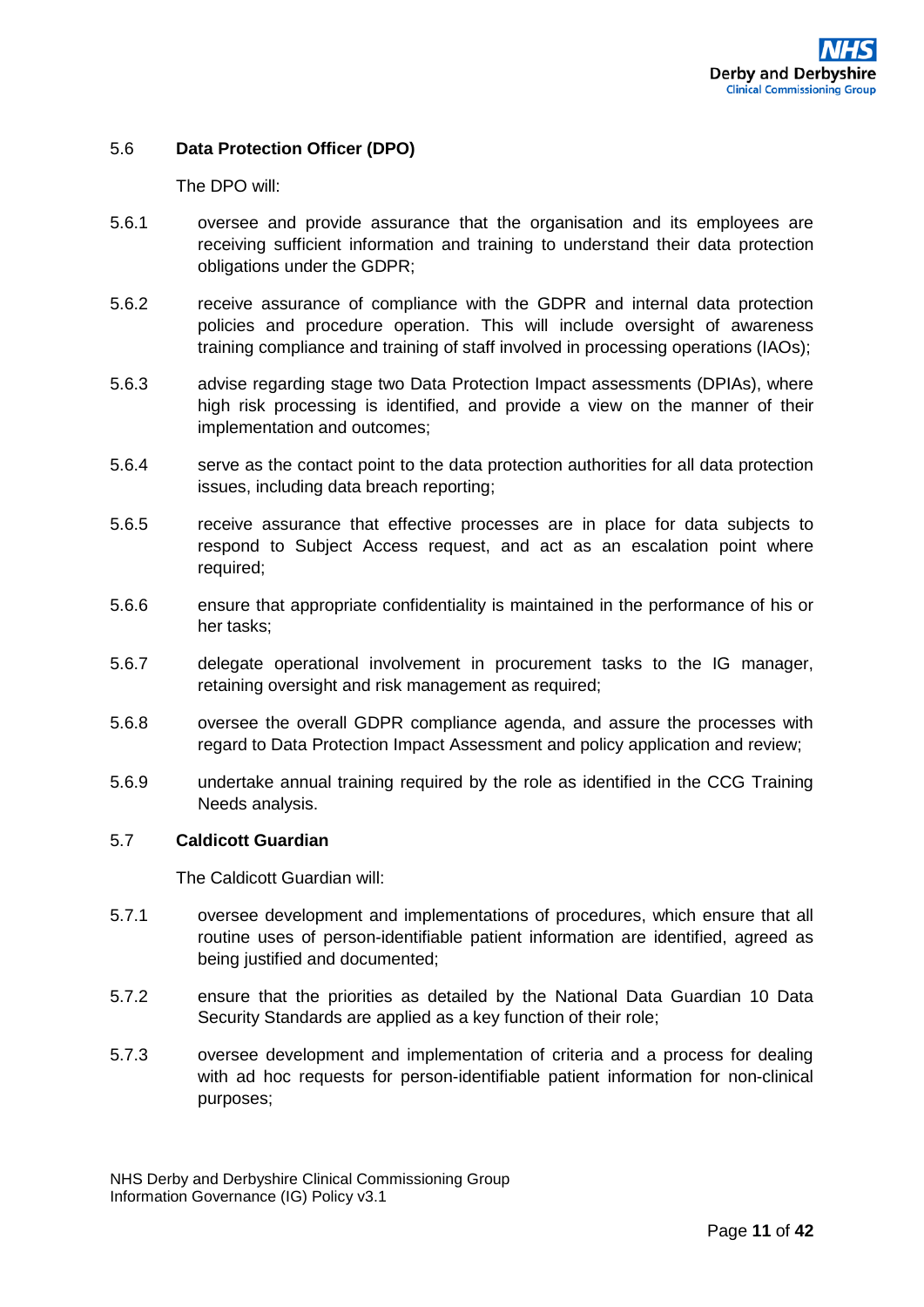- 5.7.4 ensure standard procedures and protocols are in place to govern access to person-identifiable patient information;
- 5.7.5 understand and apply the principles of confidentiality and data protection as set out in the DH publication 'Confidentiality: NHS Code of Practice' and where current practice falls short of that required, to agree challenging and achievable improvement plans;
- 5.7.6 provide oversight of standard information governance procedures and protocols, ensuring that these are communicated in an understandable format and available to all staff;
- 5.7.7 ensure that planned activities are in place which provide opportunities for staff to raise awareness of the Caldicott Guardian and the overall IG agenda, through training and education. Education will include the standards of good information governance practice, Caldicott principles and to the principles of information sharing lawfully under the GDPR;
- 5.7.8 work with other care providers and linked agencies to facilitate better sharing of relevant information about patients in a manner which facilitates joined up care across institutional boundaries, while ensuring that patients' legal rights and the Caldicott Principles are maintained. The Caldicott Guardian is the signatory of information sharing agreements between the CCG and its contractors / partners;
- 5.7.9 ensure establishment of Information Sharing Protocols, in line with information provided by the Department of Health, to govern the use and sharing of patientidentifiable information between organisations both within and outside the NHS. The Caldicott Guardian will seek input from the IG Manager to provide assurance regarding the operational detail of each information sharing / processing agreement;
- 5.7.10 in collaboration with the Information Governance Manager, draw to the attention of all staff through raising general awareness (CCG wide bulletins, Team Brief and any other suitable means at disposal) correct practices in relation to personidentifiable patient information, following specific incidents where procedures, guidelines and protocols have been breached by staff;
- 5.7.11 undertake annual training required by the role as identified in the CCG Training Needs analysis.

## <span id="page-11-0"></span>5.8 **Information Asset Owner (IAO)**

- 5.8.1 IAOs must be senior/responsible individuals involved in running the relevant business area. Their role is to understand what information is held, what is added and what is removed, how information is moved, and who has access and why.
- 5.8.2 As a result they are able to understand and address risks to the information, and ensure that information is processed within the law. Information Asset Administrators (IAAs) are the deputies for the IAOs and are usually Department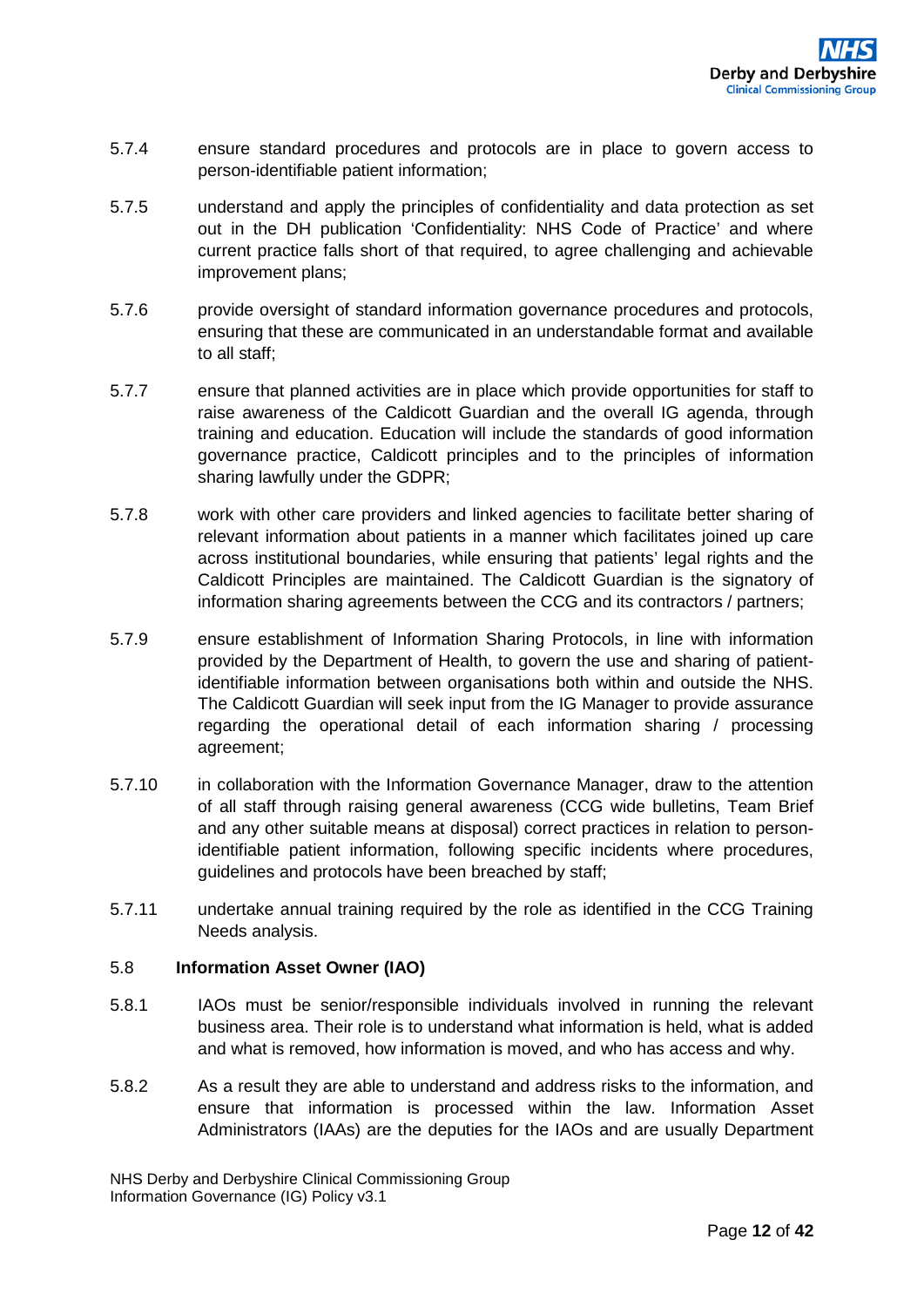Managers. The IAA ensures that staff adhere to policies and procedures which ensure the Confidentiality, Integrity and Availability of data in use in the CCG, and that any changes to processes within the department are reflected in the information flow mapping.

- 5.8.3 The IAA must consult their IAO on any potential or actual risks to the asset and ensure that information asset registers are accurate and up to date.
- 5.8.4 Annually as a minimum, the IAO must affirm to the SIRO that the processing they are undertaking is mapped, and risk assessed, with appropriate mitigations to any risks identified in place.
- 5.8.5 The IAO will:
	- (a) understand which 'assets' are in use by their staff / departments which they own;
	- (b) lead and foster a culture that values, protects and understands the importance of information;
	- (c) know what information the asset holds, and what enters and leaves it and why;
	- (d) know who has access and why, and ensure their use of the asset is monitored;
	- (e) understand and address risks to the asset, and provide assurance to the SIRO;
	- (f) ensure processes are in place for Subject Access where this is applicable;
	- (g) undertake annual training required by the role as identified in the CCG Training Needs analysis;
	- (h) each IAO will receive a formal letter of delegation from the SIRO, explaining the above responsibilities, noting that the overall accountability for information assets and their management sits with the SIRO.

## <span id="page-12-1"></span><span id="page-12-0"></span>**6. CONFIDENTIALITY AND DATA PROTECTION**

#### 6.1 **Data Protection Law**

- 6.1.1 The CCG has a legal duty to comply with the General Data Protection Regulation (GDPR), the Data Protection Act 2018. The requirements of the Common Law Duty of Confidentiality must also be met.
- 6.1.2 The Common Law Duty of Confidentiality states that: "Information given or received in confidence, obtained for one purpose, must not be disclosed or used for another purpose without the consent of the provider of the information."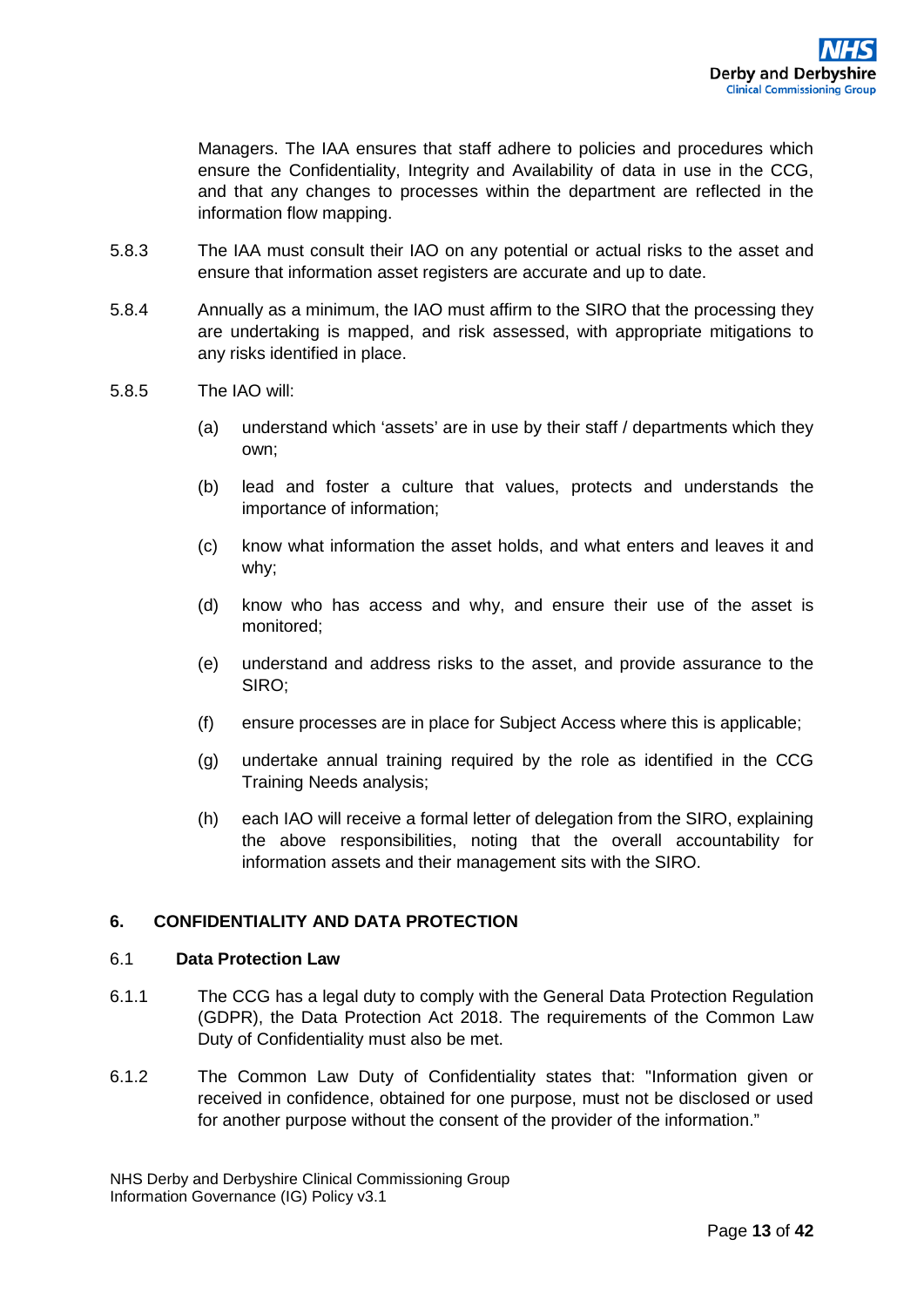- 6.1.3 Article 5 of the GDPR requires that data controllers ensure personal data shall be:
	- (a) processed lawfully, fairly and in a transparent manner in relation to individuals;
	- (b) collected for specified, explicit and legitimate purposes and not further processed in a manner that is incompatible with those purposes; further processing for archiving purposes in the public interest, scientific or historical research purposes or statistical purposes shall not be considered to be incompatible with the initial purposes;
	- (c) adequate, relevant and limited to what is necessary in relation to the purposes for which they are processed;
	- (d) accurate and, where necessary, kept up to date; every reasonable step must be taken to ensure that personal data that are inaccurate, having regard to the purposes for which they are processed, are erased or rectified without delay;
	- (e) kept in a form which permits identification of data subjects for no longer than is necessary for the purposes for which the personal data are processed; personal data may be stored for longer periods insofar as the personal data will be processed solely for archiving purposes in the public interest, scientific or historical research purposes or statistical purposes subject to implementation of the appropriate technical and organisational measures required by the GDPR in order to safeguard the rights and freedoms of individuals;
	- (f) processed in a manner that ensures appropriate security of the personal data, including protection against unauthorised or unlawful processing and against accidental loss, destruction or damage, using appropriate technical or organisational measures.
- 6.1.4 Article 5 (2) requires that "the controller shall be responsible for, and be able to demonstrate, compliance with the principles." This is called the Accountability Principle.

## <span id="page-13-0"></span>6.2 **Individual Rights**

Under Chapter 3 of the GDPR, Data Subjects have the following rights:

- The right to be informed
- The right of access
- The right to rectification
- The right to erasure
- The right to restrict processing
- The right to data portability
- The right to object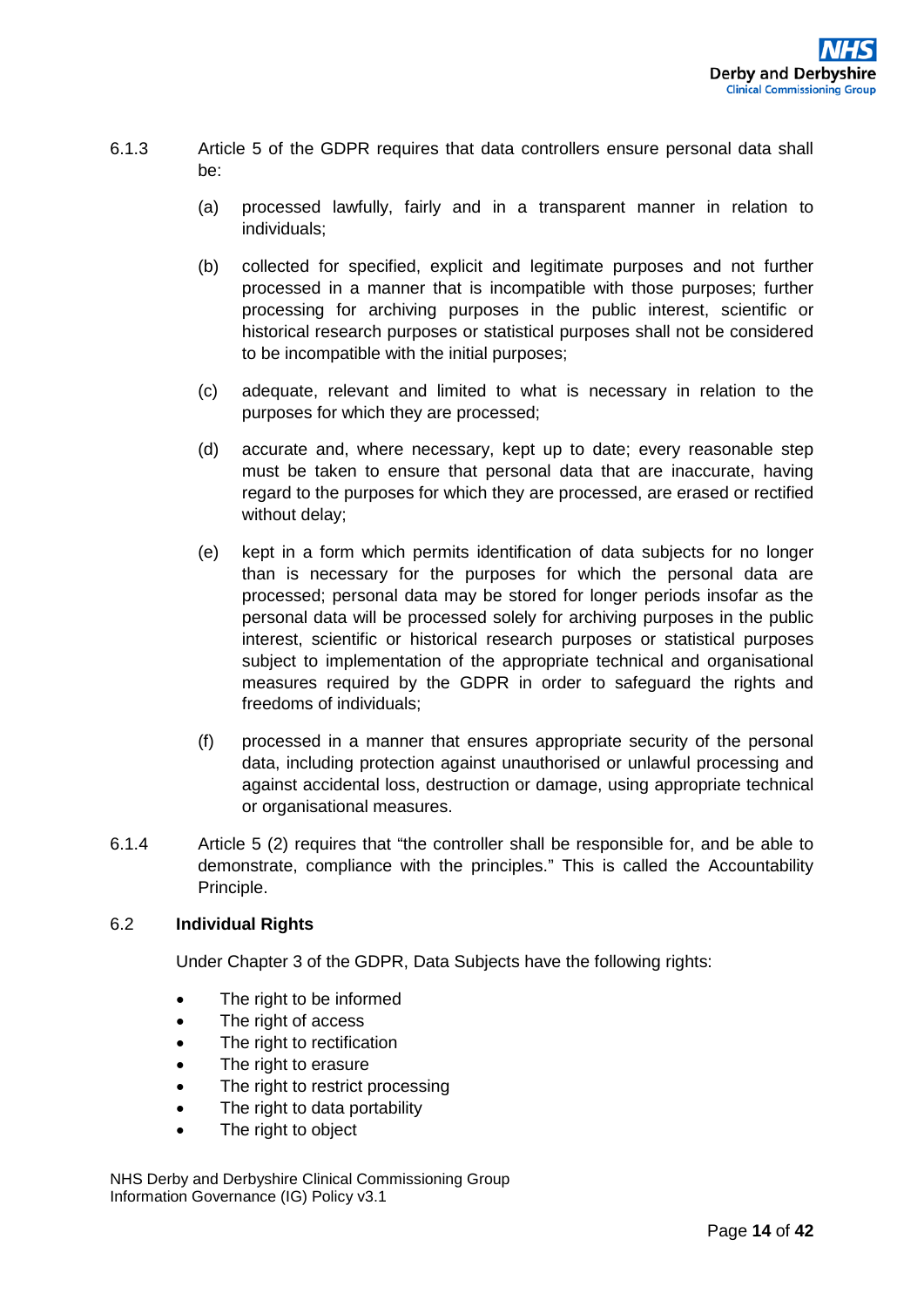• Rights in relation to automated decision making and profiling

#### <span id="page-14-0"></span>6.3 **Confidentiality**

- 6.3.1 All employees of the CCG are responsible for maintaining confidentiality of staff and patients, and this duty of confidentiality is written into employment contracts.
- 6.3.2 Under normal circumstances staff do not have access to personal confidential data however where that is required as part of their role, and where there is a legal basis for handling the data, staff should ensure the basic principles of Data Protection and Caldicott are upheld. Accessing data that is not needed to carry out work or passing data to someone who is not authorised to receive it is a breach of confidentiality which could result in disciplinary action and organisational fines.
- 6.3.3 Staff must be mindful that confidential data will include: patient information; staff information; corporate information; and business sensitive information.

#### <span id="page-14-1"></span>6.4 **Caldicott Principles**

Caldicott Principles look at the balance between safeguarding patients' sensitive information and encouraging responsible information sharing. Staff must follow the seven principles:

#### 6.4.1 Justify the purpose(s)

Every proposed use or transfer of personal confidential data within or from an organisation should be clearly defined, scrutinised and documented, with continuing uses regularly reviewed, by an appropriate guardian.

#### 6.4.2 Don't use personal confidential data unless it is absolutely necessary

Personal confidential data items should not be included unless it is essential for the specified purpose(s) of that flow. The need for patients to be identified should be considered at each stage of satisfying the purpose(s).

#### 6.4.3 Use the minimum necessary personal confidential data

Where use of personal confidential data is considered to be essential, the inclusion of each individual item of data should be considered and justified so that the minimum amount of personal confidential data is transferred or accessible as is necessary for a given function to be carried out.

#### 6.4.4 Access to personal confidential data should be on a strict need-to-know basis:

Only those individuals who need access to personal confidential data should have access to it, and they should only have access to the data items that they need to see. This may mean introducing access controls or splitting data flows where one data flow is used for several purposes.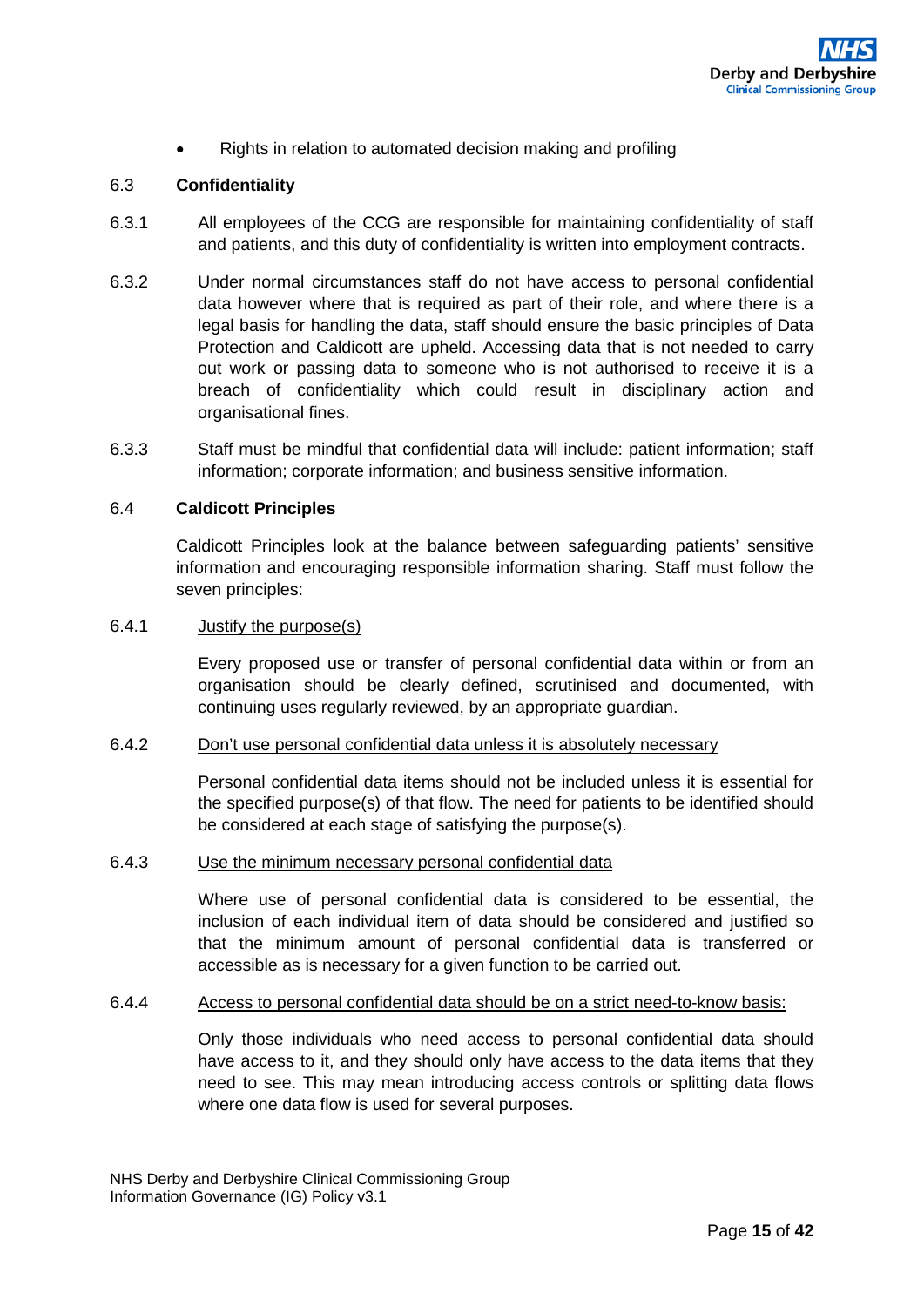## 6.4.5 Everyone with access to personal confidential data should be aware of their responsibilities

Action should be taken to ensure that those handling personal confidential data both clinical and non-clinical staff - are made fully aware of their responsibilities and obligations to respect patient confidentiality.

#### 6.4.6 Comply with the law

Every use of personal confidential data must be lawful. Someone in each organisation handling personal confidential data should be responsible for ensuring that the organisation complies with legal requirements.

## 6.4.7 The duty to share information can be as important as the duty to protect patient confidentiality

Health and social care professionals should have the confidence to share information in the best interests of their patients within the framework set out by these principles. They should be supported by the policies of their employers, regulators and professional bodies.

## <span id="page-15-0"></span>**7. INFORMATION SECURITY**

Reasonable care should be taken to protect the physical security of confidential data from accidental loss, damage or destruction and from unauthorised or accidental disclosure. Below are the CCG's Information Security Principles:

- 7.1 maintenance of passwords and the security of passwords is a personal responsibility;
- 7.2 staff must not write down passwords to do so creates an unacceptable organisational risk both for system and building security;
- 7.3 staff must not share passwords with anyone else;
- 7.4 security badges must be worn and challenge provided for those without;
- 7.5 do not use someone else's password to gain access to information held on computers;
- 7.6 no person identifiable data should be held on any mobile devices (e.g. laptops, PDA's, memory sticks) unless it is encrypted to the approved standard (contact IT for encryption to be installed on devices containing person identifiable information);
- 7.7 faxing is not secure and should not be undertaken. Faxing in the NHS will be unlawful from April 2020;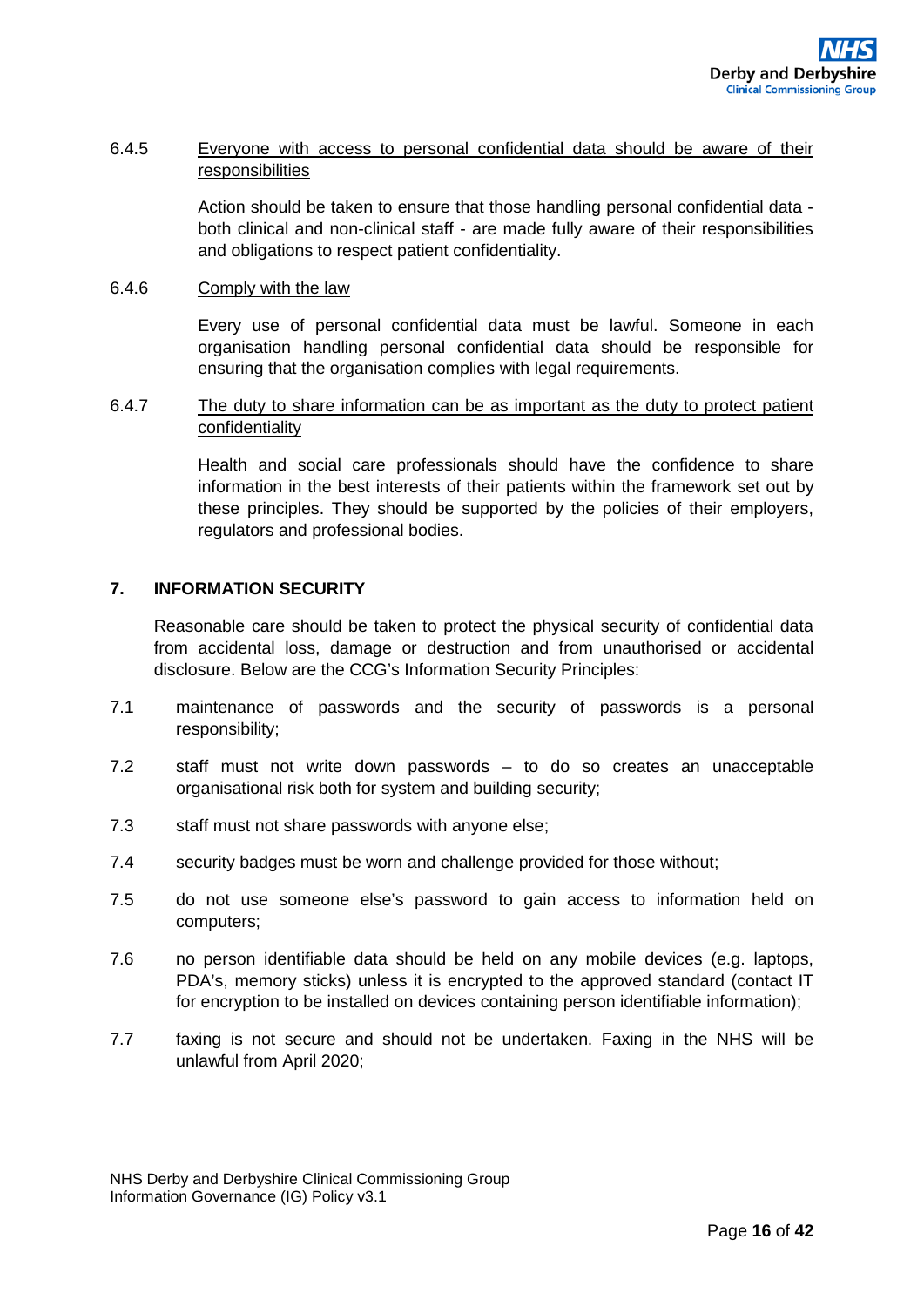- 7.8 envelopes containing confidential data must be securely sealed, labelled 'confidential' and clearly addressed to a known contact. Recorded delivery or courier will be used where required;
- 7.9 telephone validation procedures must be followed to confirm the identity of callers and their availability to receive information before information is given to them;
- 7.10 staff must always ensure that encypted transfer is in place (e.g. NHS Mail) when sending person identifiable data by email both inside and outside of the CCG;
- 7.11 staff must ensure that risks from cyber threats are reduced by following the guidance set out in training and the IG communications that are circulated and published;
- 7.12 staff must follow the CCG's policies and procedures relating to Data Protection, confidentiality, information security and seek advice when in doubt.

## <span id="page-16-0"></span>**8. INCIDENTS AND BREACHES**

- 8.1 Any breach of confidence, security incident, near miss or data loss can result in major consequences both for the staff member concerned, and the organisation, but mostly for people to whom the information relates (staff, patients or other members of the public).
- 8.2 Serious data losses can result in loss of public confidence in NHS services and could lead to legal action being taken against the organisation. It is possible that disciplinary action will be taken against staff for failure to comply with responsibilities in accordance with organisation policies, contractual expectations or professional codes of conduct.

#### <span id="page-16-1"></span>8.3 **Incident Reporting**

- 8.3.1 All incidents and near misses must be reported to line managers and the IG Team as soon as possible after the event. An incident or near miss could include letters or emails sent to the wrong individual or received in the incorrect department.
- 8.3.2 Staff must follow the Incident Reporting procedure. See Appendix 3a and 3b.

## <span id="page-16-2"></span>8.4 **Information Security Incident Management**

#### 8.4.1 Definitions

#### **"Near Miss"**

means where a security event has been identified, however upon investigation there is no present threat;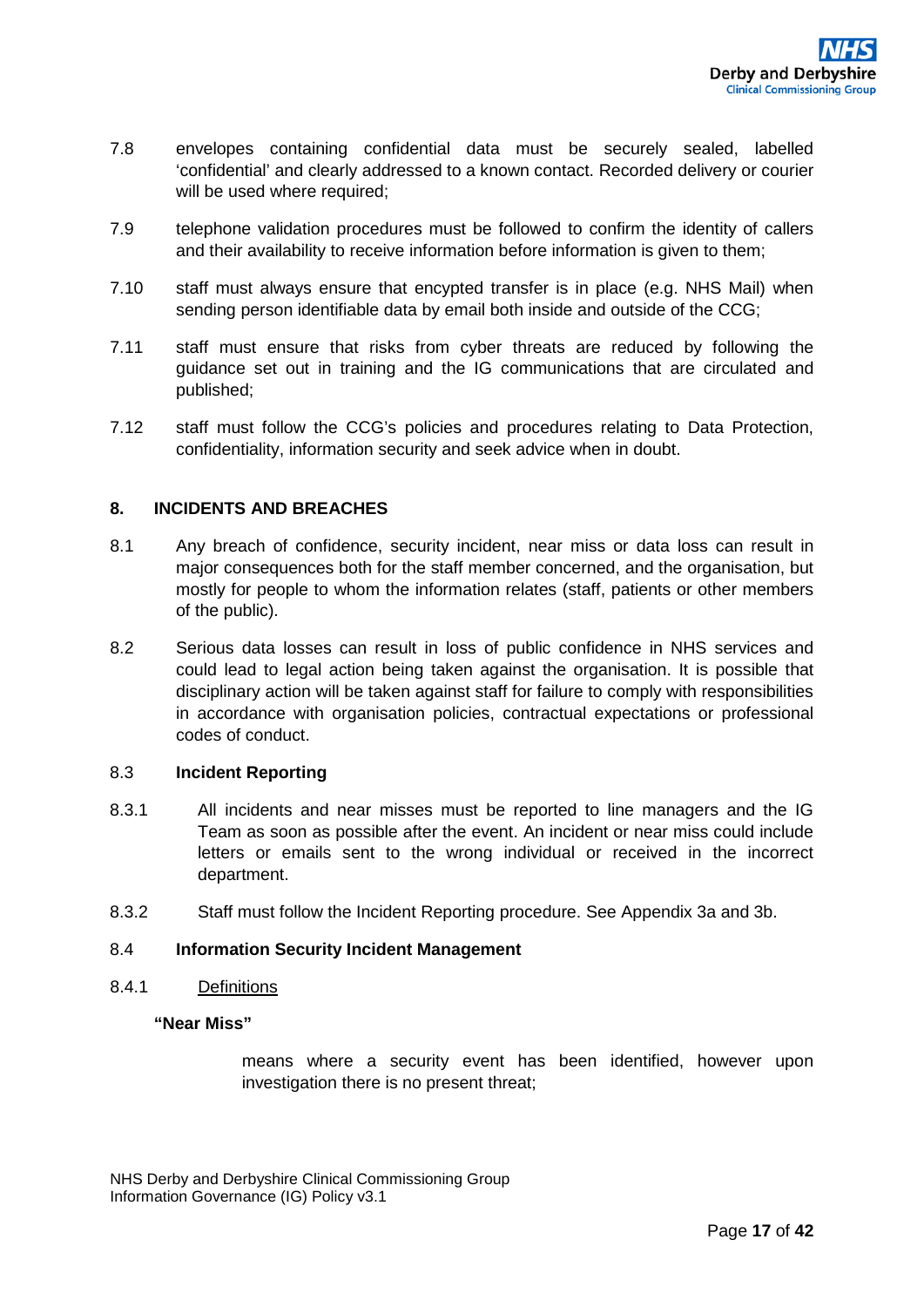#### **"Non-Incident"**

means where someone has incorrectly considered something as a security event. However the action taken isn't a security event at all as there's been no breach of information security policy or failure of safeguards. For example sending an email to an incorrect address however the email contains no OFFICIAL information at all;

#### **"Security Breach"**

a security breach is where a security incident in which sensitive, protected or confidential data / system (i.e. OFFICIAL-SENSITIVE) is copied, transmitted, viewed, stolen or used/amended by an individual unauthorised to do so.

#### **"Security Event"**

means an identified occurrence of a system, service/process or network state indicating a possible breach of information security policy or failure of safeguards, or a previously unknown situation which may be security relevant;

#### **"Security Incident"**

means a single or a series of unwanted or unexpected security events that have a significant probability of a present threat, compromising business operations and threatening information security;

 $NO$   $FV$ FNT  $=$   $NON$   $INCID$   $FNT$ 

EVENT + THREAT = INCIDENT

EVENT - THREAT = NEAR MISS (INCIDENT)

INCIDENT + COMPROMISE = BREACH

<span id="page-17-0"></span>8.4.2 Staff must follow the Information Security Incident Management process. See Appendix 3C.

## **9. DATA SECURITY AND PROTECTION TOOLKIT**

- 9.1 The Data Security and Protection Toolkit (DSPT) is a self-assessment tool, which NHS organisations are required to complete on an annual basis. The DSPT is developed and maintained by NHS Digital and provides a standard for information governance requirements for the NHS. The DSPT requires organisations to assess themselves against requirements for:
- 9.1.1 management structures and responsibilities, including staff training;
- 9.1.2 confidentiality and data protection;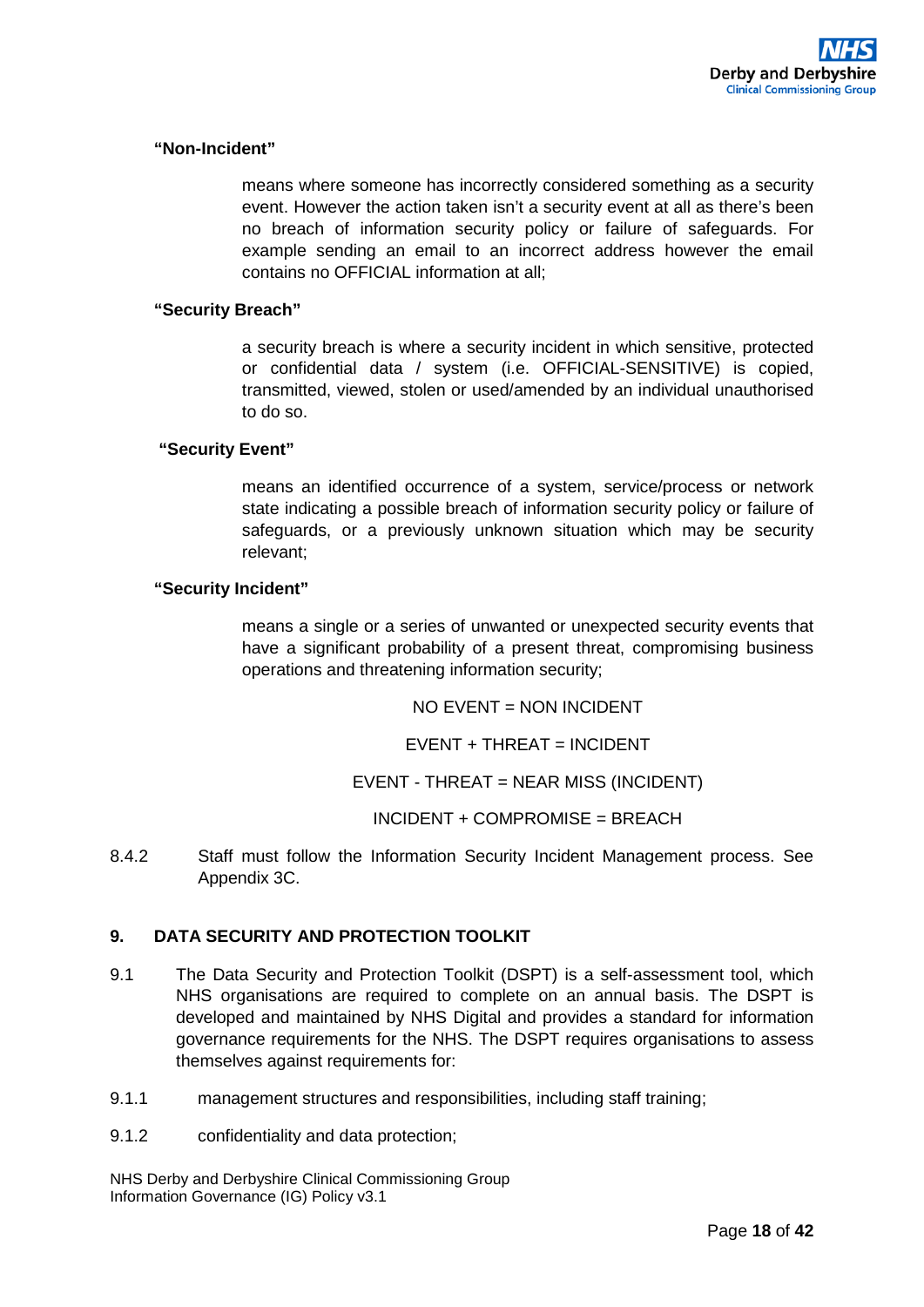- 9.1.3 information security.
- 9.2 The organisation is audited annually against the DSPT compliance to ensure that information is managed correctly, and that it is protected against unauthorised access, loss, damage and destruction. If the organisation fails to meet any of the required standards, an action plan will be required to achieve the standard within an 'acceptable timescale'. Such action plans are subject to agreement with NHS England and will be monitored by internal audit.
- 9.3 The CCG will work to maintain their DSPT status of 'standards met'.

#### <span id="page-18-0"></span>9.4 **National Data Security Standards**

The CCG must commit to the following data security standards:

- 9.4.1 all staff ensure that personal confidential data is handled, stored and transmitted securely, whether in electronic or paper form. Personal confidential data is only shared for lawful and appropriate purposes;
- 9.4.2 all staff understand their responsibilities under the National Data Guardian's Data Security Standards, including their obligation to handle information responsibly and their personal accountability for deliberate or avoidable breaches;
- 9.4.3 all staff complete appropriate annual data security training and pass a mandatory test, provided through the revised Information Governance Toolkit;
- 9.4.4 personal confidential data is only accessible to staff who need it for their current role and access is removed as soon as it is no longer required. All access to personal confidential data on IT systems can be attributed to individuals;
- 9.4.5 processes are reviewed at least annually to identify and improve processes which have caused breaches or near misses, or which force staff to use workarounds which compromise data security;
- 9.4.6 cyber-attacks against services are identified and resisted and CareCERT security advice is responded to. Action is taken immediately following a data breach or a near miss, with a report made to senior management within 12 hours of detection;
- 9.4.7 a continuity plan is in place to respond to threats to data security, including significant data breaches or near misses, and it is tested once a year as a minimum, with a report to senior management;
- 9.4.8 no unsupported operating systems, software or internet browsers are used within the IT estate;
- 9.4.9 a strategy is in place for protecting IT systems from cyber threats which is based on a proven cyber security framework such as Cyber Essentials. This is reviewed at least annually;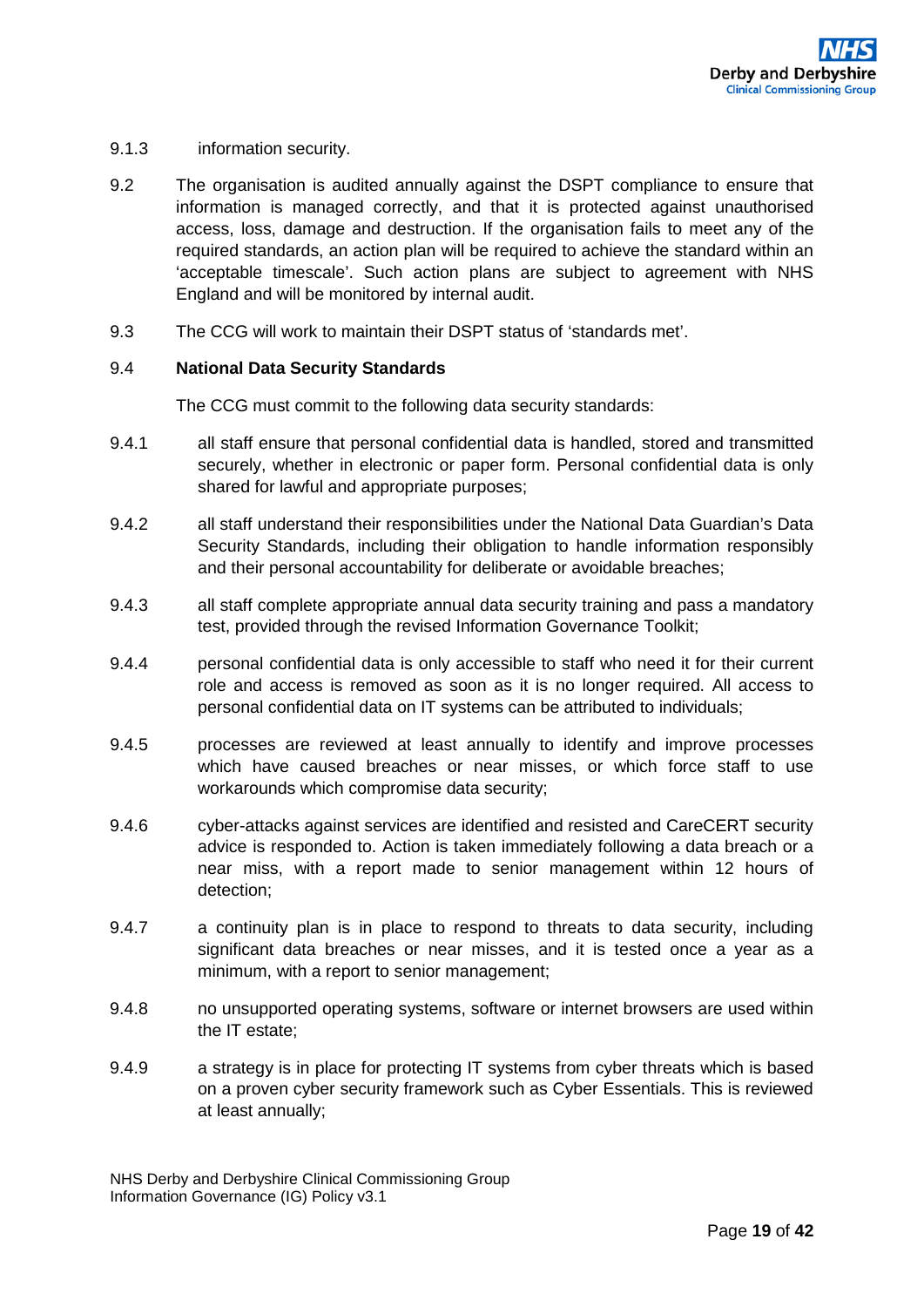9.4.10 IT suppliers are held accountable via contracts for protecting the personal confidential data they process and meeting the National Data Guardian's Data Security Standards.

## <span id="page-19-0"></span>**10. TRAINING**

- 10.1 To ensure organisational compliance with the law and central guidelines relating to IG, staff must receive appropriate training. Therefore, annual IG training is mandatory for all staff, including new starters, locums, temporary staff, lay members, student and contract staff members.
- 10.2 IG training needs are reviewed annually, routinely assessed, monitored and adequately provided for. IG knowledge and awareness should be at the core of the organisation's objectives, embedded amongst other governance initiatives and should offer a stable foundation for the workforce. Without this knowledge the ability of an organisation to meet legal and policy requirements will be severely impaired.

#### <span id="page-19-1"></span>10.3 **Data Security and Protection Training**

- 10.3.1 All staff are required to undertake the mandatory 'Information Governance Data Security Awareness' Level 1 training module. This module is available either through ESR, online through e-lfh or the NHS Digital Workbook. Face to face training will be offered where necessary and as agreed by the Information Governance Assurance Forum.
- 10.3.2 Any member of staff completing the training through the e-lfh website will need to send a copy of their training certificate to the ESR team 'ddccg.esr@nhs.net'.
- 10.3.3 Completed training assessments should be submitted to the IG Team ddccg.jateam@nhs.net for marking and recording against the CCG training log.
- 10.3.4 The CCG's IG Team has produced a training presentation which mirrors the content of the NHS Digital Data Security Awareness Level 1 Training. The IG Team will deliver face to face training sessions where online training is not the preferred option. This will provide an alternative method of training ensuring training opportunities are fully inclusive reflecting the CCG's commitment to diversity. Additionally the face to face training will support members of staff identified as not possessing the required IT skills to complete the training on-line or where staff don't have regular access to computers.
- 10.3.5 There may be occasions when ad hoc training will need to be delivered by the IG Team to CCG staff based on an identified need, for example, changes in working practices following an incident.

#### <span id="page-19-2"></span>10.4 **Assessing Training Needs**

10.4.1 Staff inevitably have different levels of awareness of their responsibilities for safeguarding confidentiality, protecting data and preserving information security.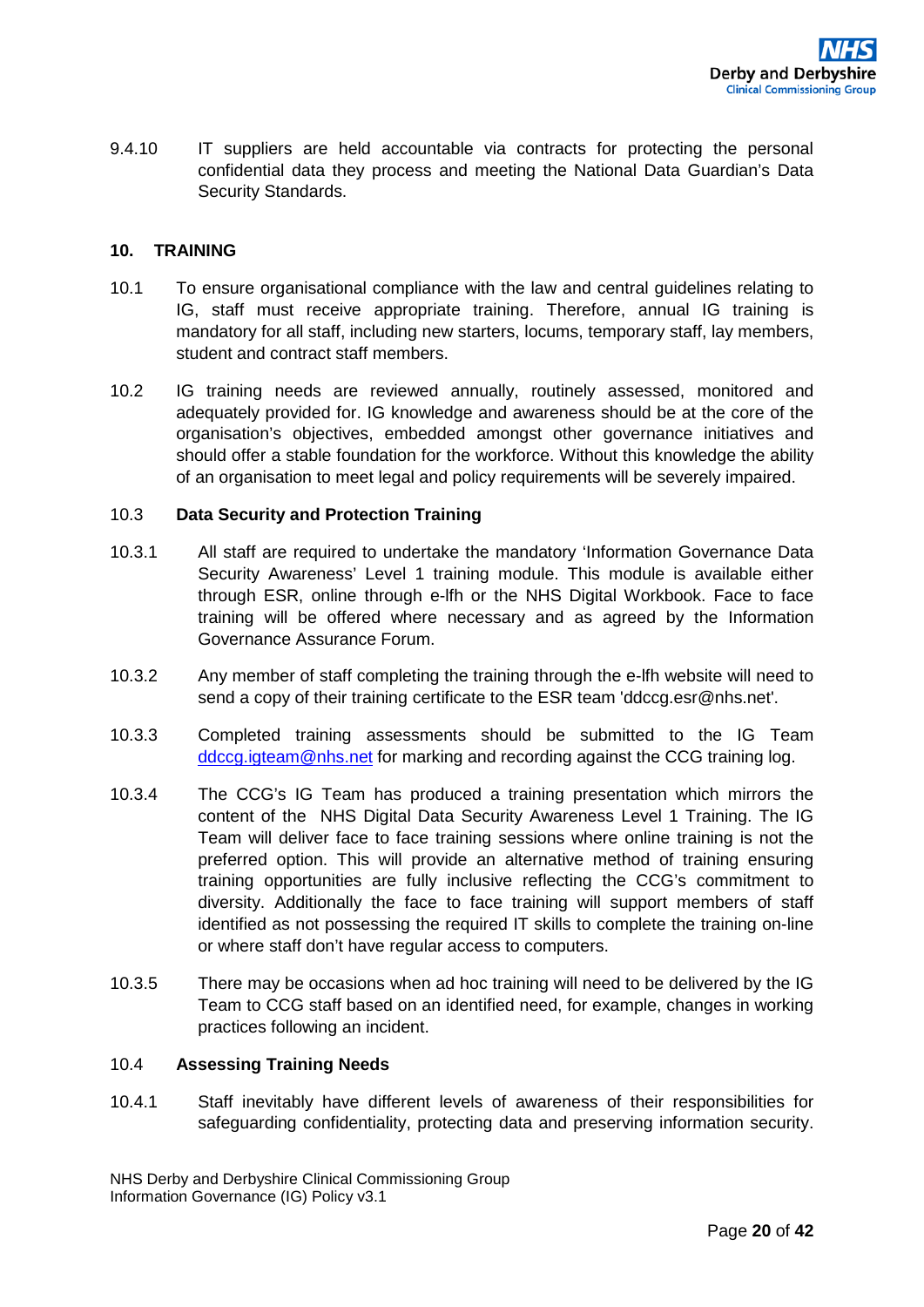In most cases the mandatory basic training will be sufficient to give staff the knowledge they require.

- 10.4.2 In order to fully meet the Data Security & Protection Toolkit Standard 3 the organisation has established a 'training needs analysis' (TNA) that identifies those additional training modules that need to be completed by specific staff groups or job roles. See Appendix 4.
- 10.4.3 The TNA identifies the training modules that are mandatory, or optional for specific staff groups or job roles to complete. It also addresses the frequency of the training and how training needs beyond the basic level will be assessed.

## <span id="page-20-0"></span>**11. EQUALITY AND DIVERSITY**

- 11.1 The CCG aims to design and implement policy documents that meet the diverse needs of the services, population and workforce, ensuring that none are placed at a disadvantage over others. It takes into account current UK legislative requirements, including the Equality Act 2010 and the Human Rights Act 1998, and promotes equal opportunities for all.
- 11.2 This document has been designed to ensure that no-one receives less favourable treatment due to their personal circumstances, i.e. the protected characteristics of their age, disability, sex (gender), gender reassignment, sexual orientation, marriage and civil partnership, race, religion or belief, pregnancy and maternity. Appropriate consideration has also been given to gender identity, socio-economic status, immigration status and the principles of the Human Rights Act.
- 11.3 In carrying out its functions, the CCG must have due regard to the Public Sector Equality Duty (PSED). This applies to all the activities for which the organisation is responsible, including policy development, review and implementation.

## <span id="page-20-1"></span>**12. DUE REGARD**

- 12.1 The CCG aims to design and implement policy documents that meet the diverse needs of our services, population and workforce, ensuring that none are placed at a disadvantage over others. It takes into account current UK legislative requirements, including the Equality Act 2010 and the Human Rights Act 1998, and promotes equal opportunities for all. The document has been designed to ensure that no-one receives less favourable treatment due to their personal circumstances, i.e. the protected characteristics of their age, disability, sex (gender), gender reassignment, sexual orientation, marriage and civil partnership, race, religion or belief, pregnancy and maternity. Appropriate consideration has also been given to socio-economic status, immigration status and the principles of the Human Rights Act.
- 12.2 In carrying out its function, the CCG must have due regard to the Public Sector Equality Duty. This applies to all activities for which the CCG is responsible, including policy development, review and implementation.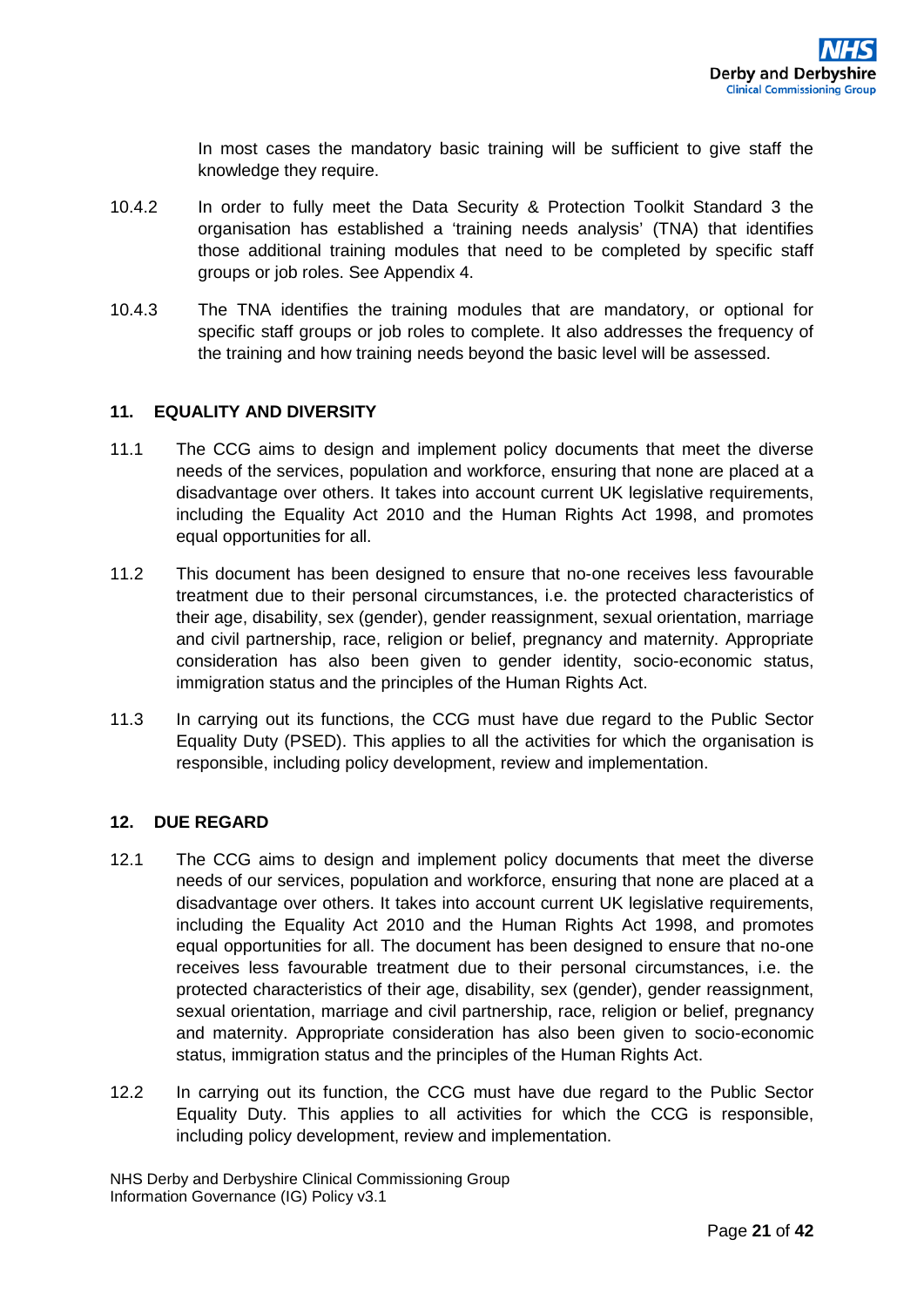## <span id="page-21-0"></span>**13. MONITORING COMPLIANCE AND EFFECTIVENESS OF THE POLICY**

An assessment of compliance with requirements, within the Data Security and Protection Toolkit, will be undertaken each year. This includes confidentiality and data protection incidents that are reported.

## <span id="page-21-1"></span>**14. REFERENCES**

- NHS Information Governance: Guidance on Legal and Professional Obligations [https://www.gov.uk/government/publications/nhs-information-governance-legal](https://www.gov.uk/government/publications/nhs-information-governance-legal-and-professional-obligations)[and-professional-obligations](https://www.gov.uk/government/publications/nhs-information-governance-legal-and-professional-obligations)
- Handbook to the NHS Constitution [https://www.gov.uk/government/publications/the-nhs-constitution-for-england/the](https://www.gov.uk/government/publications/the-nhs-constitution-for-england/the-nhs-constitution-for-england)[nhs-constitution-for-england](https://www.gov.uk/government/publications/the-nhs-constitution-for-england/the-nhs-constitution-for-england)
- Confidentiality: NHS Code of Practice <https://www.gov.uk/government/publications/confidentiality-nhs-code-of-practice>
- Data Security and Protection Toolkit [https://dsptoolkit.nhs.uk](https://dsptoolkit.nhs.uk/)
- NHS Care Record Guarantee <http://systems.hscic.gov.uk/rasmartcards/documents/crg.pdf>
- Information Security Management: NHS Code of Practice <http://systems.hscic.gov.uk/infogov/codes/securitycode.pdf>
- Records Management Code of Practice for Health & Social Care 2016 [https://digital.nhs.uk/data-and-information/looking-after-information/data-security](https://digital.nhs.uk/data-and-information/looking-after-information/data-security-and-information-governance/information-governance-alliance-iga)[and-information-governance/information-governance-alliance-iga](https://digital.nhs.uk/data-and-information/looking-after-information/data-security-and-information-governance/information-governance-alliance-iga)
- Caldicott Guardian Manual 2017 [https://assets.publishing.service.gov.uk/government/uploads/system/uploads/atta](https://assets.publishing.service.gov.uk/government/uploads/system/uploads/attachment_data/file/581213/cgmanual.pdf) [chment\\_data/file/581213/cgmanual.pdf](https://assets.publishing.service.gov.uk/government/uploads/system/uploads/attachment_data/file/581213/cgmanual.pdf)
- NHS Digital Guide to the Notification of Data Security & Protection Incidents. Sept 2018 <https://www.dsptoolkit.nhs.uk/Help/29>
- NHS Information Risk Management <http://systems.hscic.gov.uk/infogov/security/risk/inforiskmgtgpg.pdf>
- The Caldicott Review: Information Governance in the Health and Social Care System
	- <https://www.gov.uk/government/publications/the-information-governance-review>
- General Data Protection Regulations 2016 [https://ico.org.uk/for-organisations/guide-to-the-general-data-protection](https://ico.org.uk/for-organisations/guide-to-the-general-data-protection-regulation-gdpr/)[regulation-gdpr/](https://ico.org.uk/for-organisations/guide-to-the-general-data-protection-regulation-gdpr/)
- The Data Protection Act 2018 <https://ico.org.uk/for-organisations/data-protection-act-2018>
- Your Data: Better Security, Better Choice, Better Care [https://www.gov.uk/government/uploads/system/uploads/attachment\\_data/file/62](https://www.gov.uk/government/uploads/system/uploads/attachment_data/file/627493/Your_data_better_security_better_choice_better_care_government_response.pdf) [7493/Your\\_data\\_better\\_security\\_better\\_choice\\_better\\_care\\_government\\_respon](https://www.gov.uk/government/uploads/system/uploads/attachment_data/file/627493/Your_data_better_security_better_choice_better_care_government_response.pdf) [se.pdf](https://www.gov.uk/government/uploads/system/uploads/attachment_data/file/627493/Your_data_better_security_better_choice_better_care_government_response.pdf)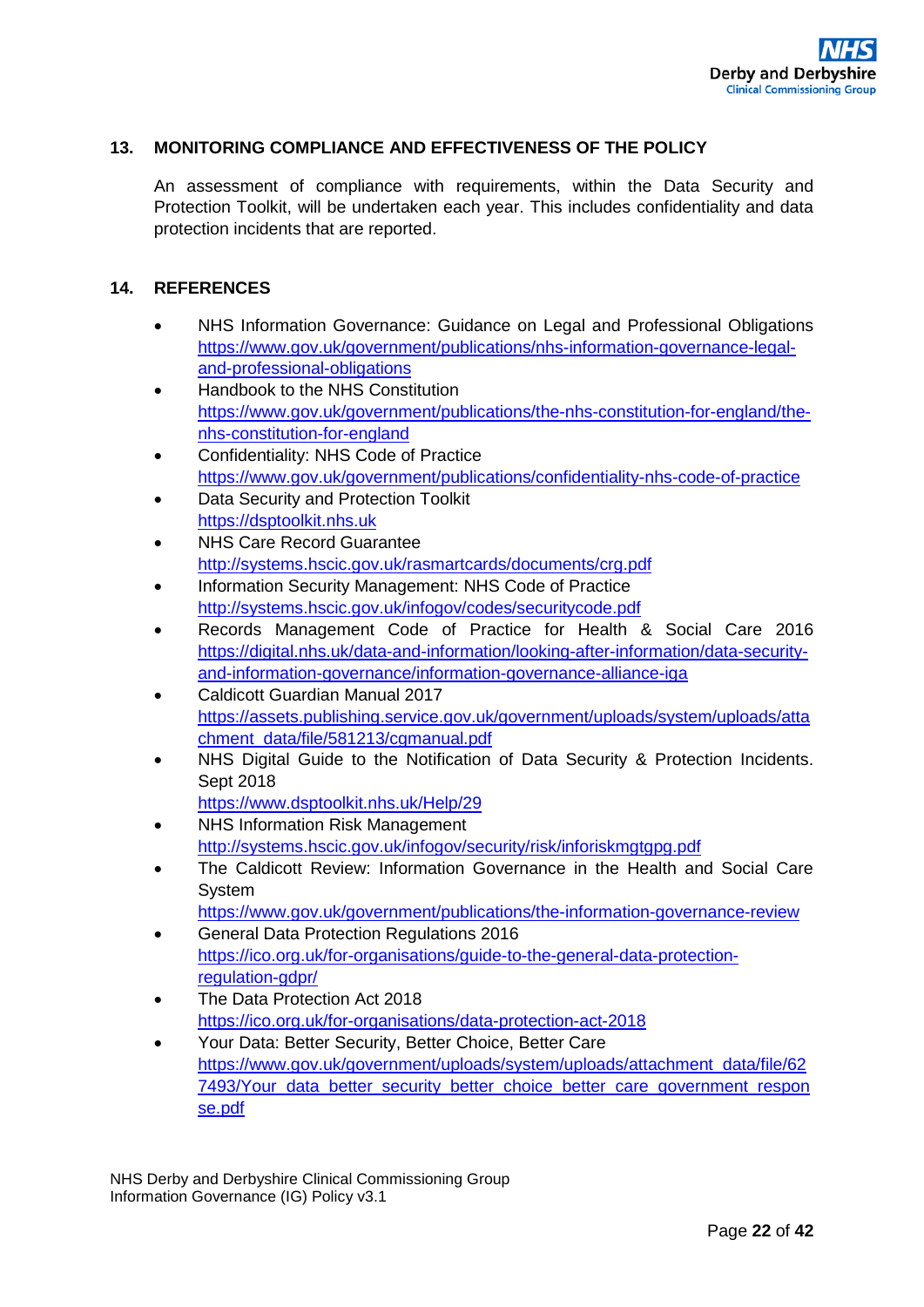## **Appendix 1 – Information Governance Management Framework**

<span id="page-22-0"></span>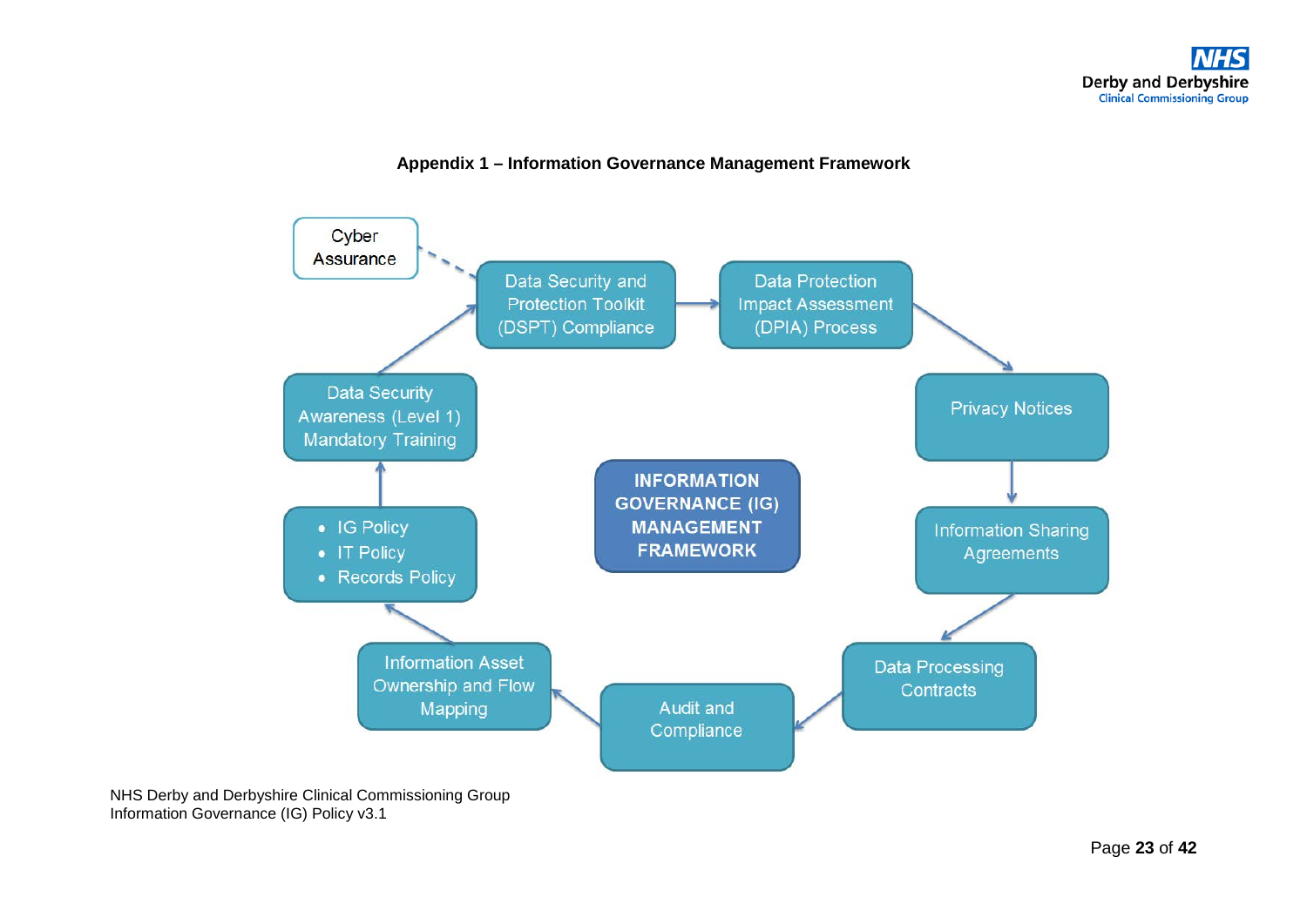## **Appendix 2 – Information Governance Reporting Structure**

<span id="page-23-0"></span>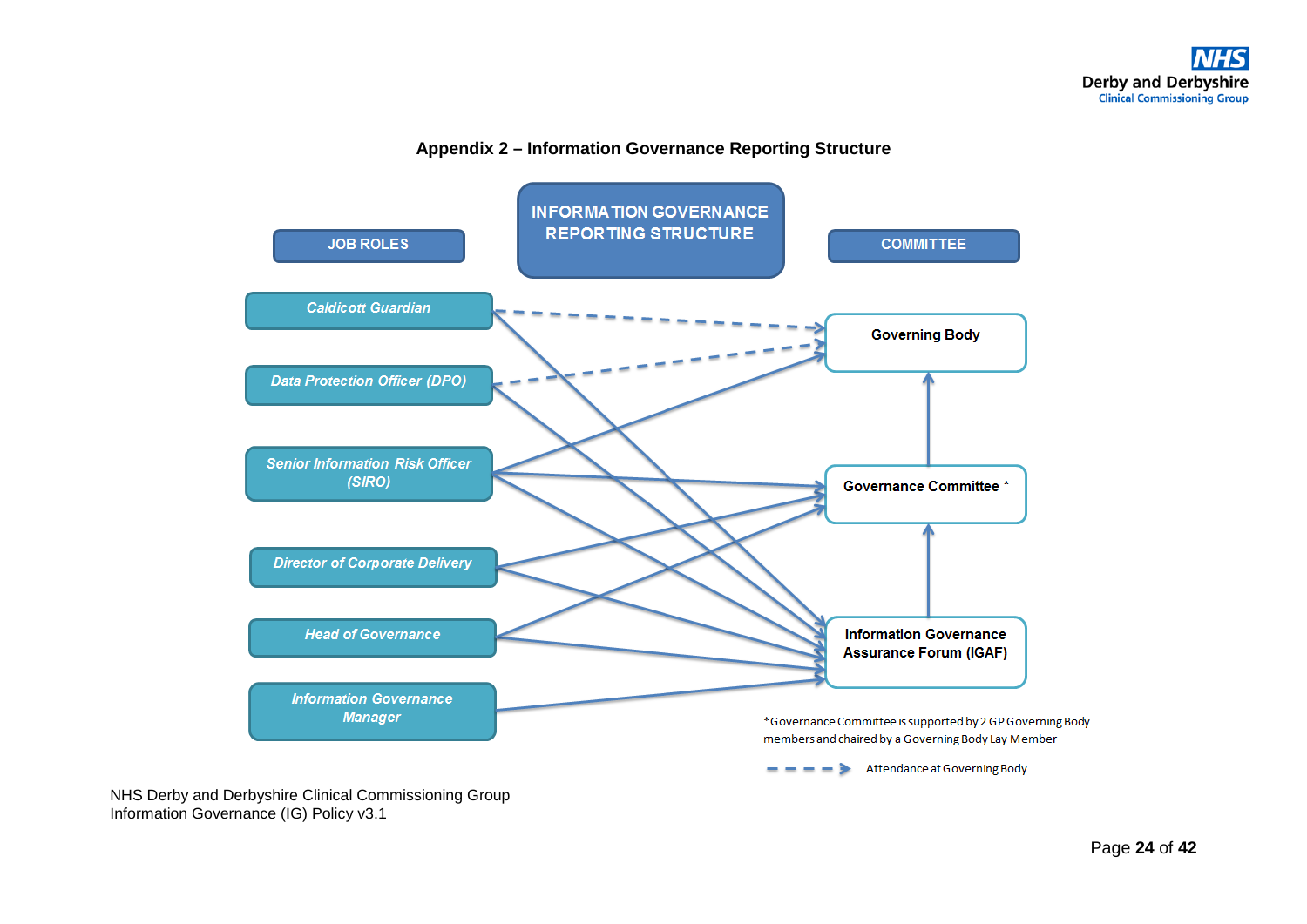## <span id="page-24-0"></span>**Appendix 3A – Information Governance Reporting Process Flow Diagram**



# **Incident Reporting Process Flow Diagram**

PLEASE NOTE: THE GDPR REQUIRES **REPORTING OF A BREACH WITHIN 72 HOURS**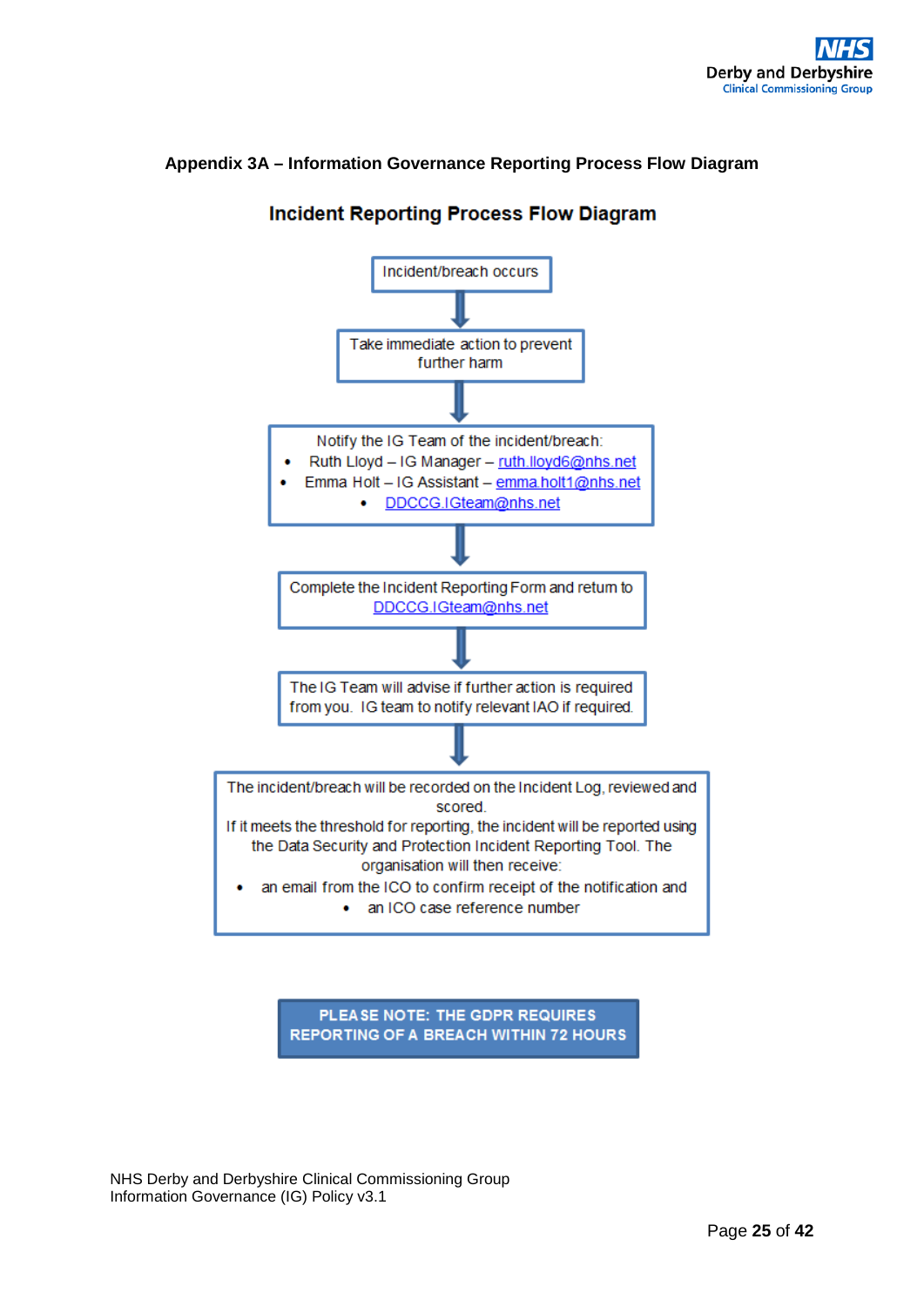<span id="page-25-0"></span>

#### **Appendix 3B – Information Governance Incident Response Plan**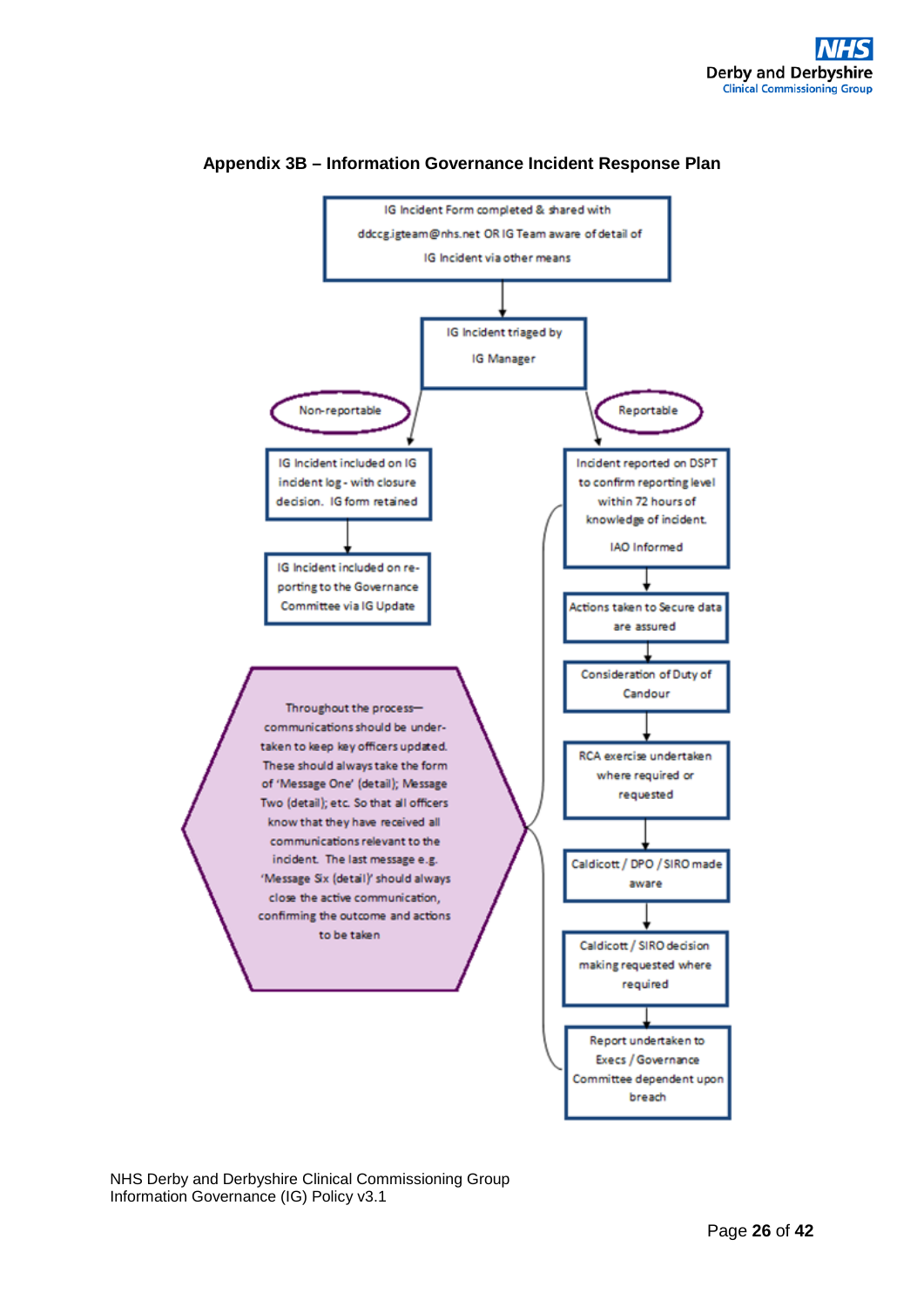## <span id="page-26-0"></span>**Appendix 3C – Information Security Incident Management Process**



## **Security Incident Management Process**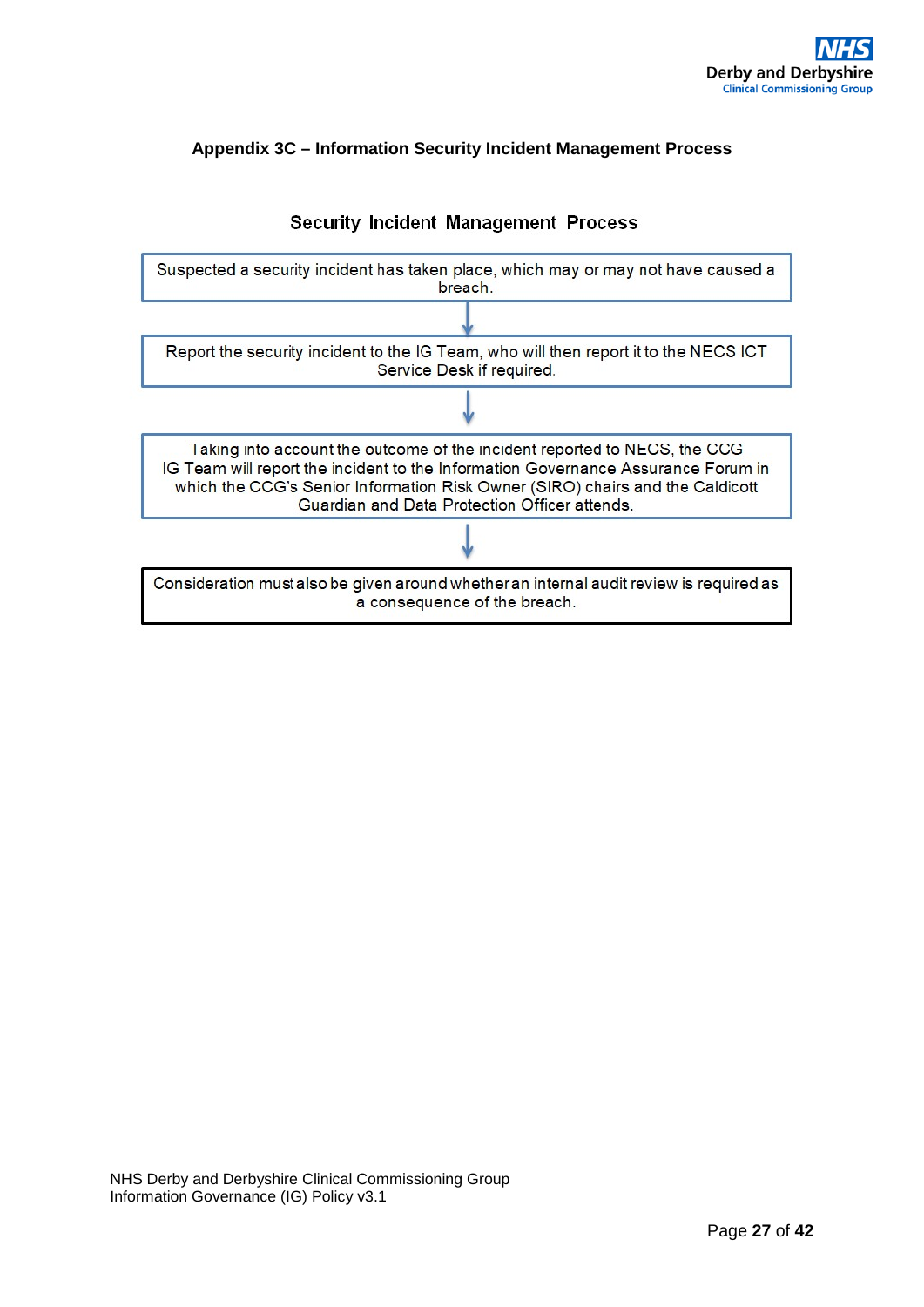## **Appendix 4 – Training Needs Analysis**

<span id="page-27-0"></span>

| <b>Job Role</b>                                                  | <b>Data</b><br><b>Security</b><br><b>Awareness</b><br>Level 1 | <b>The Caldicott</b><br><b>Guardian in the</b><br><b>NHS &amp; Social</b><br>Care | <b>NHS Introduction</b><br>to Risk<br><b>Management for</b><br><b>SIROs &amp; IAOS</b> | <b>Information</b><br>Asset<br><b>Owner</b><br><b>Training</b> | Access to<br><b>Health</b><br><b>Records</b> | <b>Records</b><br><b>Management</b> |
|------------------------------------------------------------------|---------------------------------------------------------------|-----------------------------------------------------------------------------------|----------------------------------------------------------------------------------------|----------------------------------------------------------------|----------------------------------------------|-------------------------------------|
| <b>Frequency</b>                                                 | <b>Annually</b>                                               | <b>Annually</b>                                                                   | <b>Annually</b>                                                                        | One off<br>session                                             | Every 3<br>years                             | Every 3<br>years                    |
| IG Lead (CCG)                                                    | <b>Mandatory</b>                                              | <b>Optional</b>                                                                   | <b>Mandatory</b>                                                                       | <b>Optional</b>                                                | <b>Mandatory</b>                             | <b>Optional</b>                     |
| <b>Caldicott Guardian</b>                                        | <b>Mandatory</b>                                              | <b>Mandatory</b>                                                                  | <b>Mandatory</b>                                                                       | <b>Optional</b>                                                | <b>Mandatory</b>                             | <b>Optional</b>                     |
| <b>SIRO</b>                                                      | <b>Mandatory</b>                                              | <b>Optional</b>                                                                   | <b>Mandatory</b>                                                                       | <b>Mandatory</b>                                               | <b>Optional</b>                              | <b>Optional</b>                     |
| <b>IAO &amp; IAA</b>                                             | <b>Mandatory</b>                                              | <b>Optional</b>                                                                   | <b>Mandatory</b>                                                                       | <b>Mandatory</b>                                               | <b>Optional</b>                              | <b>Optional</b>                     |
| <b>Data Protection Officer</b>                                   | <b>Mandatory</b>                                              | <b>Optional</b>                                                                   | <b>Optional</b>                                                                        | <b>Optional</b>                                                | <b>Mandatory</b>                             | <b>Optional</b>                     |
| <b>Admin/Clerical</b>                                            | <b>Mandatory</b>                                              | <b>Optional</b>                                                                   | <b>Optional</b>                                                                        | <b>Optional</b>                                                | <b>Optional</b>                              | <b>Optional</b>                     |
| Admin/ clerical with<br>access to personal<br><b>information</b> | <b>Mandatory</b>                                              | <b>Optional</b>                                                                   | <b>Mandatory</b>                                                                       | <b>Optional</b>                                                | <b>Optional</b>                              | <b>Optional</b>                     |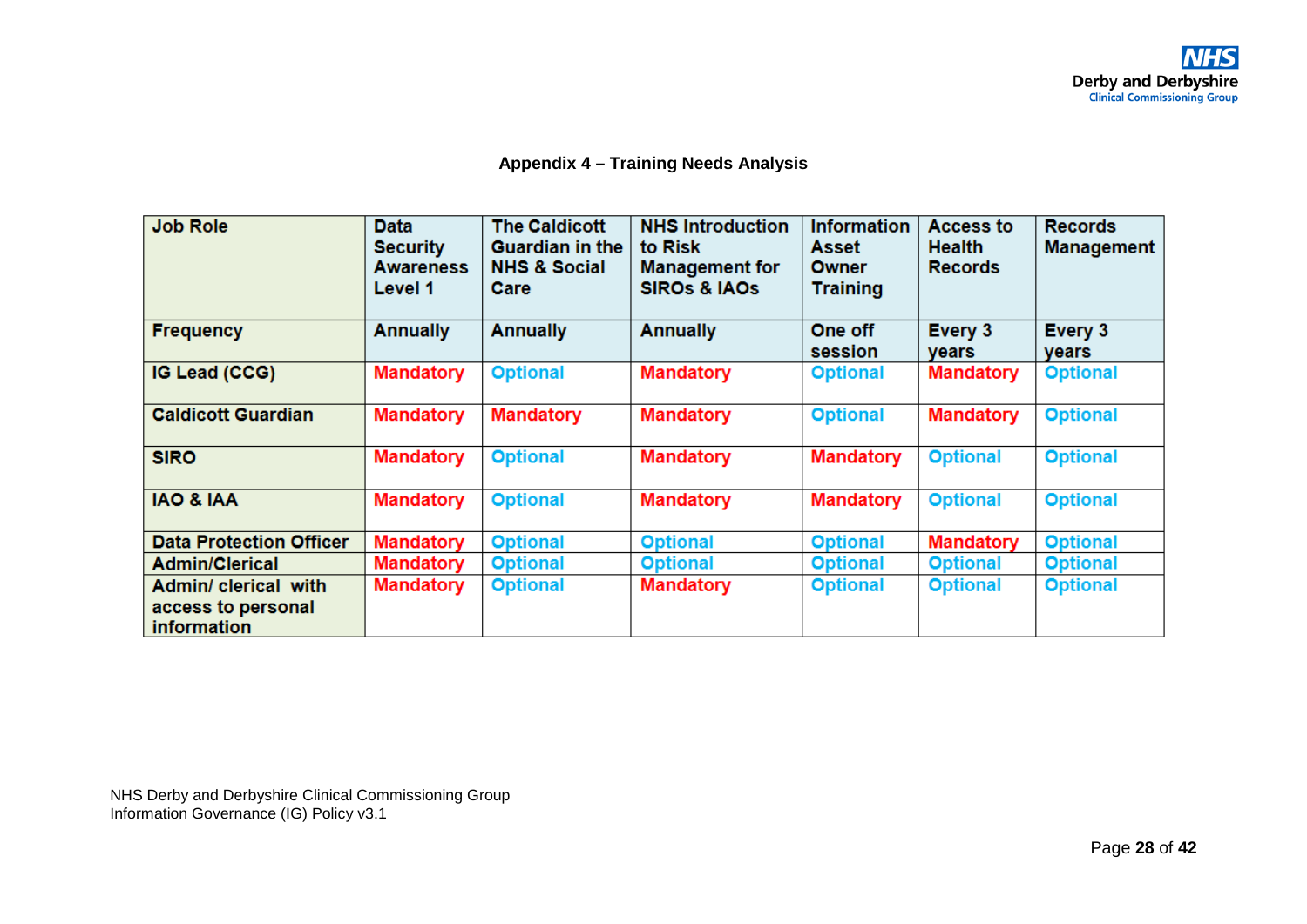## **Appendix 5 – Terminology**

<span id="page-28-0"></span>

| <b>Term</b>                | Acronym    | <b>Definition</b>                                                                                      |
|----------------------------|------------|--------------------------------------------------------------------------------------------------------|
| Anti-virus                 |            | Anti-virus software is used to prevent, detect, and remove malware, including computer viruses,        |
|                            |            | worms, and Trojan horses.                                                                              |
| <b>Asset Register</b>      |            | A list of property owned by the organisation.                                                          |
| Audit                      |            | An official inspection, or evaluation, e.g. that the organisation's processes are being complied with. |
| Authentication             |            | Ensuring that the identity of a subject or resource is the one claimed.                                |
| Availability               |            | Ensuring that information is accessible and usable upon demand by authorised users.                    |
| <b>Business</b>            |            | Strategic and tactical capability of the organisation to plan for and respond to incidents and         |
| Continuity                 |            | business disruptions in order to continue business operations at an acceptable pre-defined level.      |
| <b>Business</b>            | <b>BCM</b> | Holistic management process that identifies potential threats to an organisation and the impacts to    |
| Continuity                 |            | business operations that those threats, if realized, might cause, and which provides a framework for   |
| Management                 |            | building organisational resilience with the capability for an effective response that safeguards the   |
|                            |            | interests of its key stakeholders, reputation, brand and value-creating activities.                    |
| <b>Business</b>            |            | Series of business continuity activities which collectively cover all aspects and phases of the        |
| Continuity                 |            | business continuity management programme.                                                              |
| Management                 |            |                                                                                                        |
| Lifecycle                  |            |                                                                                                        |
| <b>Business</b>            |            | Ongoing management and governance process supported by top management and appropriately                |
| Continuity                 |            | resourced to ensure that the necessary steps are taken to identify the impact of potential losses,     |
| Management                 |            | maintain viable recovery strategies and plans, and ensure continuity of products and services          |
| Programme                  |            | through training, exercising, maintenance and review.                                                  |
| <b>Business</b>            | <b>BCP</b> | Documented collection of procedures and information that is developed, compiled and maintained         |
| <b>Continuity Plan</b>     |            | in readiness for use in an incident to enable an organisation to continue to deliver its critical      |
|                            |            | activities at an acceptable defined level.                                                             |
| <b>Business</b>            |            | Approach by an organisation that will ensure its recovery and continuity in the face of disaster or    |
| <b>Continuity Strategy</b> |            | other major incident or business disruption.                                                           |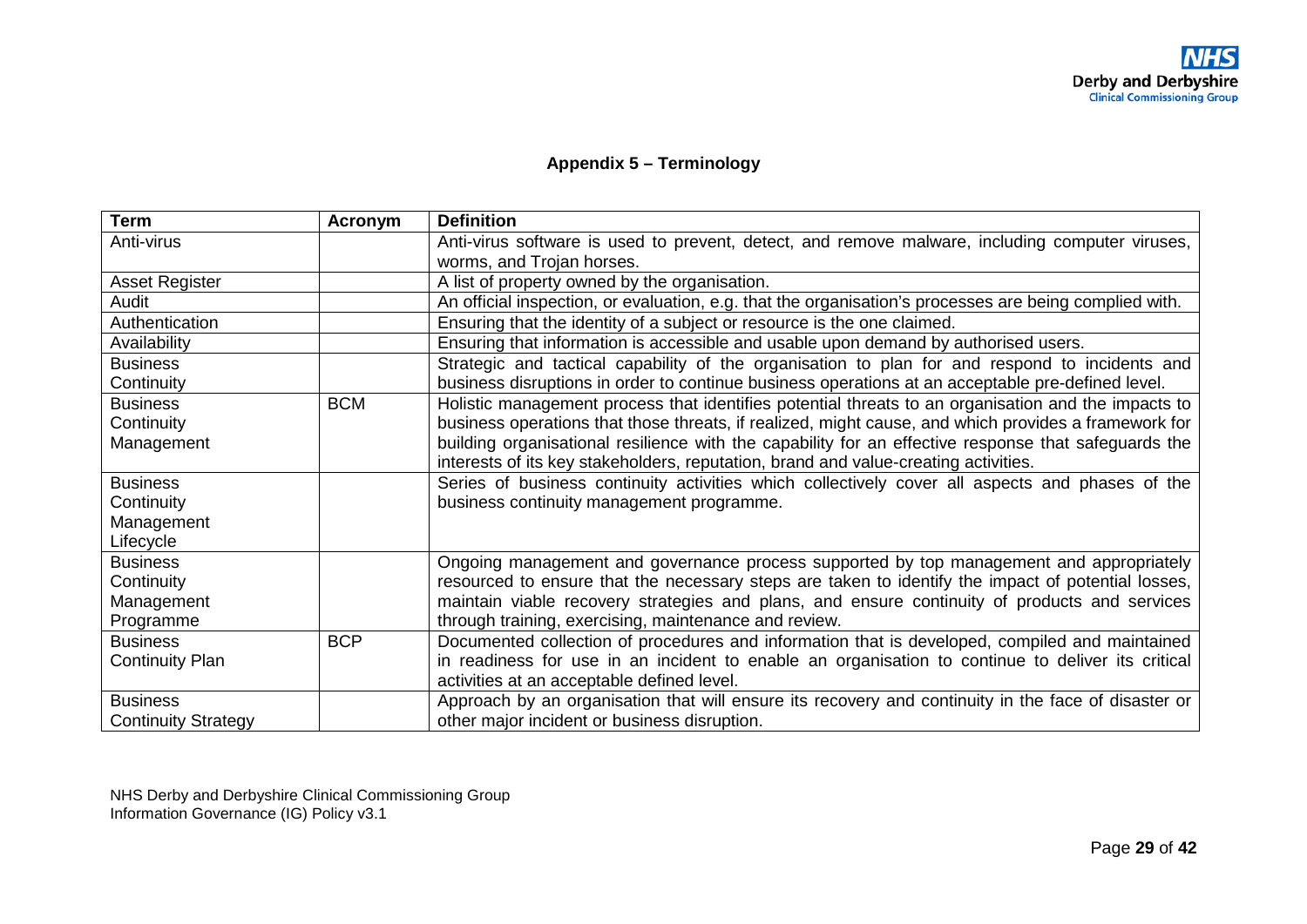| <b>Term</b>                      | <b>Acronym</b>  | <b>Definition</b>                                                                                       |
|----------------------------------|-----------------|---------------------------------------------------------------------------------------------------------|
| <b>Business Data / Corporate</b> |                 | Data entered by users into an organisation asset, such as personal data or other files created by       |
| Data                             |                 | users.                                                                                                  |
| <b>Business Impact</b>           |                 | Process of analysing business functions and the effect that a business disruption might have upon       |
| Analysis                         |                 | them.                                                                                                   |
| <b>Caldicott Guardian</b>        |                 | A senior person responsible for protecting the confidentiality of patient and service user information  |
|                                  |                 | and enabling appropriate information sharing. Caldicott Guardians were mandated for NHS                 |
|                                  |                 | organisations by Health Service Circular HSC 1999/012 and later for social care by Local Authority      |
|                                  |                 | Circular LAC 2002/2. General practices are required by regulations to have a confidentiality lead.      |
| <b>Caldicott Principles</b>      | Caldicott       | The principles devised by the Caldicott Committee, which represent best practice for using and          |
|                                  |                 | sharing identifiable personal information and should be applied whenever a disclosure of personal       |
|                                  |                 | information is being considered.                                                                        |
| <b>Care Service</b>              |                 | Delivery of health and social care needs and treatment to service users by or on behalf of health       |
|                                  |                 | and social care organisations. Care services encompasses the use of personal information to             |
|                                  |                 | provide: health and social care services directly to the individual; equipment services directly to the |
|                                  |                 | individual by a third party on behalf of, or in partnership with health or social care organisations;   |
|                                  |                 | support services to health and social care organisations by a third party.                              |
| <b>Clinical Spine</b>            | <b>CSA</b>      | The web-based application that enables healthcare professionals who have access to local NHS            |
| Application                      |                 | Care Records Service systems and services to have controlled access to the national Personal            |
|                                  |                 | Demographics Service and the Personal Spine Information Service.                                        |
| Code of Conduct                  |                 | A set of rules to guide behaviour and decisions in a specified situation.                               |
|                                  |                 |                                                                                                         |
| Common Law                       |                 | The law derived from decisions of the courts and case law, rather than Acts of Parliament or other      |
|                                  |                 | legislation.                                                                                            |
| <b>Computer Misuse</b>           | <b>CMA 1990</b> | An Act to make provision for securing computer material against unauthorised access or                  |
| Act 1990                         |                 | modification; and for connected purposes.                                                               |
| Confidentiality                  |                 | Ensuring that information is not made available or disclosed to unauthorised individuals, entities or   |
|                                  |                 | processes.                                                                                              |
| Confidentiality                  |                 | When information has been given in confidence and is either disclosed to or accessed by an              |
| <b>Breaches</b>                  |                 | unauthorised person.                                                                                    |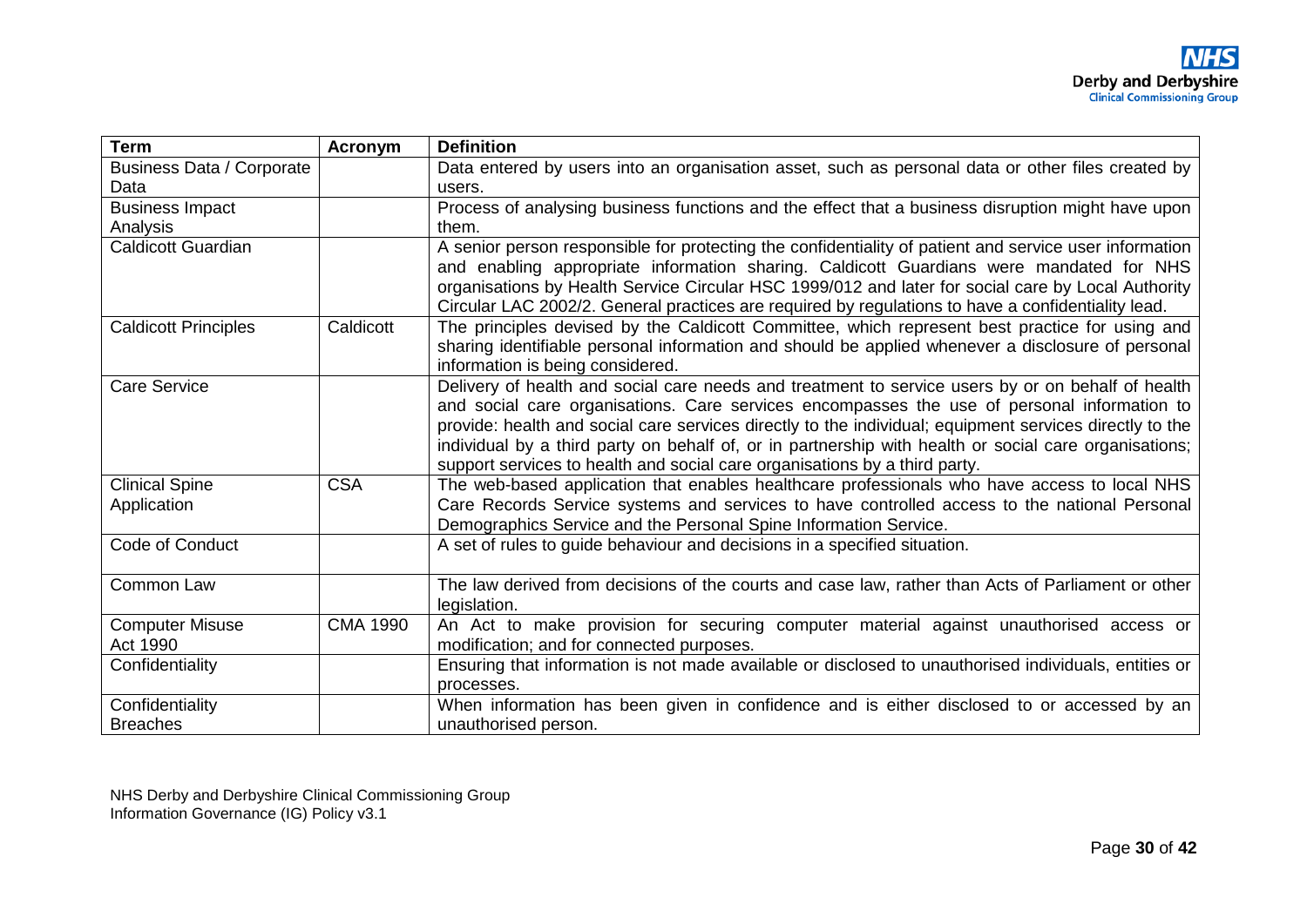| <b>Term</b>                                    | <b>Acronym</b> | <b>Definition</b>                                                                                                                                                                                                                                                       |
|------------------------------------------------|----------------|-------------------------------------------------------------------------------------------------------------------------------------------------------------------------------------------------------------------------------------------------------------------------|
| Confidentiality:                               |                | A guide for those who work within or under contract to NHS organisations concerning confidentiality                                                                                                                                                                     |
| NHS Code of                                    |                | and patients' consent to the use of their health records.                                                                                                                                                                                                               |
| Practice                                       |                |                                                                                                                                                                                                                                                                         |
| Data Controller                                |                | A person who (either alone or jointly or in common with other persons) determines the purposes for<br>which and the manner in which any personal data are, or are to be, processed.                                                                                     |
| Data Processor                                 |                | In relation to personal data, means any person (other than an employee of the data controller) who<br>processes the data on behalf of the data controller.                                                                                                              |
| <b>Data Protection Act</b><br>2018             |                | The Act of Parliament which regulates of the processing of information relating to living individuals,<br>including the obtaining, holding, use or disclosure of such information.                                                                                      |
| Data Security and<br><b>Protection Toolkit</b> | <b>DSPT</b>    | The Data Security and Protection Toolkit is an online self-assessment tool that allows organisations<br>to measure their performance against the National Data Guardian's 10 data security standards. All                                                               |
|                                                |                | organisations that have access to NHS patient data and systems must use this toolkit to provide<br>assurance that they are practising good data security and that personal information is handled<br>correctly.                                                         |
| <b>Denial of Service</b>                       | <b>DoS</b>     | Result of any action or series of actions that prevents any part of an information system from<br>functioning.                                                                                                                                                          |
| Disclosure Log                                 |                | A register containing information about ad hoc disclosures of personal information, useful for<br>ensuring there is consistency in responding to disclosure requests.                                                                                                   |
| Duty of Confidence                             |                | A duty of confidence arises when one person discloses information to another (eg patient to<br>clinician) in circumstances where it is reasonable to expect that the information will be held in<br>confidence. It is a legal obligation that is derived from case law. |
| <b>Electronic Health</b><br>Record             | <b>EHR</b>     | An electronic record of the health and care provided to an individual.                                                                                                                                                                                                  |
| Electronic                                     | <b>EPS</b>     | A service designed to reduce the paper administration associated with prescribing and dispensing                                                                                                                                                                        |
| Prescription<br>Service                        |                | processes by enabling prescriptions to be generated, transmitted and received electronically.                                                                                                                                                                           |
| Encryption                                     |                | The process of transforming information (referred to as plaintext) using an algorithm (called cipher)<br>to make it unreadable to anyone except those possessing special knowledge, usually referred to as<br>a key.                                                    |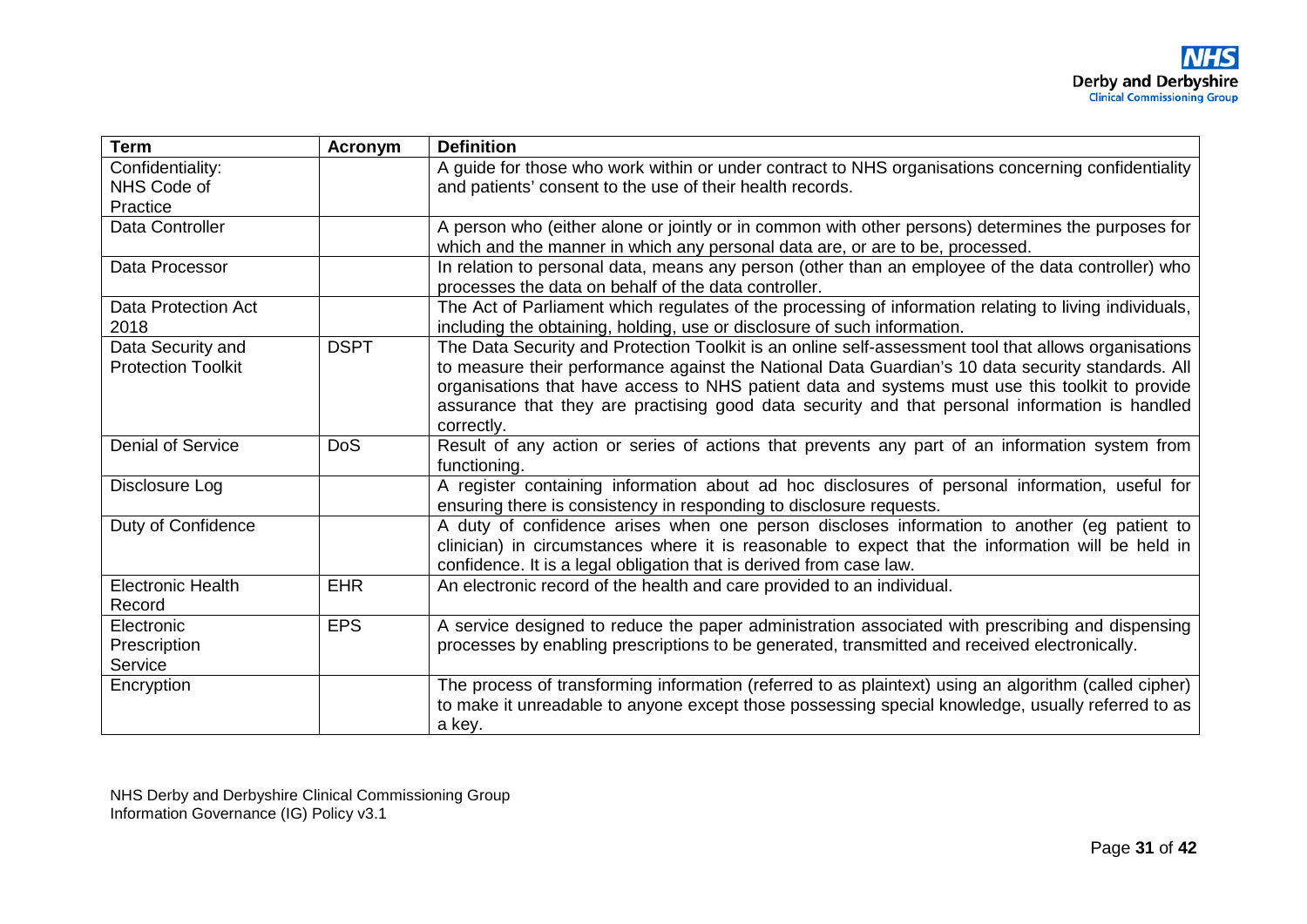| <b>Term</b>                                          | Acronym          | <b>Definition</b>                                                                                                                                                                                                                                                                                                                                                                                                                                                            |
|------------------------------------------------------|------------------|------------------------------------------------------------------------------------------------------------------------------------------------------------------------------------------------------------------------------------------------------------------------------------------------------------------------------------------------------------------------------------------------------------------------------------------------------------------------------|
| European Economic Area                               | <b>EEA</b>       | In the field of data protection, the EEA Agreement covers EU legislation of general application to<br>commercial activities, such as the General Data Protection Regulation (EU) 2016/679 and all<br>related "adequacy decisions" allowing international transfers of personal data with counterparties<br>located outside the EEA, as well as the e-Privacy Directive 2002/58/EC and related acts such as<br>Regulation (EU) No 611/2013 on notifications of data breaches. |
| European Union                                       | EU               | The European Union (EU) is an economic and political partnership between 27 democratic<br>European countries. EU countries set up bodies to run the EU and adopt its legislation. The main<br>bodies<br>are the European Parliament (representing the people of Europe); the Council of the European<br>Union (representing national governments); and the European Commission (representing the<br>common EU interest).                                                     |
| Fair Processing                                      |                  | Processing broadly means collecting, using, disclosing, retaining or disposing of personal data. If<br>any aspect of processing is unfair, there will be a breach of the first data protection principle – even<br>if it can be shown that one or more of the conditions for processing have been met.                                                                                                                                                                       |
| Freedom of<br><b>Information Act</b><br>2000         | <b>FOIA 2000</b> | The Act that makes provision for the disclosure of information held by public authorities or by<br>persons providing services for them.                                                                                                                                                                                                                                                                                                                                      |
| <b>General Data Protection</b><br><b>Regulations</b> | <b>GDPR</b>      | The GDPR sets out requirements for how organisations will need to handle personal data from 25<br>May 2018.<br>The UK adopted the principles of the GDPR by the enactment of the Data Protection Act 2018.                                                                                                                                                                                                                                                                   |
| Human Rights Act<br>1998                             | <b>HRA 1998</b>  | The Act which brought the rights and freedoms guaranteed under the European Convention on<br>Human Rights into UK law.                                                                                                                                                                                                                                                                                                                                                       |
| Incident Reporting                                   |                  | A method or means of documenting any unusual problem, occurrence, or other situation that is<br>likely to lead to undesirable effects or that is not in accordance with established policies,<br>procedures or practices.                                                                                                                                                                                                                                                    |
| <b>Information Asset</b>                             |                  | Operating systems, infrastructure, business applications, off-the-shelf products, services, user<br>developed applications, documents, records and information.                                                                                                                                                                                                                                                                                                              |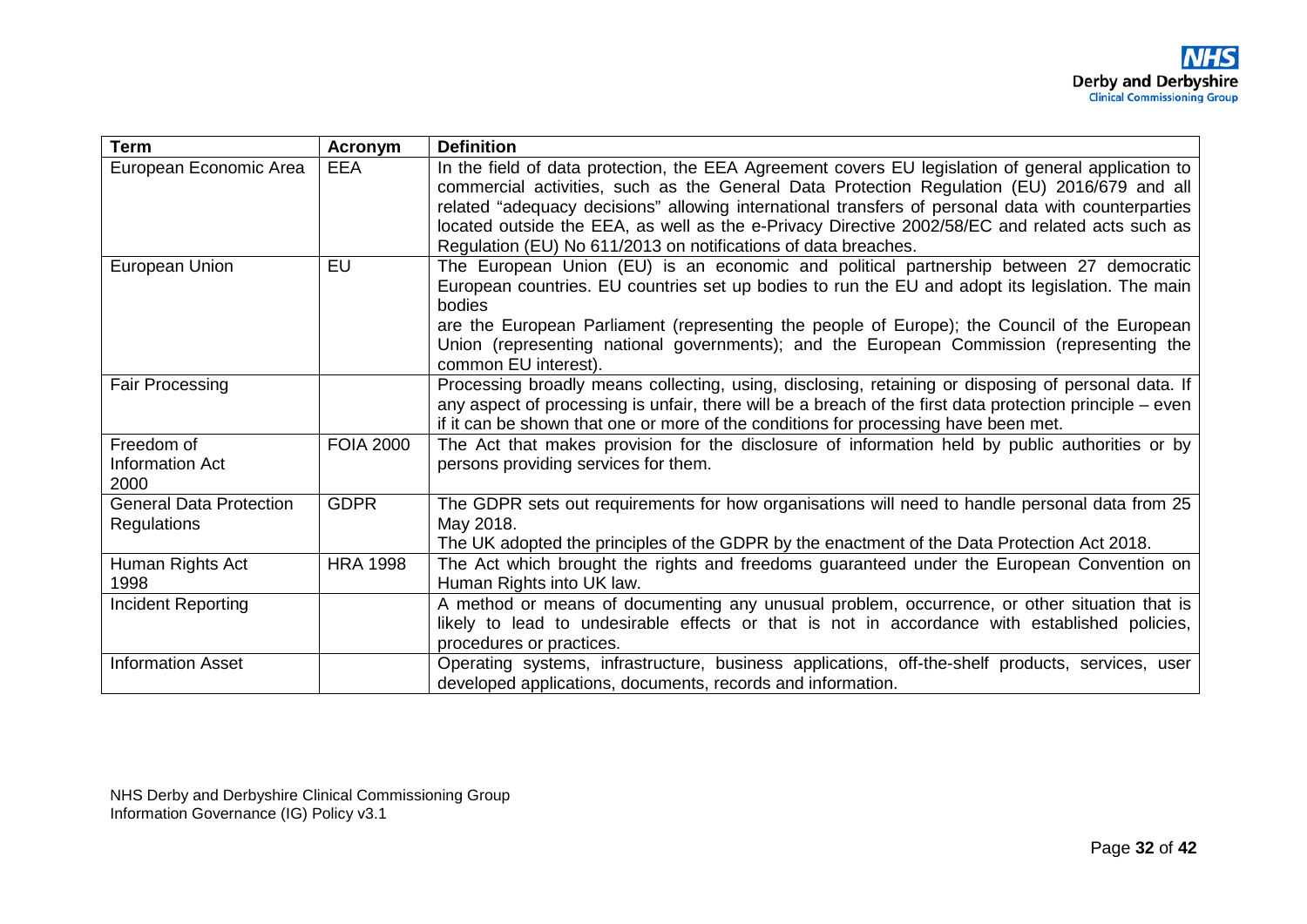| <b>Term</b>              | Acronym    | <b>Definition</b>                                                                                                                                                                                |
|--------------------------|------------|--------------------------------------------------------------------------------------------------------------------------------------------------------------------------------------------------|
| <b>Information Asset</b> | <b>IAA</b> | Information Asset Administrators are usually operational members of staff who understand and are                                                                                                 |
| Administrator            |            | familiar with information risks in their area or department, e.g. Security Managers, Records                                                                                                     |
|                          |            | Managers, Data Protection Officers, Internal Audit. For smaller organisations, an appropriate                                                                                                    |
|                          |            | operational role may include Office or Departmental Managers, Shift Supervisors and senior<br>administrative staff.                                                                              |
|                          |            | Information Asset Administrators will implement the organisation's information risk policy and risk                                                                                              |
|                          |            | assessment process for those information assets they support and will provide assurance reports to                                                                                               |
|                          |            | the relevant Information Asset Owner as necessary.                                                                                                                                               |
| <b>Information Asset</b> | <b>IAO</b> | Information Asset Owners are directly accountable to the Senior Information Risk Owner and must                                                                                                  |
| Owner                    |            | provide assurance that information risk is being managed effectively in respect of the information                                                                                               |
|                          |            | assets that they 'own'. Information Asset Owners may be assigned ownership of several assets of                                                                                                  |
|                          |            | their organisation.                                                                                                                                                                              |
| Information              | <b>ICO</b> | The United Kingdom's independent public body (UK Supervisory Authority) set up to uphold                                                                                                         |
| Commissioner's           |            | information rights in the public interest and data privacy for individuals.                                                                                                                      |
| Office                   |            |                                                                                                                                                                                                  |
| Information              | IG         | A term used in the NHS for the principles, processes, legal and ethical responsibilities for managing                                                                                            |
| Governance               |            | and handling information. Information governance (IG) sets the requirements and standards that<br>the NHS must achieve to ensure it fulfills its obligations to handle the information securely, |
|                          |            | efficiently and effectively.                                                                                                                                                                     |
| Information              |            | The information governance framework for health and social care is formed by those elements of                                                                                                   |
| Governance               |            | law and policy from which applicable information governance standards are derived, and the                                                                                                       |
| Framework                |            | activities and roles which individually and collectively ensure that the set standards are clearly                                                                                               |
|                          |            | defined and met. Whilst a key focus of information governance is the use of information about                                                                                                    |
|                          |            | service users, it applies to information and information processing in its broadest sense and                                                                                                    |
|                          |            | underpins both clinical and corporate governance.                                                                                                                                                |
| Information              |            | IG Lead A senior representative in the organisation who leads and co-ordinates the information                                                                                                   |
| Governance Lead          |            | governance works programme.                                                                                                                                                                      |
|                          |            |                                                                                                                                                                                                  |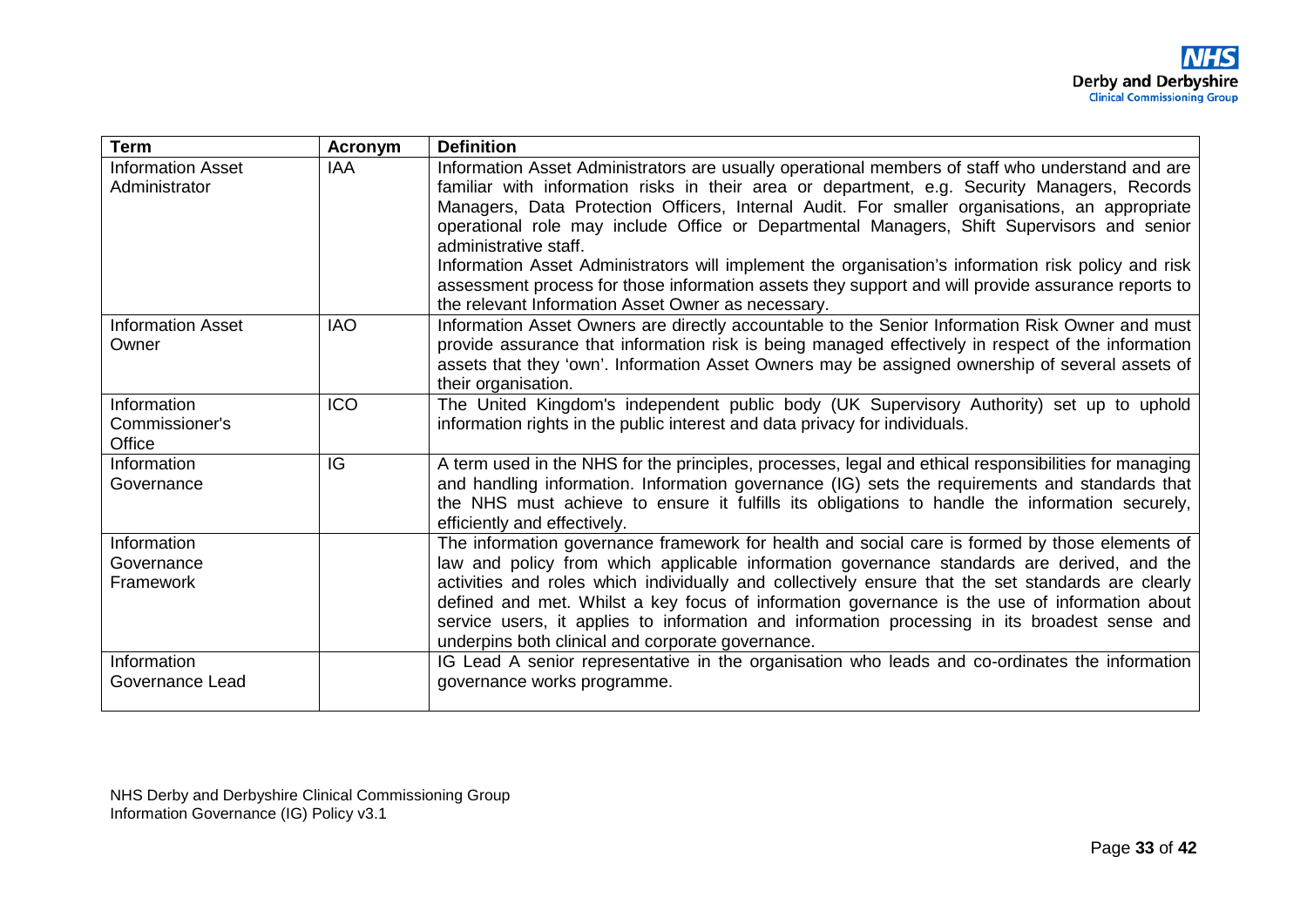| <b>Term</b>             | Acronym | <b>Definition</b>                                                                                     |
|-------------------------|---------|-------------------------------------------------------------------------------------------------------|
| <b>IG Security</b>      |         | The records kept of all security controls applied to a particular information asset, including        |
| Accreditation           |         | assessments and reviews of those controls                                                             |
| Documentation           |         |                                                                                                       |
| Information             |         | IG SoC An agreement between NHS Digital and any organisation wishing to use services provided         |
| Governance              |         | through the spine.                                                                                    |
| Statement of            |         | The agreement stipulates the obligations which the organisation is expected to maintain to ensure     |
| Compliance              |         | patient data is safeguarded and only used appropriately.                                              |
| Information             |         | ILM Refers to the management of information throughout its lifecycle; from the point of its creation  |
| Lifecycle               |         | through to its eventual disposal                                                                      |
| Management              |         |                                                                                                       |
| <b>Information Risk</b> |         | The person assigned lead responsibility for the identification, assessment and control of risk to     |
| Lead                    |         | business information and information systems.                                                         |
| Information             |         | Protecting information and information systems from unauthorised access, use, disclosure,             |
| Security                |         | disruption, modification or destruction.                                                              |
| Information             |         | An identified occurrence of a system, service or network state indicating a possible breach, or a     |
| <b>Security Event</b>   |         | previously unknown situation which may be security relevant of information security policy or failure |
|                         |         | of safeguards.                                                                                        |
| Information             |         | A guide to the methods and required standards of practice in the management of information            |
| Security                |         | security for those who work within or under contract to, or in business partnership with NHS          |
| Management: NHS         |         | organisations in England.                                                                             |
| Code of Practice        |         |                                                                                                       |
| Information             |         | The Information Standards Board (ISB) approves information standards used in the NHS (England)        |
| <b>Standards Board</b>  |         | and in its work with other agencies such as social care.                                              |
| <b>ISB</b>              |         |                                                                                                       |
| Information             |         | Previously known as Data Set Change Notices, Information Standards Notices are the formal             |
| <b>Standards Notice</b> |         | notifications through which new, and changes to existing, information standards are announced.        |
| <b>ISN</b>              |         |                                                                                                       |
| Integrity               |         | Ensuring the accuracy and completeness of assets.                                                     |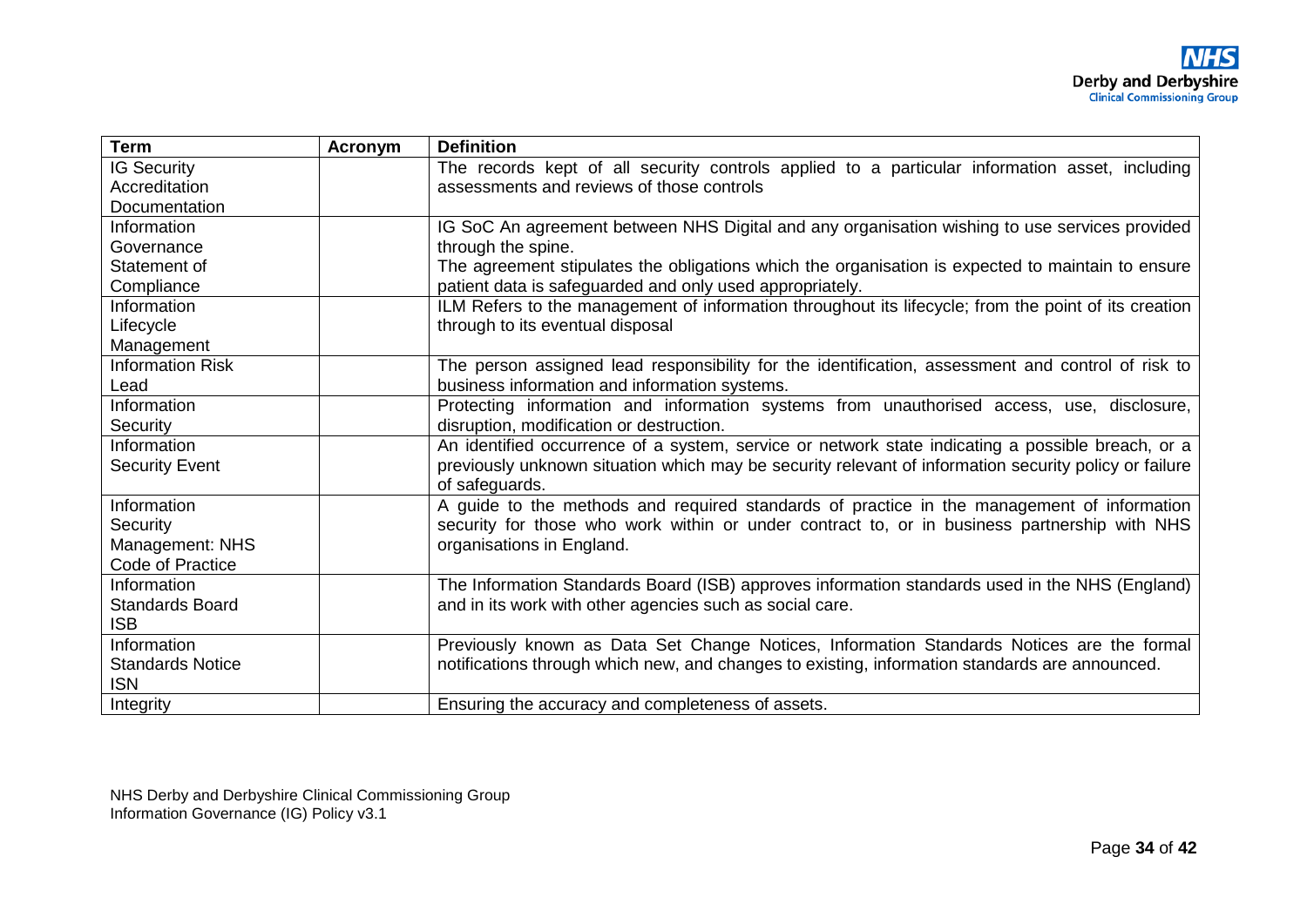| <b>Term</b>                        | <b>Acronym</b> | <b>Definition</b>                                                                                                                                                                                      |
|------------------------------------|----------------|--------------------------------------------------------------------------------------------------------------------------------------------------------------------------------------------------------|
| Key IT Equipment                   |                | IT equipment that is necessary for delivering NHS or Social Care services. It encompasses the                                                                                                          |
|                                    |                | categories defined as key electronic systems and key operational systems, but also includes                                                                                                            |
|                                    |                | peripheral equipment without which these key systems could not function                                                                                                                                |
| <b>Key Operational</b>             |                | These are the key operational systems for collecting and holding patient or service user                                                                                                               |
| System                             |                | information. In hospitals, the Patient Administration System (PAS) is often the main database for                                                                                                      |
|                                    |                | most data used, but other, department, systems (e.g. Pathology, Radiology, A&E systems) which                                                                                                          |
|                                    |                | are used for the operational delivery and organisation of care may also need to be included. In                                                                                                        |
|                                    |                | primary care, the key system may be the General Practice System. For Social Care organisations,<br>this may be the Social Care Electronic Record System.                                               |
| Legitimate                         |                | Staff involved in an individual patient's care are considered to have a 'legitimate relationship' with                                                                                                 |
| Relationship                       |                | that patient. Access to confidential information about each patient is limited to those staff who have                                                                                                 |
|                                    |                | a 'legitimate relationship' with that patient.                                                                                                                                                         |
| <b>Local Service</b>               |                | Local Service Providers are responsible for delivering services at a local level and supporting local                                                                                                  |
| <b>Provider</b>                    |                | organisations in delivering the benefits from them. They ensure the integration of existing local                                                                                                      |
|                                    |                | systems and, where necessary, implement new systems to ensure that the national applications                                                                                                           |
|                                    |                | can be delivered locally, while maintaining common standards.                                                                                                                                          |
| <b>Malicious Code</b>              |                | Software that interferes with the normal operation of a computer system and executes without the                                                                                                       |
|                                    |                | express consent of the user. Malicious code includes programs such as viruses, worms and                                                                                                               |
|                                    |                | Trojans that can perform unauthorised processes on a computer or network such as sending an                                                                                                            |
|                                    |                | email, stealing passwords or deleting information.                                                                                                                                                     |
| Malware                            |                | Software that is specifically designed to disrupt, damage, or gain unauthorised access to a                                                                                                            |
|                                    |                | computer system.                                                                                                                                                                                       |
| <b>Mental Capacity</b><br>Act 2005 |                | MCA 2005 An Act of Parliament which made new provisions relating to persons who lack mental<br>capacity to make decisions for themselves.                                                              |
| <b>Network Sniffing</b>            |                |                                                                                                                                                                                                        |
| <b>Networked Data</b>              |                | A network sniffer is a program or device that monitors data travelling over a network.                                                                                                                 |
| <b>NHS Care Records</b>            | <b>NHS CRS</b> | Data which is stored and can be accessed by computerised systems linked to the same network.                                                                                                           |
| Service                            |                | The NHS Care Records Service is a secure service that links patient information from different<br>parts of the NHS electronically, so that authorised NHS staff and patients have the information they |
|                                    |                | need to make care decisions. There are two elements to the NHS Care Records Service: detailed                                                                                                          |
|                                    |                | records (held locally) and Summary Care Records (held nationally).                                                                                                                                     |
|                                    |                |                                                                                                                                                                                                        |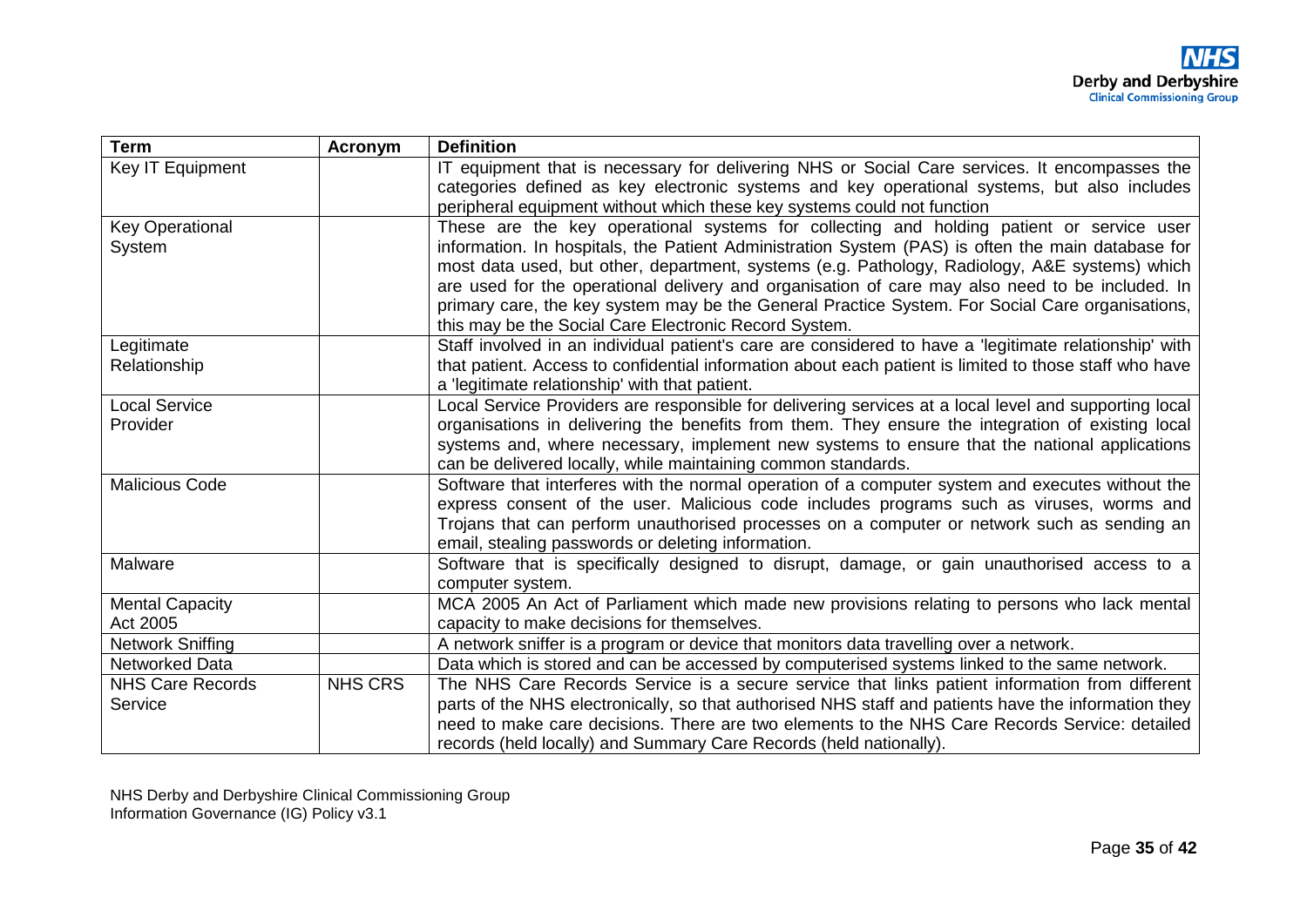| <b>Term</b>                                                                              | Acronym   | <b>Definition</b>                                                                                                                                                                                                                                                                                                  |
|------------------------------------------------------------------------------------------|-----------|--------------------------------------------------------------------------------------------------------------------------------------------------------------------------------------------------------------------------------------------------------------------------------------------------------------------|
| <b>NHS Resolution</b>                                                                    |           | NHS Resolution handles negligence claims and works to improve risk management practices in the<br>NHS. They are also responsible for resolving disputes between practitioners and primary care<br>trusts, giving advice to the NHS on human rights case law and handling equal pay claims on behalf<br>of the NHS. |
| NHS Network N3-<br>moving to the Health and<br><b>Social Care Network</b><br><b>HSCN</b> | N3 / HSCN | NHS Network is the high speed private broadband computer network used by the NHS and its<br>partners.                                                                                                                                                                                                              |
| <b>NHS Number</b>                                                                        |           | A national number assigned to all patients registered with the NHS in England and which is used by<br>the NHS and social care as a unique patient identifier.                                                                                                                                                      |
| <b>NHS Operating</b><br>Framework                                                        |           | Issued normally in December each year, the NHS Operating Framework sets out the Department of<br>Health's specific business, financial arrangements and priorities for the NHS for the following<br>financial year.                                                                                                |
| <b>NHSmail</b>                                                                           |           | NHSmail is a secure national email and directory service used to transmit email messages between<br>NHS organisations.                                                                                                                                                                                             |
| Non-Care Purpose                                                                         |           | The use of information for a purpose that does not directly contribute to the diagnosis, care and<br>treatment of an individual, or to the audit/assurance of the care provided.                                                                                                                                   |
| Non-Disclosure<br>Clause                                                                 |           | Is a clause within a contract that requires that the parties to the contract do not share the material,<br>knowledge or information pertaining to the contract with anyone that is not a party to the contract.                                                                                                    |
| Patient Identifiable<br>Information                                                      |           | Any information that may be used to identify a patient directly or indirectly. Key identifiable<br>information includes patient name, address, date of birth, full post code, images, tapes, NHS<br>number and local identifiable codes.                                                                           |
| <b>Penetration Test</b>                                                                  |           | A penetration test is a method of evaluating the security of a computer system or network by<br>simulating an attack from a malicious source.                                                                                                                                                                      |
| Person Identifiable                                                                      |           | Information about a person which would enable that person's identity to be established. This might                                                                                                                                                                                                                 |
| Information                                                                              |           | be fairly explicit such as an unusual surname or isolated postcode or items of different information                                                                                                                                                                                                               |
|                                                                                          |           | which if taken together could allow the person to be identified. All information that relates to an                                                                                                                                                                                                                |
|                                                                                          |           | attribute of an individual should be considered as potentially capable of identifying them to a greater<br>or lesser extent.                                                                                                                                                                                       |
|                                                                                          |           |                                                                                                                                                                                                                                                                                                                    |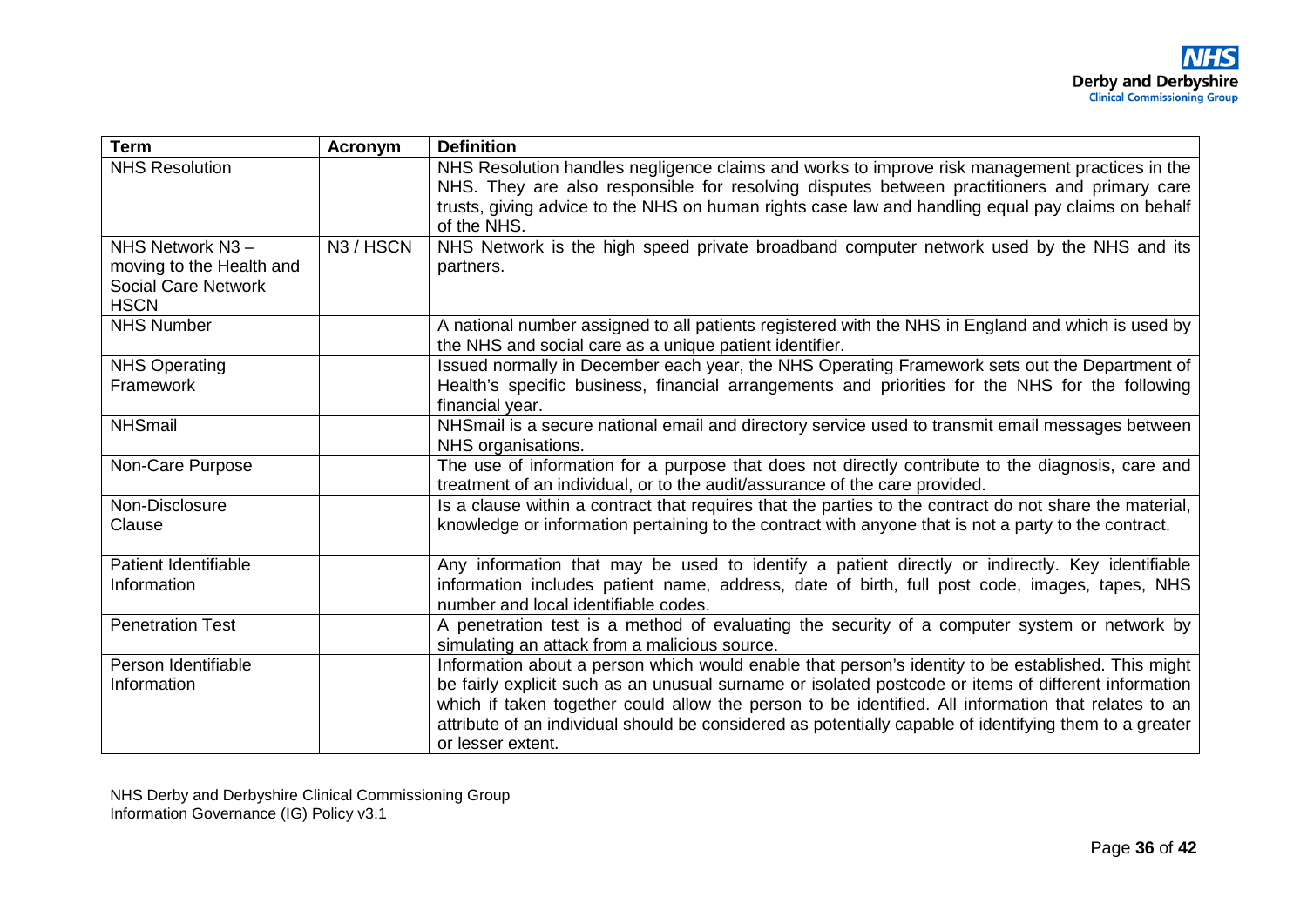| <b>Term</b>               | Acronym     | <b>Definition</b>                                                                                     |
|---------------------------|-------------|-------------------------------------------------------------------------------------------------------|
| <b>Personal Data</b>      |             | Any information which fall within the remit of the UK Data Protection Act 2018. Also referred to as   |
|                           |             | Person Identifiable Data (as defined within the DPA 2018).                                            |
| Personal Demographics     |             | PDS The national electronic database of basic NHS patient demographic details and their NHS           |
| Service                   |             | Number. It enables a patient to be readily identified by healthcare professionals, and associated     |
|                           |             | with their medical details.                                                                           |
| Policy                    |             | A policy is a statement of an organisation's intentions and approach to fulfilling its statutory and  |
|                           |             | organisational responsibilities. Policies are underpinned by relevant evidence and guidelines and     |
|                           |             | enable management and staff to make correct decisions, work effectively and comply with relevant      |
|                           |             | legislation and an organisation's aims and objectives. They may be supported by relevant              |
|                           |             | procedures.                                                                                           |
| <b>Portable Devices</b>   |             | Refers to devices which are handheld or worn; for example, laptops, personal digital assistants,      |
|                           |             | smart phones.                                                                                         |
| <b>Position Based</b>     | <b>PBAC</b> | PBAC defines access control requirements by job role allowing for any number of employees to          |
| <b>Access Control</b>     |             | share generic access rights based on what they do rather than who they are. Referred to also as       |
|                           |             | Role Based Access Control - RBAC.                                                                     |
| Procedure                 |             | A procedure is a set of detailed step-by-step instructions that describe the appropriate method for   |
|                           |             | carrying out tasks or activities to achieve a stated outcome to the highest standards possible and to |
|                           |             | ensure efficiency, consistency and safety.                                                            |
| Process                   |             | A process is the practical workings of one or more procedures that are linked in order to meet a      |
|                           |             | policy requirement.                                                                                   |
| <b>Public Records Act</b> | <b>PRA</b>  | An Act to make new provision with respect to public records and the Public Record Office, and for     |
| 1958                      |             | connected purposes. It includes duties about selection and preservation of public records, places of  |
|                           |             | deposit, access and destruction.                                                                      |
| Publication               |             | A publication scheme sets out the kinds of information that a public authority should make routinely  |
| Scheme                    |             | available. The information should be easy for the authority and any individual to find and use. This  |
|                           |             | is a requirement of the Freedom of Information Act (FOIA) (2000).                                     |
| Records Management        |             | Records management is the practice of maintaining the records of an organisation from the time        |
|                           |             | they are created up to their eventual disposal. This may include naming, version control, storing,    |
|                           |             | tracking, securing, and destruction (or in some cases, archival preservation) of records.             |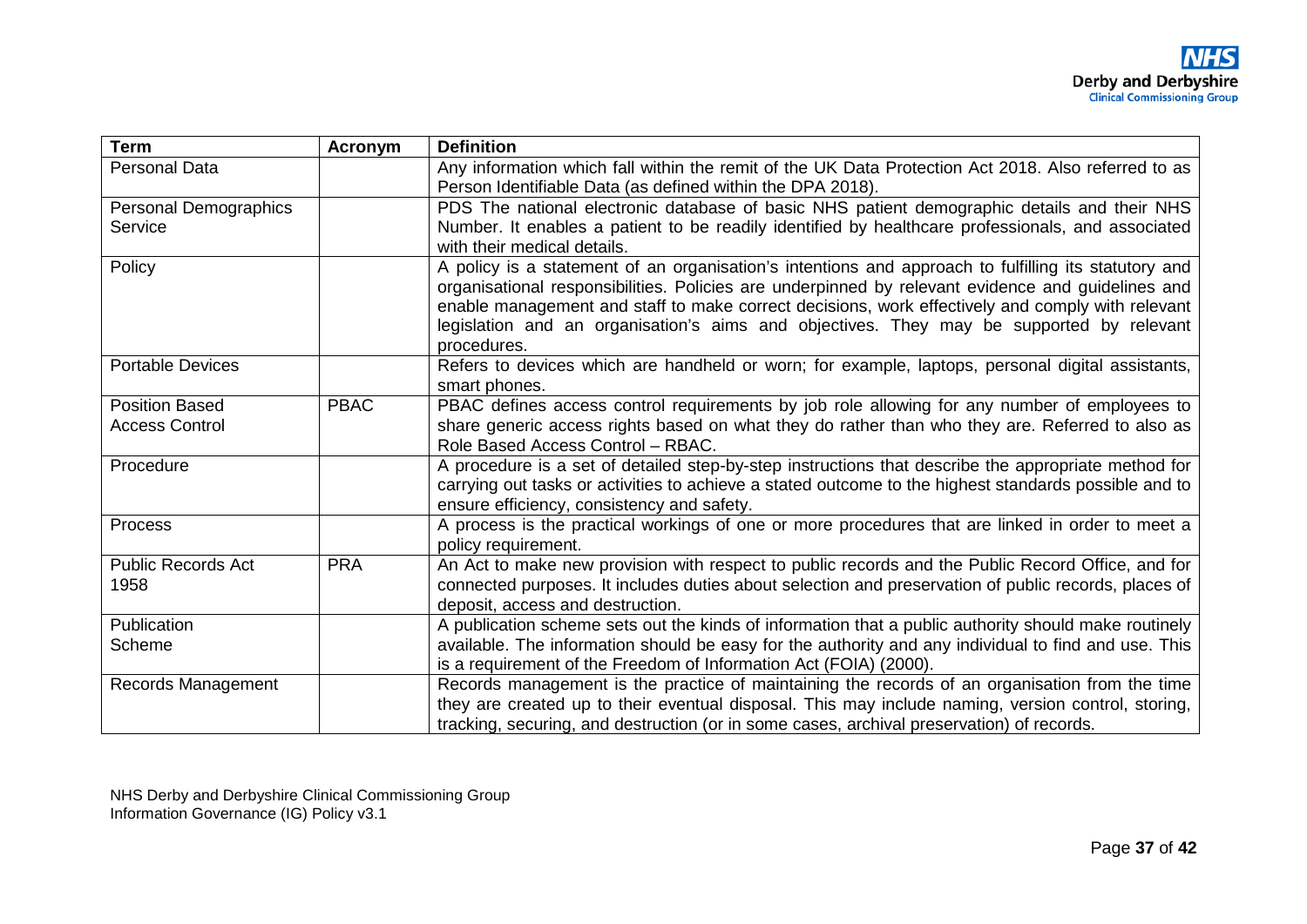| <b>Term</b>                                        | <b>Acronym</b> | <b>Definition</b>                                                                                                                                                                                                                                                                                                                                          |
|----------------------------------------------------|----------------|------------------------------------------------------------------------------------------------------------------------------------------------------------------------------------------------------------------------------------------------------------------------------------------------------------------------------------------------------------|
| Records Management:<br><b>NHS Code of Practice</b> |                | A guide to the required standards of practice in the management of records for those who work<br>within or under contract to NHS organisations in England. It is based on legal requirements and<br>professional best practice.                                                                                                                            |
| Registration<br>Authority                          | <b>RA</b>      | RA Manages the registration and access control processes required to ensure that individuals who<br>need to access the NHS Care Records Service and related IT services have had their identity<br>rigorously checked and are assigned appropriate access. All spine based national NHS systems<br>require smartcard access prior to access being granted. |
| Registration<br><b>Authority Agent</b>             | <b>RAA</b>     | Responsible for ensuring Registration Authority services are delivered to users in accordance with<br>policy and governance, including registration of sponsors and healthcare professionals.                                                                                                                                                              |
| Registration<br><b>Authority Manager</b>           | <b>RAM</b>     | RAM Responsible for ensuring that Registration Authority services are provided in accordance with<br>policy and procedure requirements identified by the Department<br>of Health / NHS Digital, and for the efficient day to day operation and capacity planning of the<br>services.                                                                       |
| Registration<br><b>Authority Sponsor</b>           | <b>RAS</b>     | Responsible for approving, where appropriate, the registration and profiles to be granted to users.<br>Additionally, they may be responsible for the appropriate issue of Fall back (temporary use)<br>Smartcards, Passcode resetting and vouching for the identity of users – all subject to the policy and<br>governance framework.                      |
| <b>Risk</b>                                        |                | Something that might happen and its effect(s) on the achievement of objectives.                                                                                                                                                                                                                                                                            |
| <b>Risk Appetite</b>                               |                | Total amount of risk that an organisation is prepared to accept, tolerate or be exposed to at any<br>point in time.                                                                                                                                                                                                                                        |
| <b>Risk Management</b>                             |                | Structured development and application of management culture, policy, procedures and practices<br>to the tasks of identifying, analysing, evaluating, and controlling responding to risk.                                                                                                                                                                  |
| <b>Role-Based Access</b><br>Control                | <b>RBAC</b>    | Grants a view of a patient's record depending on the role the individual was assigned when they<br>registered for access to the NHS Care Records Service and related IT services. Authorised users<br>are only able to access the information they need to carry out their role, e.g. a booking clerk will see<br>less information than a doctor.          |
| Safe Haven                                         |                | A location (or system) within an organisation where arrangements and procedures are in place to<br>ensure personal information can be held, received and communicated securely.                                                                                                                                                                            |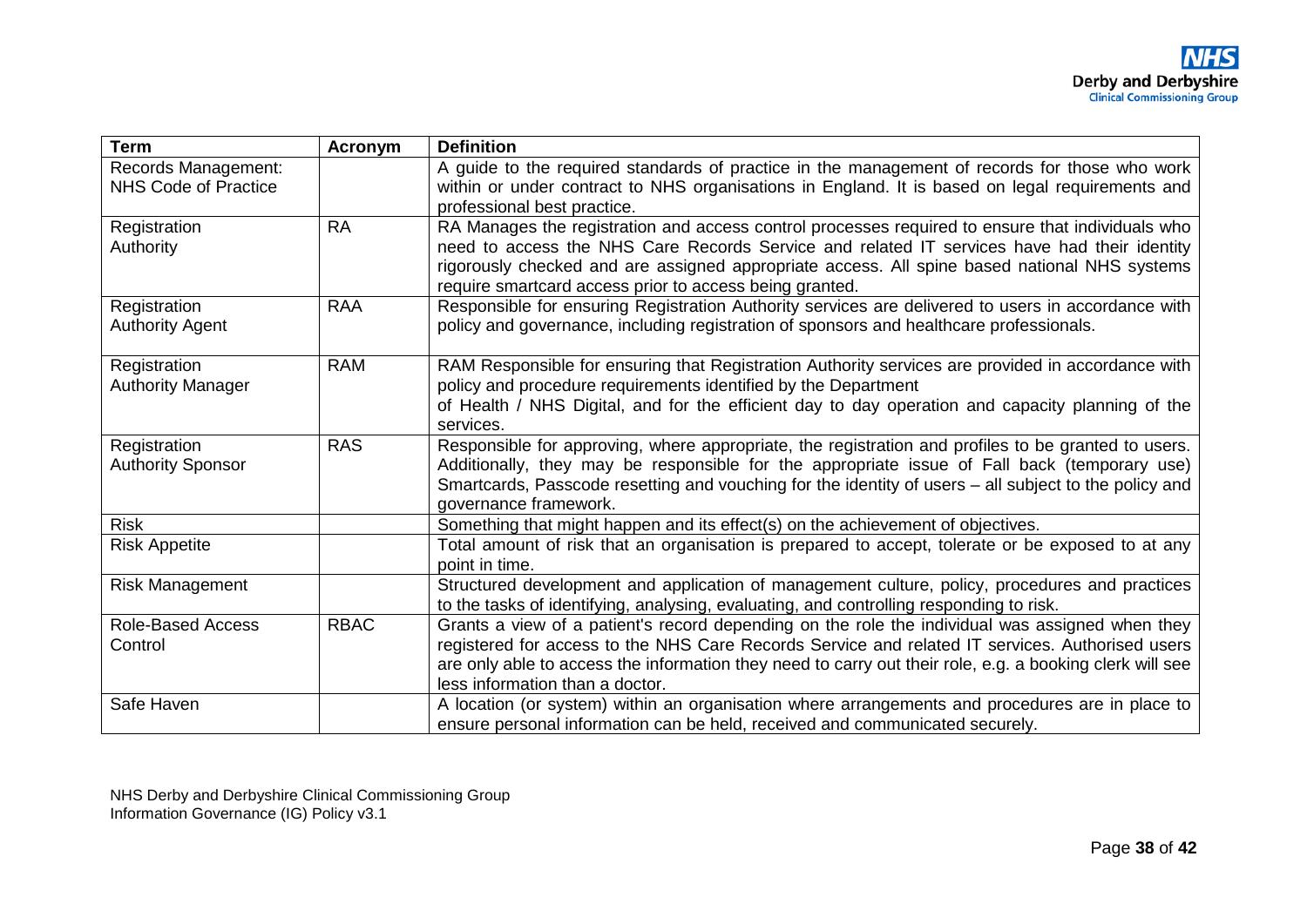| <b>Term</b>                | Acronym     | <b>Definition</b>                                                                                                                                                                |
|----------------------------|-------------|----------------------------------------------------------------------------------------------------------------------------------------------------------------------------------|
| <b>Secondary Uses</b>      | <b>SUS</b>  | The Secondary Uses Service is the single source of comprehensive data to enable a range of                                                                                       |
| Service                    |             | reporting and analysis. SUS supports the NHS and its partners in the areas of planning,                                                                                          |
|                            |             | commissioning, management, research, audit, public health and a number of national initiatives.                                                                                  |
| Section 251                |             | This relates to section 251 of the NHS Act 2006 (originally enacted under Section 60 of the Health                                                                               |
|                            |             | and Social Care Act 2001). It allows the common law duty of confidentiality to be set aside in                                                                                   |
|                            |             | specific circumstances where anonymised information is not sufficient and where patient consent is                                                                               |
|                            |             | not practicable. Applications for approval to use Section 251 support are considered by the Ethics                                                                               |
|                            |             | and Confidentiality Committee of the Confidentiality Advisory Group.                                                                                                             |
| Senior Information         | <b>SIRO</b> | An Executive Director or member of the Senior Management Board with overall responsibility for                                                                                   |
| <b>Risk Owner</b>          |             | the organisation's information risk policy. The SIRO will also lead and implement the information                                                                                |
|                            |             | governance risk assessment and advise the Board on the effectiveness of risk management across                                                                                   |
|                            |             | the organisation.                                                                                                                                                                |
| Serious Incident Requiring | <b>SIRI</b> | Any IG incident involving the actual or potential loss of personal information that could lead to                                                                                |
| Investigation              |             | identity fraud or have other significant impact on individuals is regarded as serious. The severity of                                                                           |
|                            |             | the incident determines the action to be taken following the incident.                                                                                                           |
| <b>Service User</b>        |             | A person who receives or is registered to receive attention, care, or treatment. The term includes                                                                               |
| Smartcard                  |             | patient, clients and other users of the service provided by the organisation<br>A card similar to a chip and PIN credit or debit card, but more secure. A Smartcard controls who |
|                            |             | has access to a particular computer system and what level of access they can have. An NHS Care                                                                                   |
|                            |             | Records Service user's Smartcard is printed with their name, photograph and unique user identity                                                                                 |
|                            |             | number.                                                                                                                                                                          |
| Strategy / Strategies      |             | A strategy is a plan designed to achieve a particular long-term aim. Strategies usually cover 3-5                                                                                |
|                            |             | years and are designed to achieve particular goals or objectives. A strategy is often a broad                                                                                    |
|                            |             | statement of an approach to accomplishing these desired goals or objectives, and can be                                                                                          |
|                            |             | supported by policies and procedures.                                                                                                                                            |
| <b>Teleworking</b>         |             | A form of organising and/or performing work, using information technology, in the context of an                                                                                  |
|                            |             | employment contract/relationship, where work, which could also be performed at the employer's                                                                                    |
|                            |             | premises, is carried out away from those premises on a regular basis.                                                                                                            |
| <b>Terms of Reference</b>  | <b>ToR</b>  | Describes the purpose and structure of a project, committee, meeting, negotiation, etc.                                                                                          |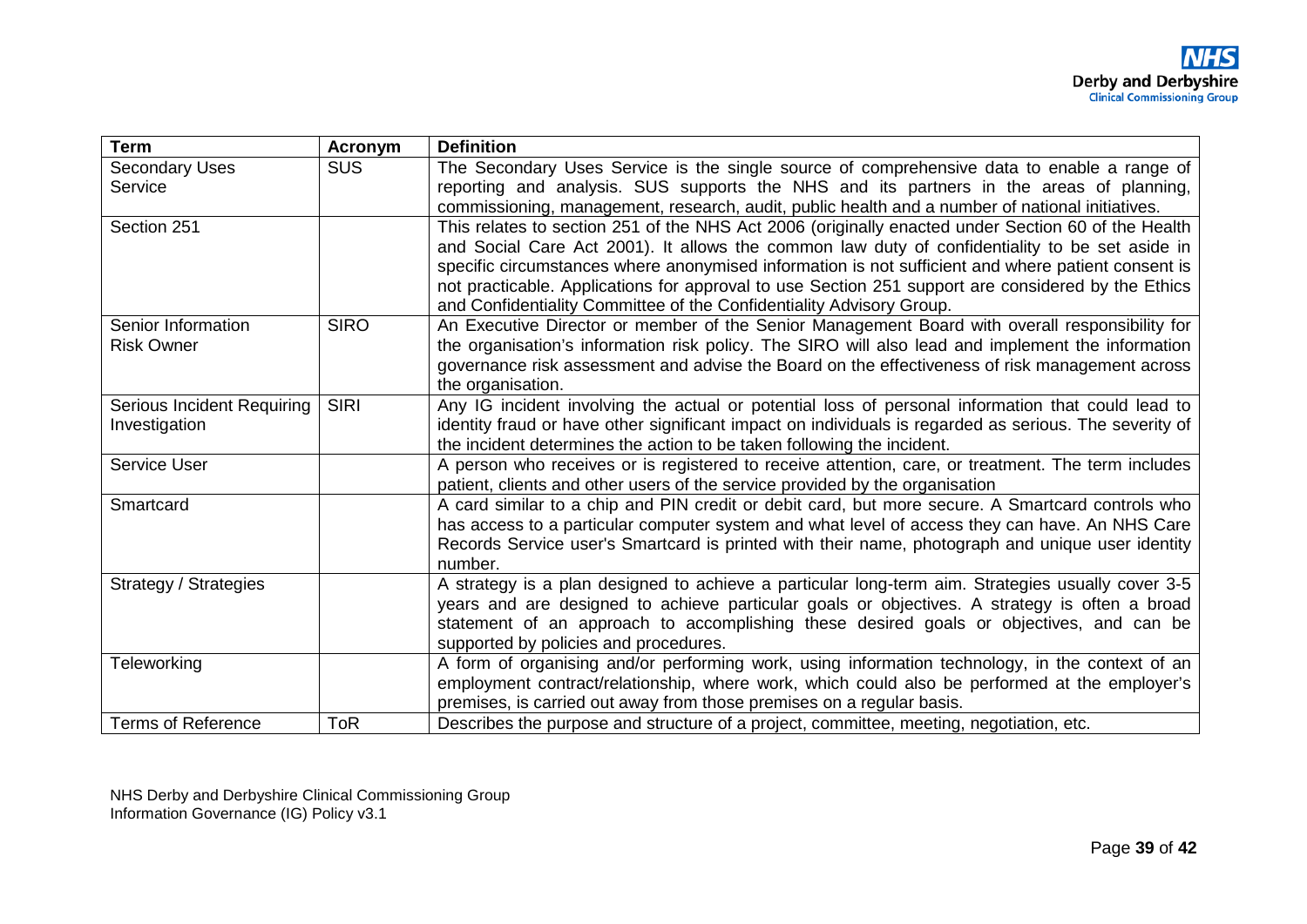| <b>Term</b>                      | Acronym     | <b>Definition</b>                                                                                                                                                                                                                                                                                                                                                                                                                                      |
|----------------------------------|-------------|--------------------------------------------------------------------------------------------------------------------------------------------------------------------------------------------------------------------------------------------------------------------------------------------------------------------------------------------------------------------------------------------------------------------------------------------------------|
| <b>Third Sector Organisation</b> |             | An organisation that occupies the space between the state and the private sector. These include<br>small local community and voluntary groups, registered charities (both large and small), foundations                                                                                                                                                                                                                                                |
|                                  |             | and trusts, as well as social enterprises and co-operatives.                                                                                                                                                                                                                                                                                                                                                                                           |
| Trojan                           |             | Non-self-replicating malware that appears to perform a desirable function for the user but instead<br>enables unauthorised access to the user's computer system.                                                                                                                                                                                                                                                                                       |
| <b>Trusted Organisation</b>      |             | An organisation that has completed the Data Security and Protection Toolkit (previously the<br>Information Governance Toolkit) is registered as a "trusted organisation". Note: the organisation<br>may have an action/improvement plan in place to improve its attainment levels.                                                                                                                                                                     |
| <b>Vicarious Liability</b>       |             | An employer is vicariously liable for negligent acts or omissions by his employee in the course of<br>employment, whether or not such act or omission was specifically authorised by the employer. To<br>avoid vicarious liability, an employer must demonstrate either that the employee was not negligent<br>in that the employee was reasonably careful or that the employee was acting in his own right rather<br>than on the employer's business. |
| <b>Virus</b>                     |             | A computer program that can copy itself and infect a computer.                                                                                                                                                                                                                                                                                                                                                                                         |
| Voice Over Internet              | <b>VOIP</b> | A general term for a family of transmission technologies for delivery of voice communications over                                                                                                                                                                                                                                                                                                                                                     |
| Protocol                         |             | Internet Protocol networks.                                                                                                                                                                                                                                                                                                                                                                                                                            |
| Worm                             |             | A self-replicating malware computer program. It uses a computer network to send copies of itself to<br>other computers on the network and can do so without any user intervention.                                                                                                                                                                                                                                                                     |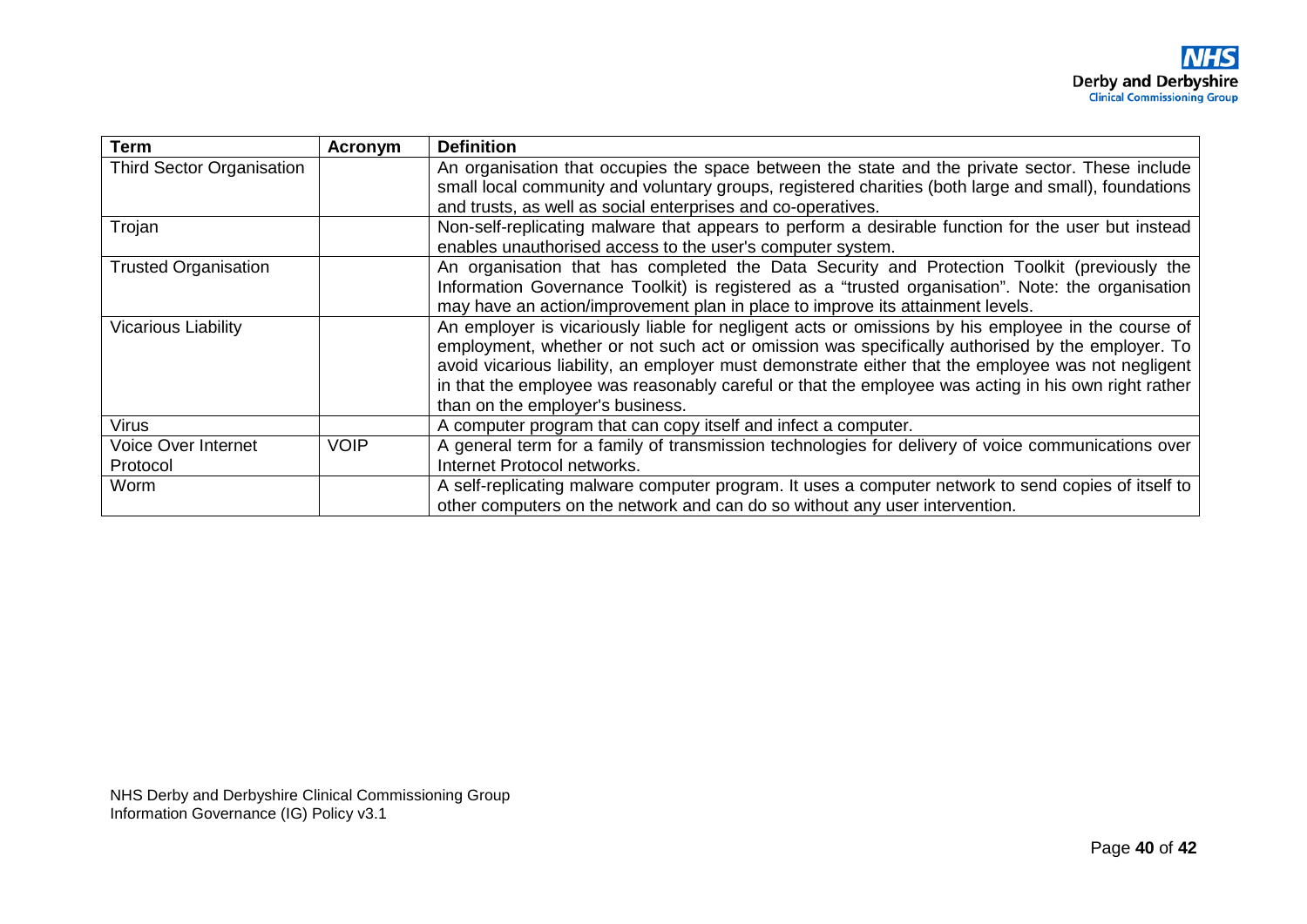#### **Appendix 6 – Governing Body Responsibilities for Information Governance**

#### **Guidance for NHS Boards: Information Governance**

Information governance aims to support the delivery of high quality care by promoting the effective and appropriate use of information. The Information Governance framework for Health and Social Care is formed by those elements of law and policy from which applicable information governance standards are derived, and the activities and roles which individually and collectively ensure that these standards are clearly defined and met. Whilst a key focus of information governance is the use of information about service users, it applies to information and information processing in its broadest sense and underpins both clinical and corporate governance.

The NHS Chief Executive, in his communications to NHS Chief Executives, has made it clear that the ultimate responsibility for information governance in the NHS rests with the Board of each organisation. Boards should note that:

- Information governance should be explicitly referenced within each organisation's statement of internal controls.
- An effectively supported Board level Senior Information Risk Owner (SIRO) is required in each organisation and should update the Board regularly on information risk issues.
- <span id="page-40-0"></span>• Appropriate annual information governance training1 is mandatory for all staff who have access to personal data and for all those in key roles.
- An annual information governance assessment (the Data Security And Protection Toolkit (DSPT)) must be undertaken with performance assessments published for review by the regulatory bodies3.
- Details of serious untoward incidents involving actual or potential loss of personal data or breach of confidentiality must be published in annual reports and reported in line with Department of Health guidelines, including to the Information Commissioner.